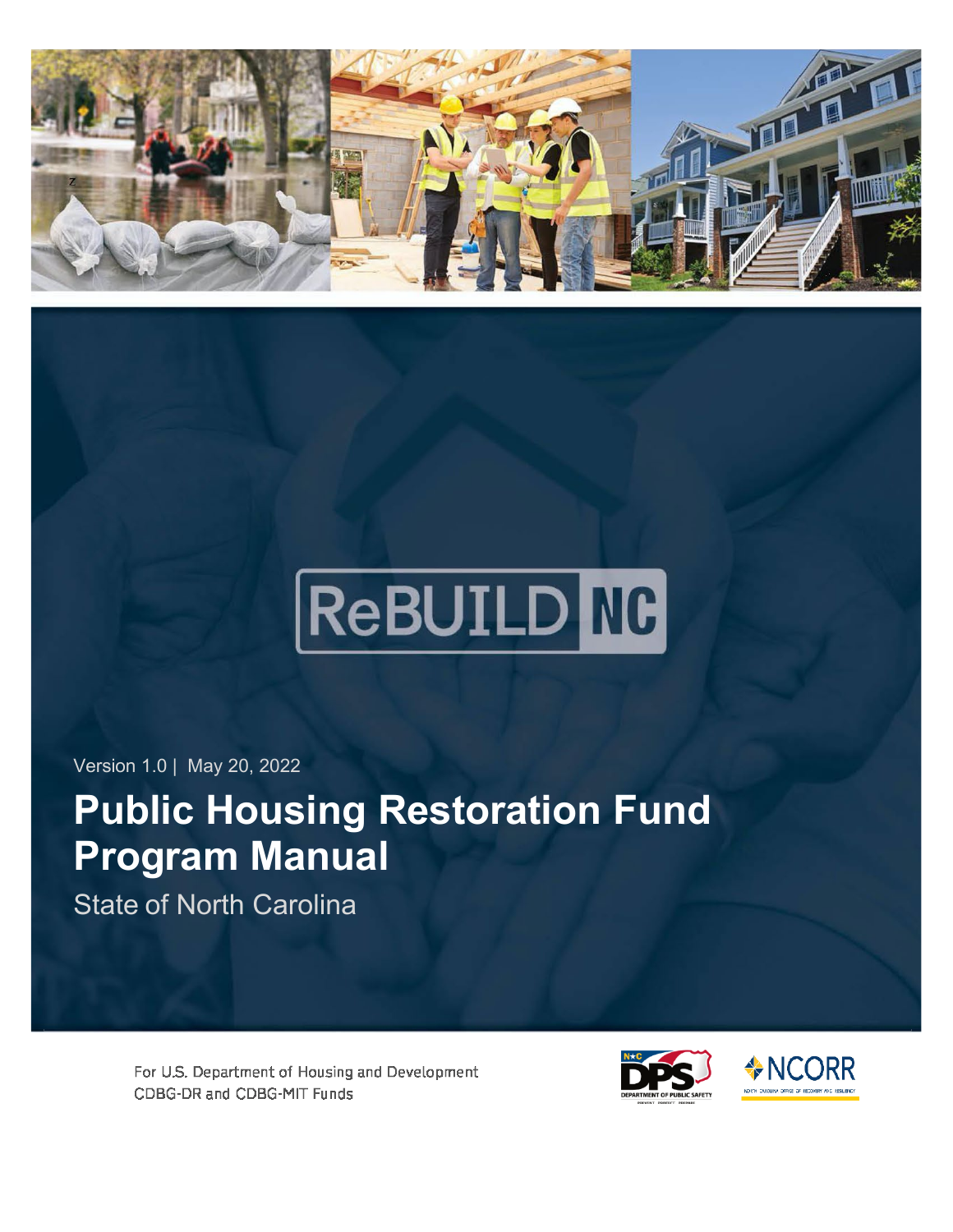

## <span id="page-1-0"></span>Disclaimer

The information contained in this document is confidential. No portion of this document may be distributed, reproduced, transmitted, or otherwise disclosed in any form to any third party without the prior written approval of NCORR.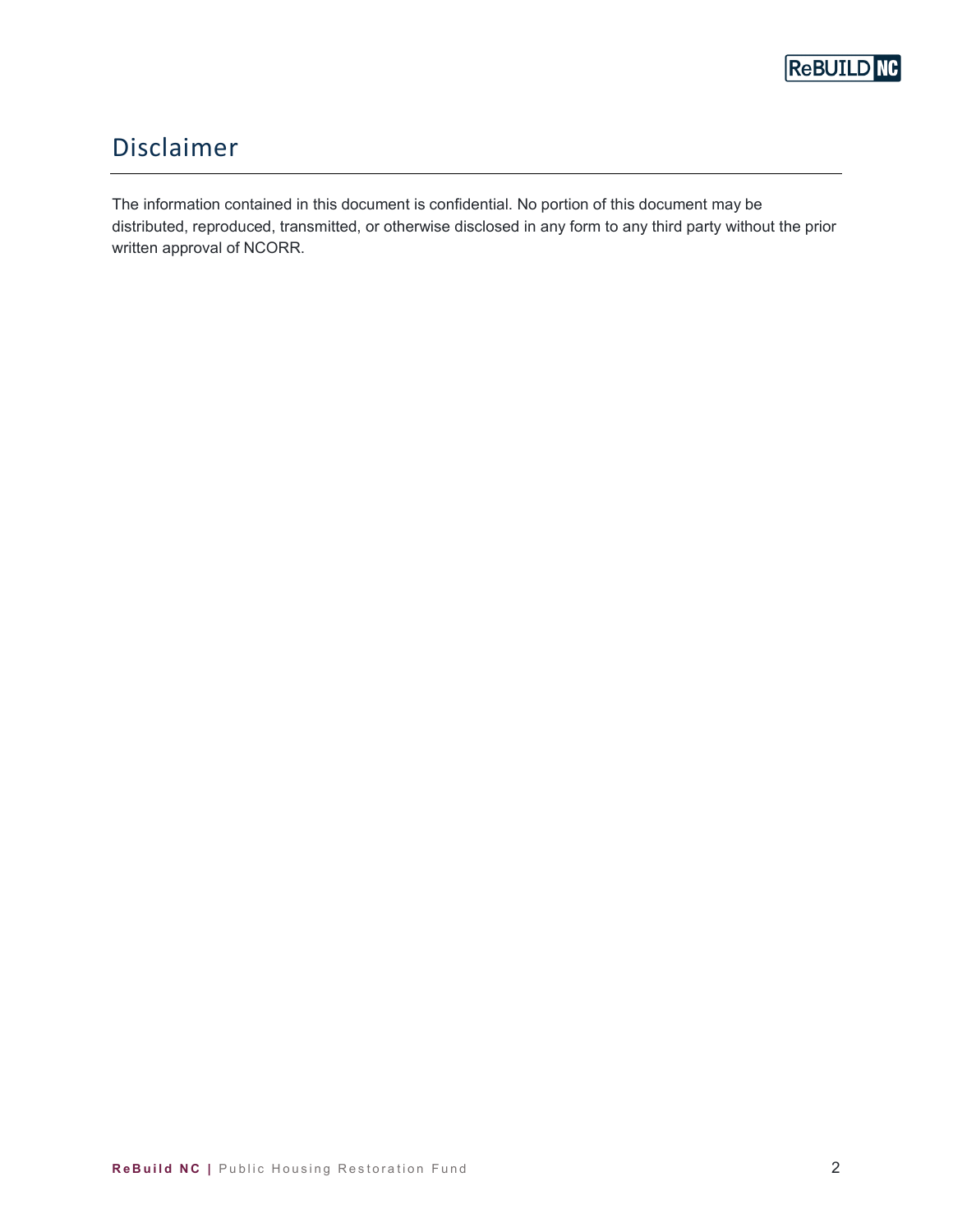

## <span id="page-2-0"></span>Revision History

| <b>VERSION</b> | <b>REVISION DESCRIPTION</b> | <b>RELEASE DATE</b> |
|----------------|-----------------------------|---------------------|
| 1.0            | Initial version             | May 20, 2022        |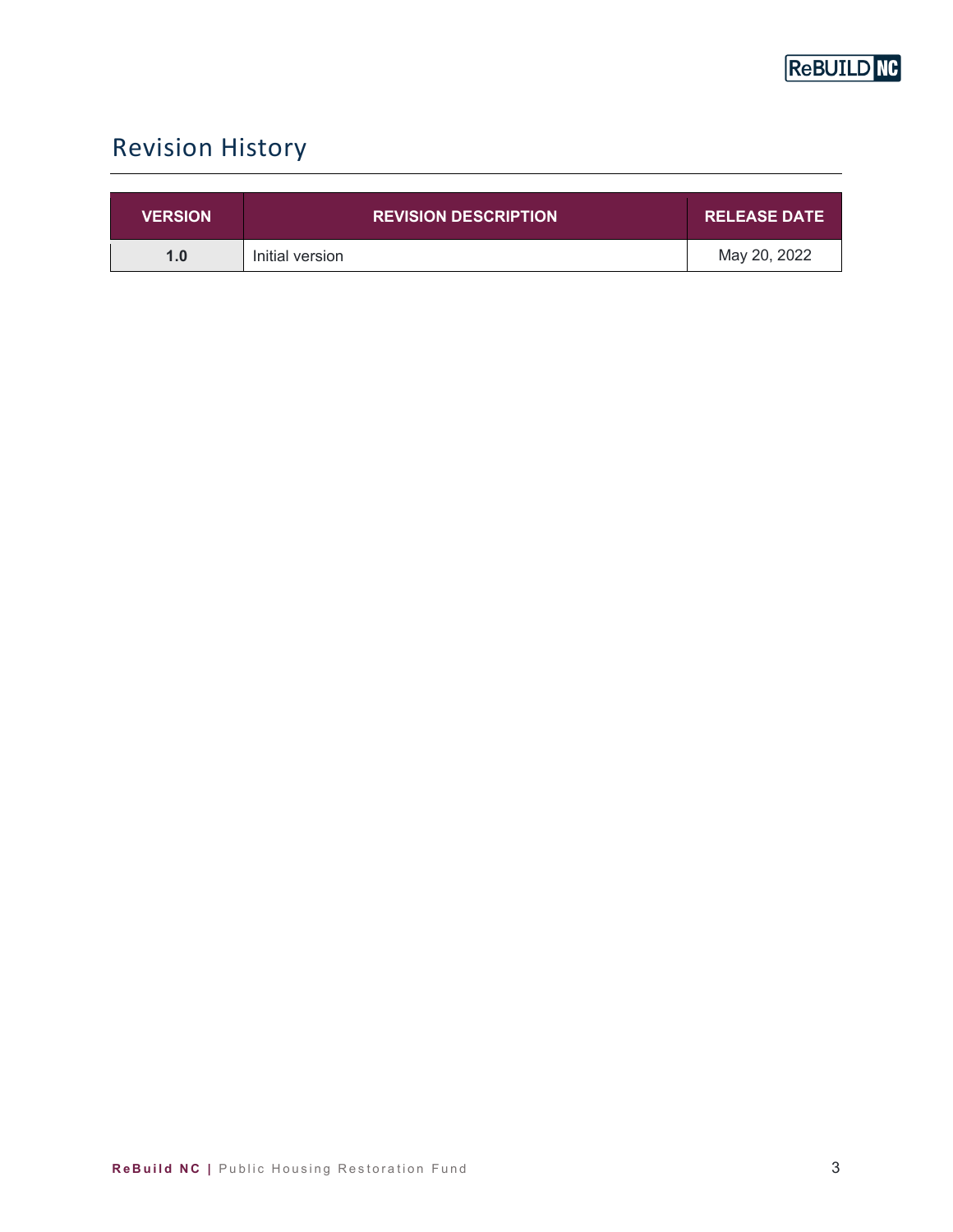

## Contents

| 1.0 Introduction and Overview to the ReBuild NC Public Housing Restoration Fund Program  8 |    |
|--------------------------------------------------------------------------------------------|----|
|                                                                                            |    |
|                                                                                            |    |
|                                                                                            |    |
|                                                                                            |    |
|                                                                                            |    |
|                                                                                            |    |
|                                                                                            |    |
|                                                                                            |    |
|                                                                                            |    |
|                                                                                            |    |
|                                                                                            |    |
|                                                                                            |    |
|                                                                                            |    |
|                                                                                            |    |
|                                                                                            |    |
|                                                                                            |    |
|                                                                                            |    |
|                                                                                            |    |
|                                                                                            |    |
|                                                                                            |    |
| 6.4 Award Determination.                                                                   | 17 |
|                                                                                            |    |
|                                                                                            |    |
|                                                                                            |    |
|                                                                                            |    |
|                                                                                            |    |
|                                                                                            |    |
|                                                                                            |    |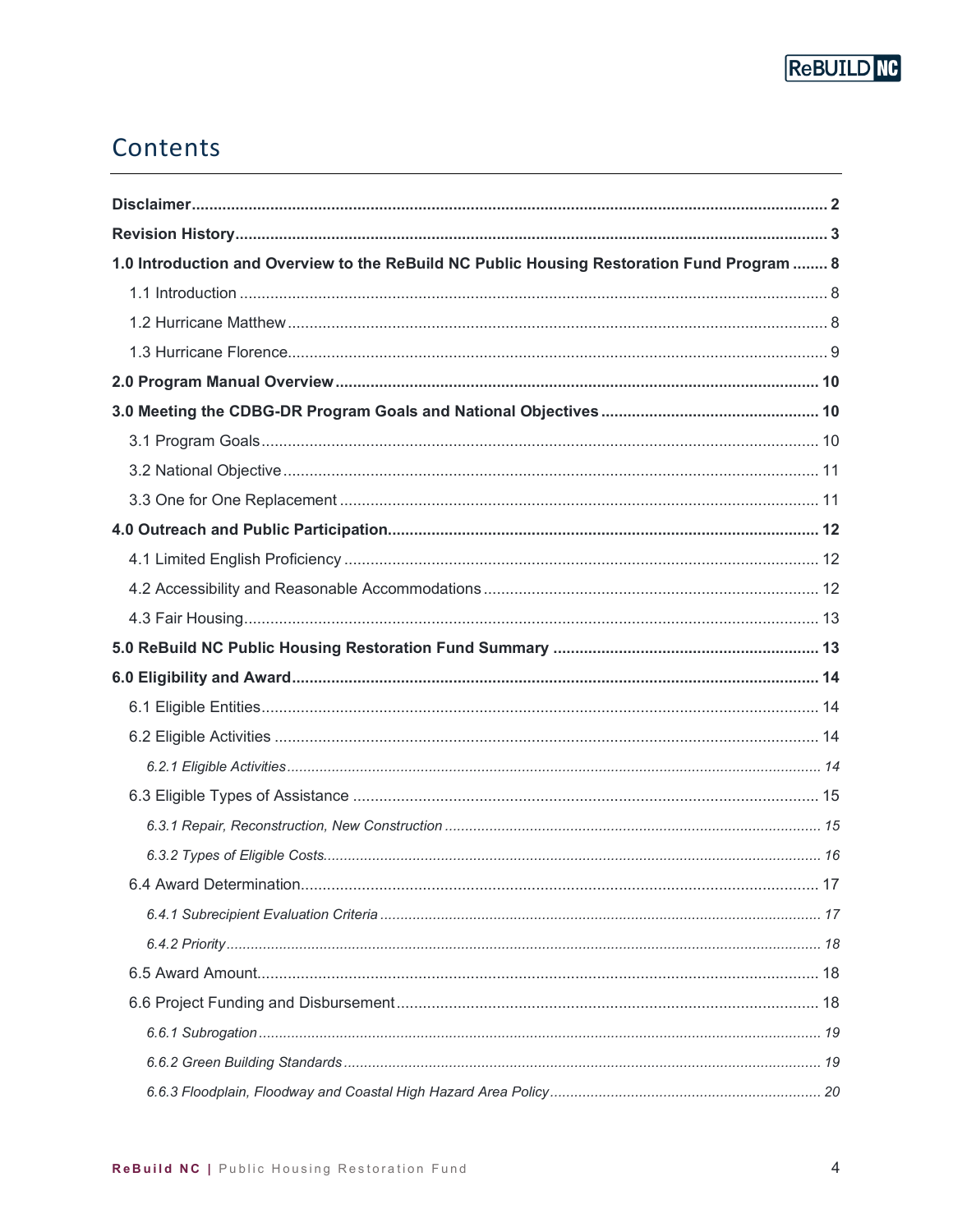## **ReBUILD NG**

| 10.0 Program Administrative Requirements and Cross-Cutting Federal Regulations  24                             |  |
|----------------------------------------------------------------------------------------------------------------|--|
|                                                                                                                |  |
|                                                                                                                |  |
|                                                                                                                |  |
|                                                                                                                |  |
|                                                                                                                |  |
|                                                                                                                |  |
|                                                                                                                |  |
|                                                                                                                |  |
|                                                                                                                |  |
|                                                                                                                |  |
|                                                                                                                |  |
|                                                                                                                |  |
| 10.9.4 Voluntary Acquisition by a Subrecipient or Persons Acting on behalf of a Subrecipient with the Power of |  |
| 10.9.5 Voluntary Acquisition by Organizations without the Power of Eminent Domain (Including Nonprofits and    |  |
|                                                                                                                |  |
|                                                                                                                |  |
|                                                                                                                |  |
|                                                                                                                |  |
|                                                                                                                |  |
|                                                                                                                |  |
|                                                                                                                |  |
|                                                                                                                |  |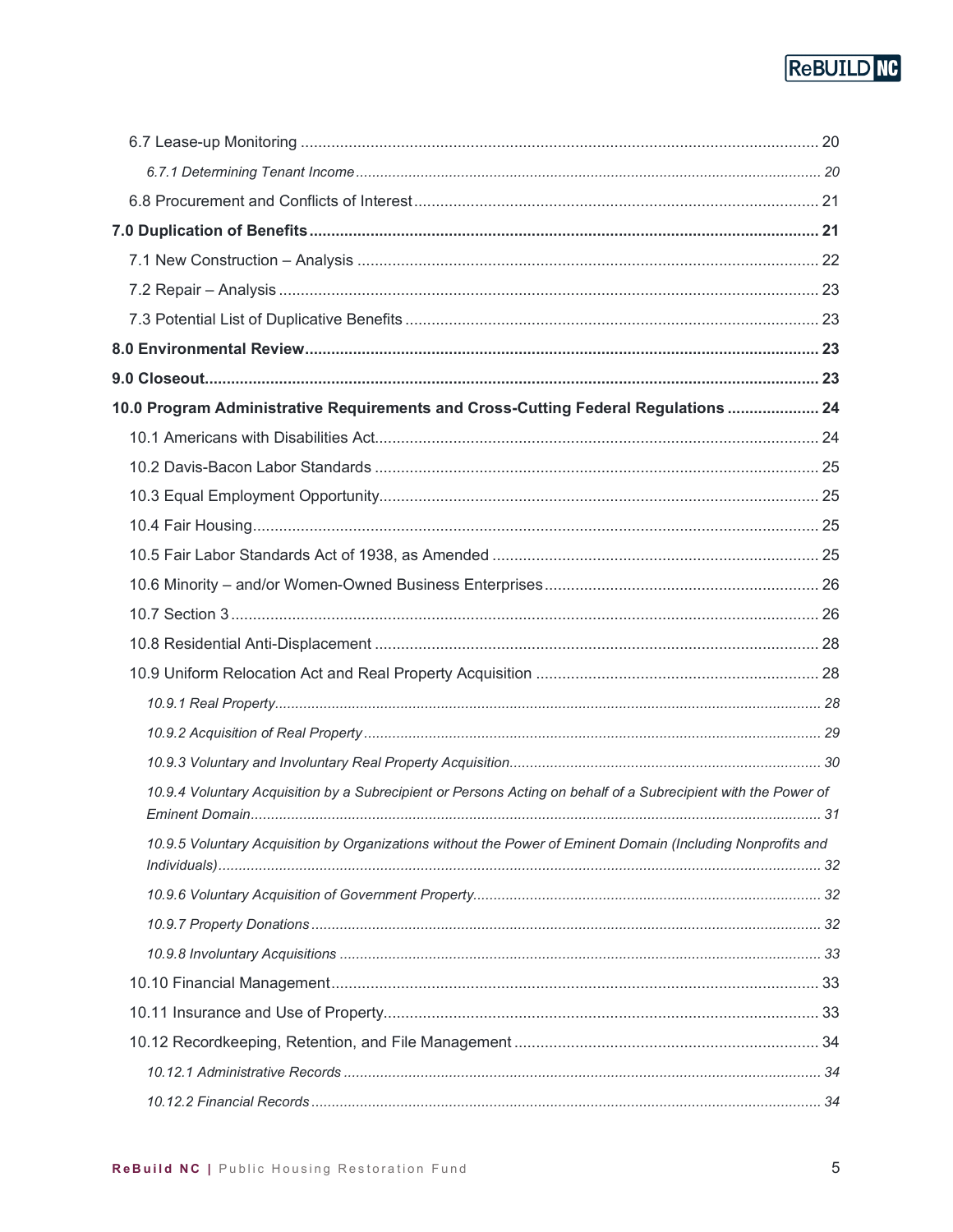## **ReBUILD NG**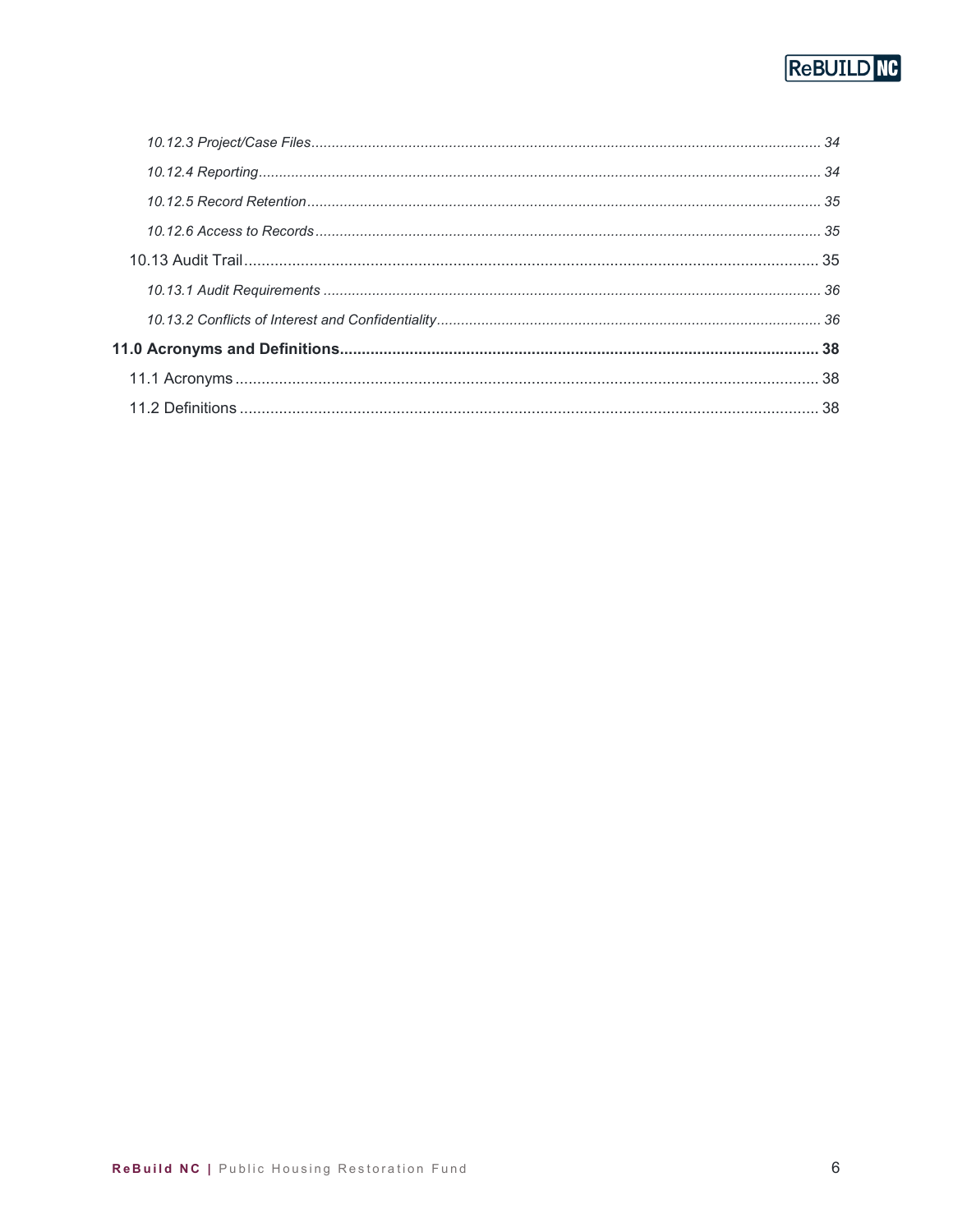

**This page is left intentionally blank.**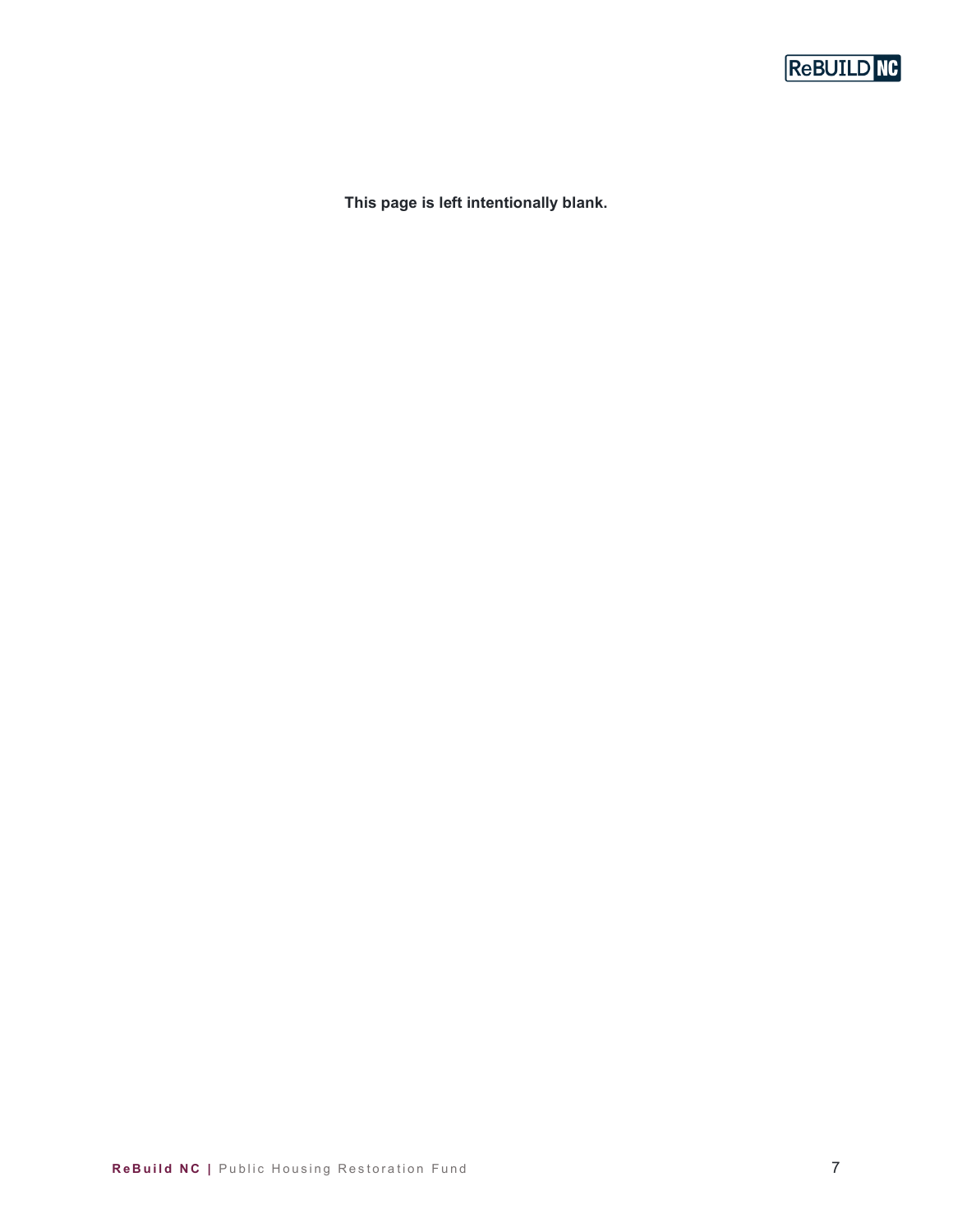## <span id="page-7-0"></span>1.0 Introduction and Overview to the ReBuild NC Public Housing Restoration Fund Program

#### <span id="page-7-1"></span>**1.1 INTRODUCTION**

In response to the damage caused by Hurricane Matthew and Hurricane Florence that occurred in 2016 and 2018 respectively, the U.S. Congress appropriated Community Development Block Grant - Disaster Recovery (CDBG-DR) funding to North Carolina and other impacted states through Public Law 114-254, Public Law 115-123, Public Law 115-254, and Public Law 116-20 that stipulates that these funds be used for necessary expenses for activities authorized and allocated to grantees for disaster relief, long-term recovery, restoration of infrastructure and housing, economic revitalization and mitigation activities in the most impacted and distressed areas resulting from a major disaster declared pursuant to the Robert T. Stafford Disaster Relief and Emergency Assistance Act (42 U.S.C. 5121 et seq.) for activities authorized under title I of the Housing and Community Development Act of 1974 (42 U.S.C. 5301 et seq.).

#### <span id="page-7-2"></span>**1.2 HURRICANE MATTHEW**

Hurricane Matthew began as a Category 5 storm in the Caribbean, before hitting the coast of North Carolina (the State) on October 8, 2016. Fifty counties in North Carolina were declared federal disaster areas with historic communities in eastern North Carolina like Princeville, Kinston, Lumberton, Goldsboro, Fayetteville, and Fair Bluff experiencing catastrophic damages. Matthew lingered along the North Carolina coast for several days, causing rivers and their tributaries to swell and ultimately overflow into adjacent communities. Over a three-day period, central and eastern parts of North Carolina were inundated with rain, and 17 counties set new records for rain and flooding. Five river systems, the Tar, Cape Fear, Cashie, Lumber, and Neuse Rivers, flooded, remaining at flood levels for two weeks.

After Matthew passed, the State assessed the damage and documented that Matthew's impact was devastating, significantly impacting residents in eastern and central North Carolina and causing catastrophic losses in the housing, business, public infrastructure, and agricultural sectors. More than 800,000 families lost power from Matthew, resulting in millions of dollars in food cost losses for families whose food needed to be frozen or refrigerated. 3,744 individuals needed to be moved to shelters, and 77,607 households applied for Federal Emergency Management Agency (FEMA) emergency assistance.

When FEMA completed its analysis of impacts to housing stock, 34,284 households had evidence of flood damage and nearly 5,000 homes had major to severe damage, many of which were located in rural communities, where not only the home but the farm and livestock were impacted and/or lost. The State estimated that more than 300,000 businesses experienced physical and/or economic impacts from the storm, including many small "mom and pop" businesses located in small rural communities. Matthew's impact on the agricultural industry was particularly devastating, as the industry has a significant presence in driving the local economy in eastern North Carolina, where the State is among the nation's leaders in livestock and crop production. North Carolina's farms, including many small multi-generational family farms, along with the firms that provide materials needed to grow livestock and produce crops and food producers that take those products to market, lost tremendous amounts of inventory, livestock, and crops, with millions of dollars of the losses not covered by United States Department of Agriculture (USDA) programs. The impact to communities was also catastrophic with public buildings, parks, schools, roads,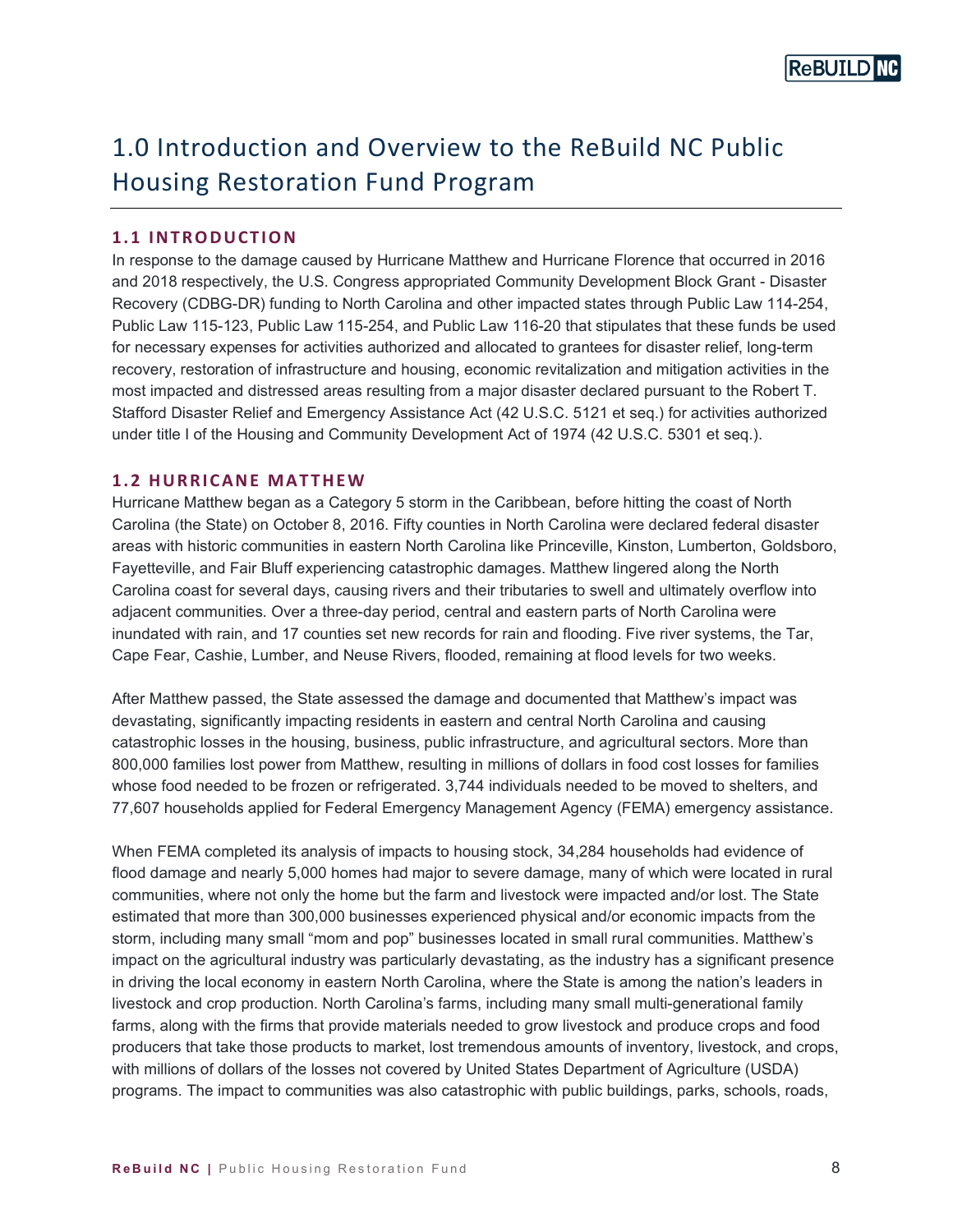

water and wastewater systems, and other public infrastructure heavily impacted. Portions of the interstate system closed in some cases for up to ten days. In total, the State estimated that Matthew's total economic impact was roughly \$2 billion.

The State's initial Hurricane Matthew Action Plan created the Public Housing Restoration Fund and allocated \$5 million to the program. Hurricane Matthew Action Plan Amendment 5 has increased the Public Housing Restoration Fund to identify eligible projects in hard-hit areas such as Robeson and Wilson Counties. In addition, the Hurricane Florence Action Plan Amendment 1 also included an additional allocation to the Public Housing Restoration Fund. Addressing these needs was previously identified as part of the Community Recovery and Infrastructure Program. The types of activities that Public Housing Authorities (PHA's) can engage in, including using funds to engage in activities that make facilities and units more resilient to future storm events, have also been added.

#### <span id="page-8-0"></span>**1.3 HURRICANE FLORENCE**

Less than two years after Hurricane Matthew, on September 14, 2018, Hurricane Florence made landfall near Wrightsville Beach in New Hanover County, North Carolina. In the days prior to landfall, Florence had exhibited wind speeds typical of a Category 4 Hurricane but was downgraded to Category 1 before actual landfall occurred.

Despite the downgrade in intensity, Florence inundated parts of North Carolina and was the wettest tropical cyclone in the history of the Carolinas with rainfall totals greater than 25–35 inches in parts of the State. The rainfall intensity, combined with the slow-moving southwest track of the system and large wind field contributed to historic flooding across Southeastern and Central North Carolina. The rainfall fed the Cape Fear, Lumber, and Waccamaw Rivers and lead to intense riverine flooding, damaging infrastructure, homes, and businesses in the surrounding area. More than nine river gauges registered flood conditions greater than a 500-year event. The majority of damage caused by Hurricane Florence is due to this extended rainfall as the storm trekked southwest slowly through coastal North Carolina for six days.

In addition to rainfall, Florence drove a record-breaking storm surge of 9–13 feet. The result of the storm surge, rainfall, and river overflow was catastrophic and life-threatening flooding for a massive geographical portion of the State.

In response to damage encountered due to Hurricane Florence, the Florence Action Plan provided an additional allocation of funding to the Public Housing Restoration Fund. These two allocations are intended to be used in tandem to address the widespread unmet recovery needs resulting from the two storms.

The Public Housing Restoration Fund is being administered by The North Carolina Office of Recovery and Resilience (NCORR). Funds from the Program can be used to rehabilitate and/or repair PHA properties that were damaged by Hurricanes Matthew and Florence. Funds can also be used to address unmet recovery needs after accounting for insurance and other Federal disaster funding, or to make facilities more resilient to future storm events. Direct communication from PHAs informed NCORR that deeply affordable rental units managed by PHAs in impacted areas experienced severe damage due to Hurricanes Matthew and Florence. NCORR will work directly with the PHAs to assess and determine the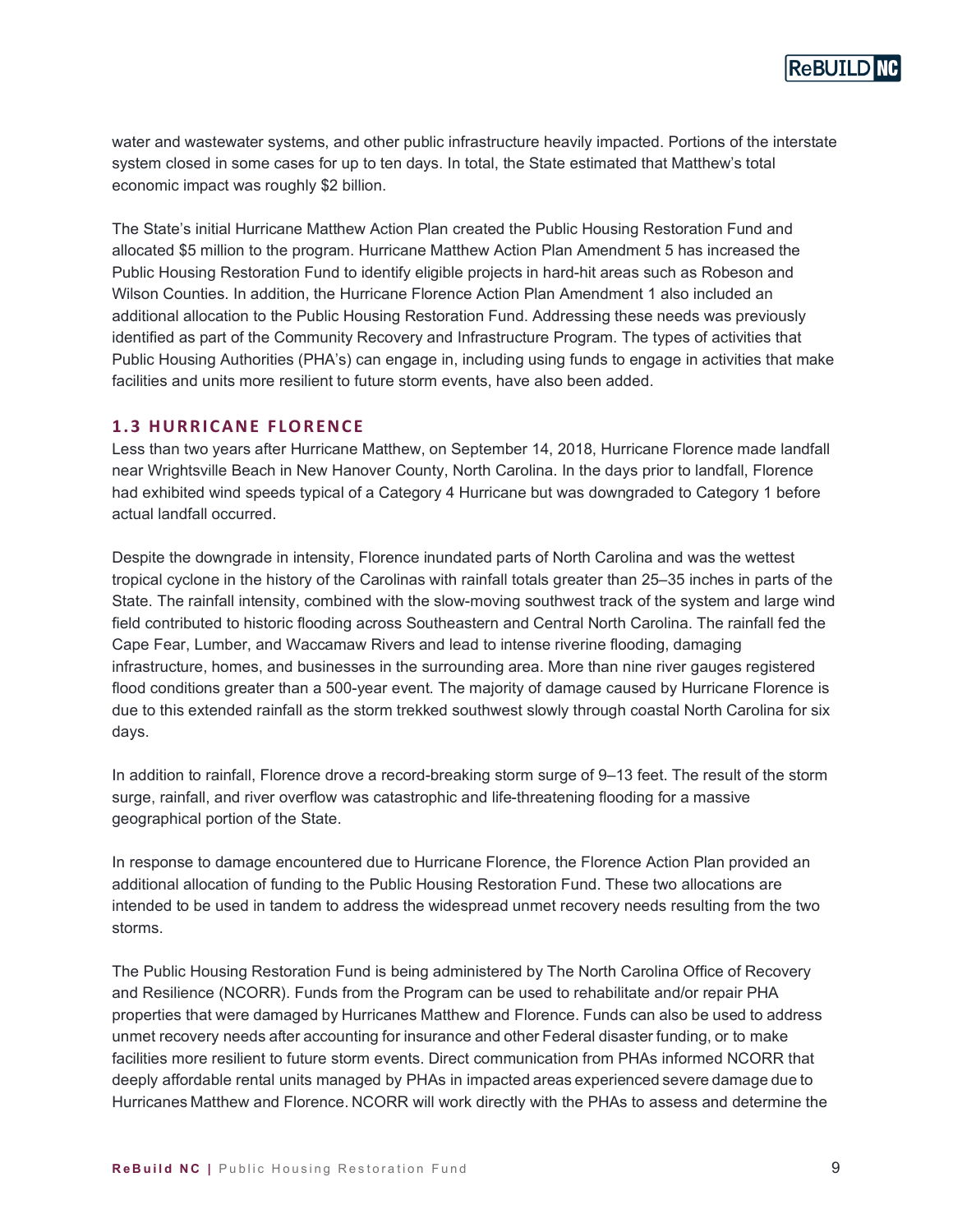

total unmet need for each facility. The State also reserves the right for this program to either State-manage the Public Housing Restoration fund or provide grants directly to the PHAs to implement the projects using program funds.

When first allocated by HUD, the State originally allocated funding directly to impacted counties with the intention that the counties would then sub-allocate to impacted and eligible PHA's within their county. Over time, the Program evolved from this original allocation to counties with the creation of the North Carolina Office of Recovery & Resiliency (NCORR) that determined that allocations would be more appropriately monitored and tracked if funding awards were directly provided by NCORR to PHAs that had reported storm impact and need for funding to rehabilitate and/or reconstruct damaged housing units. The first assisted PHAs entered into separate subrecipient agreements with NCORR in September-October 2019.

## <span id="page-9-0"></span>2.0 Program Manual Overview

This Manual outlines the policies that the State of North Carolina and its agents will utilize to direct the operation of the Public Housing Restoration Fund Program (the Program). This Manual is intended to serve as a resource for Public Housing Authorities (PHAs) affected by Hurricanes Matthew and Florence, including eligibility requirements, the types of assistance offered, and program recipient obligations. It serves as a reference for administrative staff and Public Housing partners to deliver assistance through the Program.

This Manual only addresses the Public Housing Restoration Fund Program and is not intended to be a full compilation of all internal program procedures that the State and its agents follow to ensure effective administration of the policies contained in this manual. This Manual, the State's Hurricane Matthew, and Hurricane Florence Action Plans and subsequent amendments, and the policy manuals for other North Carolina Disaster Recovery programs are available for public review and use at the link listed below:

<https://rebuild.nc.gov/about-us/plans-policies-reports>

## <span id="page-9-1"></span>3.0 Meeting the CDBG-DR Program Goals and National **Objectives**

#### <span id="page-9-2"></span>**3.1 PROGRAM GOALS**

In support of the HUD recovery objectives, the State of North Carolina has designed its programs to help impacted residents and communities to recover from Hurricanes Matthew and Florence.

The primary objective of the CDBG program is "the development of viable urban communities by providing decent housing and a suitable living environment and expanding economic opportunities, principally for persons of low and moderate income (LMI)". CDBG funding appropriated in response to disasters must also meet these general goals of the CDBG program.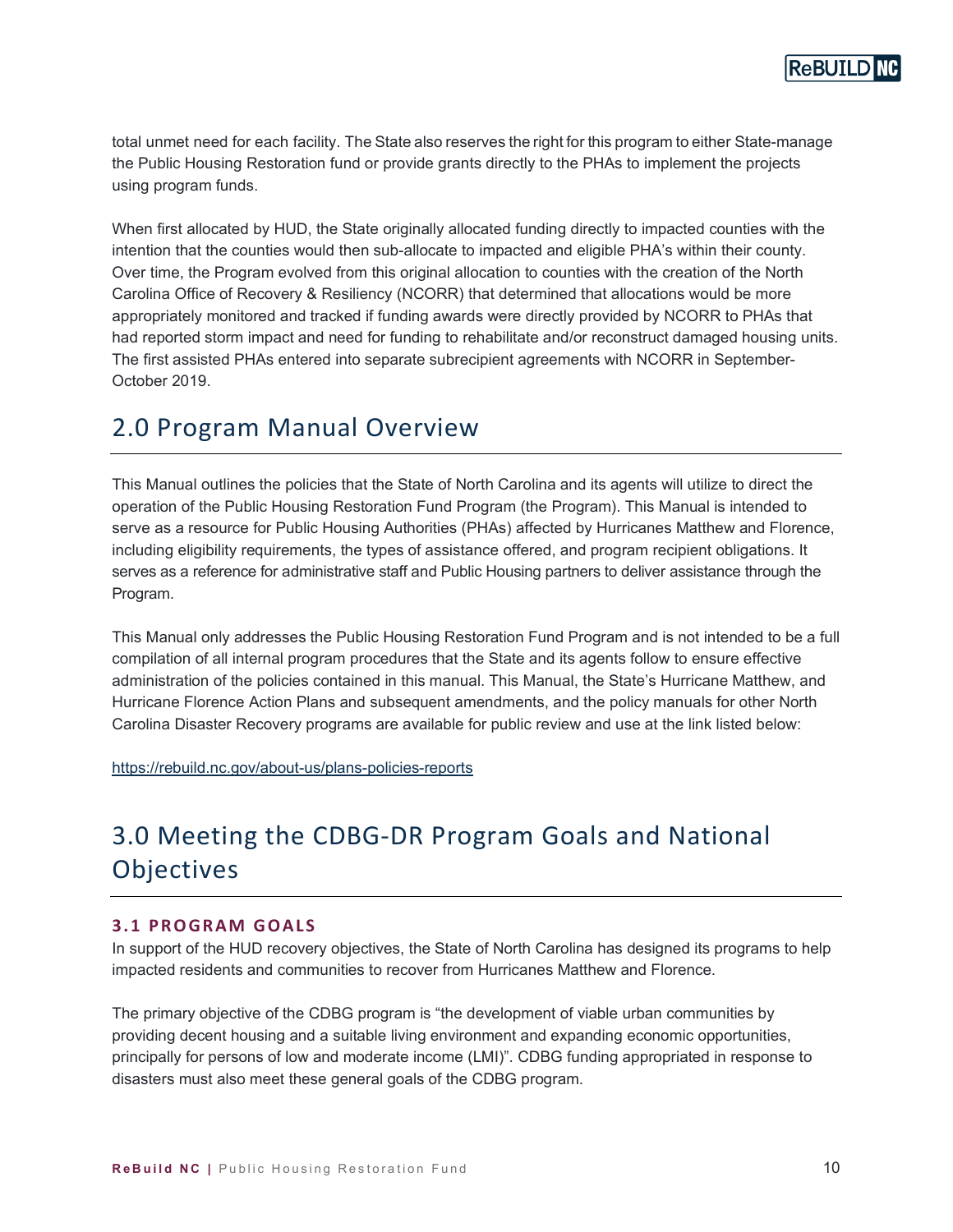**ReBUILD NG** 

All CDBG-DR funded housing activities must meet at least one of three national objectives required under the authorizing statute of the CDBG program:

- Benefit Low and Moderate Income (LMI) persons
- Aid in the prevention of elimination of slums or blight
- Meet a need having a particular urgency

To assist in the development of affordable housing, NCORR will fund the Public Housing Restoration Fund from both Hurricane Matthew and Hurricane Florence funding.

The Program's mitigation and resiliency measures are intended to serve LMI residents of public housing. The Program uses the HUD CDBG Manual Chapter 3: National Objective to determine how beneficiaries meet LMI criteria. The beneficiaries associated with the new construction, reconstruction, and rehabilitation scope will meet the Low Mod Housing (LMH) criteria outlined in Chapter 3 Section 3.2.3 of the HUD CDBG Manual.

#### <span id="page-10-0"></span>**3.2 NATIONAL OBJECTIVE**

The CDBG national objective for NCORR's Public Housing Restoration Fund Program qualifies as a benefit to Low/Moderate Income (LMI) persons. More specifically, under the LMI National Objective, this Program will be identified as a Low/Moderate Housing (LMH) activity.

The national objective housing category of LMI benefit qualifies activities that are undertaken for the purpose of providing or improving permanent residential structures which, upon completion, will be occupied by LMI households.

#### <span id="page-10-1"></span>**3.3 ONE FOR ONE REPLACEMENT**

Activities and projects undertaken with CDBG-DR funds are subject to the Uniform Relocation Assistance and Real Property Acquisition Policies Act of 1970, as amended (42 U.S.C. 4601) and section 104(d) of the Housing and Community Development Act (42 U.S.C. 5304(d)(Section 104(d)). Note that Uniform Relocation Act (URA) provisions are different than relocation requirements for demolition as outlined in Section 18 of the United States Housing Act of 1937, as amended.

In a Federal Register Notice dated February 9, 2018 (83 FR 5844), HUD waived the one-for-one replacement requirements contained at section  $104(d)(2)(A)(i)$  and (ii) and (d)(3) of the Housing and Community Development Act and 24 CFR 42.375 in connection with funds allocated for Hurricanes Matthew and Florence (among other named disaster allocations), for lower-income dwelling units that were damaged by the disaster and not suitable for rehabilitation. HUD further clarifies that the demolition and/or disposition of PHA owned public housing units is covered by section 18 of the United States Housing Act of 1937, as amended, and 24 CFR part 970. PHAs are responsible for complying with applicable federal guidelines for their programs which may be more restrictive than CDBG-DR guidelines.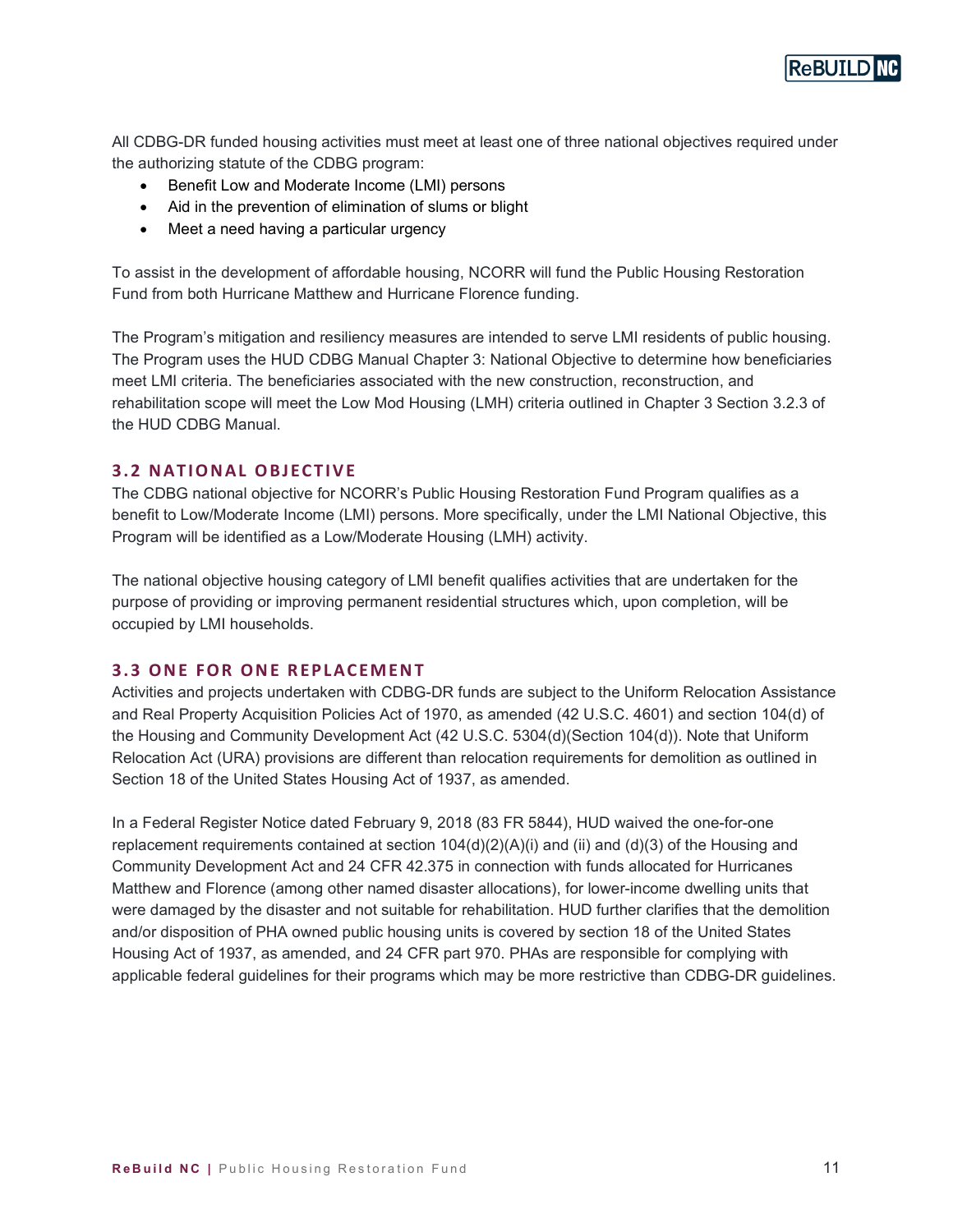## <span id="page-11-0"></span>4.0 Outreach and Public Participation

North Carolina's Citizen Participation Plan provides North Carolina citizens with an opportunity to participate in the planning, implementation, and assessment of the State's CDBG-DR recovery program. The Plan sets forth policies and procedures for citizen participation, in accordance with federal regulations, which are designed to maximize the opportunity for citizen involvement in the community development process. The State has attempted to provide all citizens with the opportunity to participate, with emphasis on low- and moderate-income individuals, individuals with limited English proficiency, and individuals requiring special accommodations due to disabilities. The State's Citizen Participation Plan ensures that there is reasonable and timely access for public notice, appraisal, examination, and comment on the activities proposed for the use of CDBG-DR grant funds. For the Public Housing Replacement and Rehabilitation Program, NCORR follows the CDBG-DR Citizen Participation Plan.

In following HUD's guidance, the Substantial Action Plan Amendments include a thirty-day public comment period. The State has, and will continue to, coordinate technical and programmatic outreach meetings with State entities, local governments, non-profits, private sector, and involved associations. The State invites public comments to the Action Plan and Substantial Amendments as required by HUD. These documents are posted prominently and can be accessed at: [https://www.rebuild.nc.gov/about](https://www.rebuild.nc.gov/about-us/plans-policies-reports/action-plans)[us/plans-policies-reports/action-plans](https://www.rebuild.nc.gov/about-us/plans-policies-reports/action-plans)

The State uses news outlets, print and social media in addition to means such as press releases, posting notices on the North Carolina State Governor's website and/or NCORR's website, to maximize access of program information to impacted citizens and businesses. The Citizen Participation Plan can be accessed at:<https://www.rebuild.nc.gov/media/1550/open>

#### <span id="page-11-1"></span>**4.1 LIMITED ENGLISH PROFICIENCY**

As the CDBG-DR administrator, NCORR is required to ensure meaningful access to agency services, Programs, and activities for persons who have Limited English Proficiency (LEP). For purposes of this Program, NCORR will require that this Program's subrecipients adopt all regulatory requirements concerning assistance to persons with limited English proficiency. All executed agreements for this Program will include these requirements and will be a component of future monitoring of the subrecipient. This expectation does not override NCORR's direct responsibility as the grantee. In accordance with the NCORR Language Access Policy, at a minimum, the following services shall be offered:

- Provision of an interpreter who translates to and from the person's primary language.
- Translation of Program documents.

#### <span id="page-11-2"></span>**4.2 ACCESSIBILITY AND REASONABLE ACCOMMODATIONS**

The subrecipient Public Housing Authorities will ensure accessibility to all persons with special needs and will operate in a manner that does not discriminate or limit access to Program services and benefits to persons with disabilities. To ensure that this Program is operating in compliance with Section 504 requirements of the Rehabilitation Act of 1973 and the Americans with Disabilities Act (ADA), the Public Housing Authority subrecipients will be required to assign staff in accordance with its Section 504 Compliance Plan who will: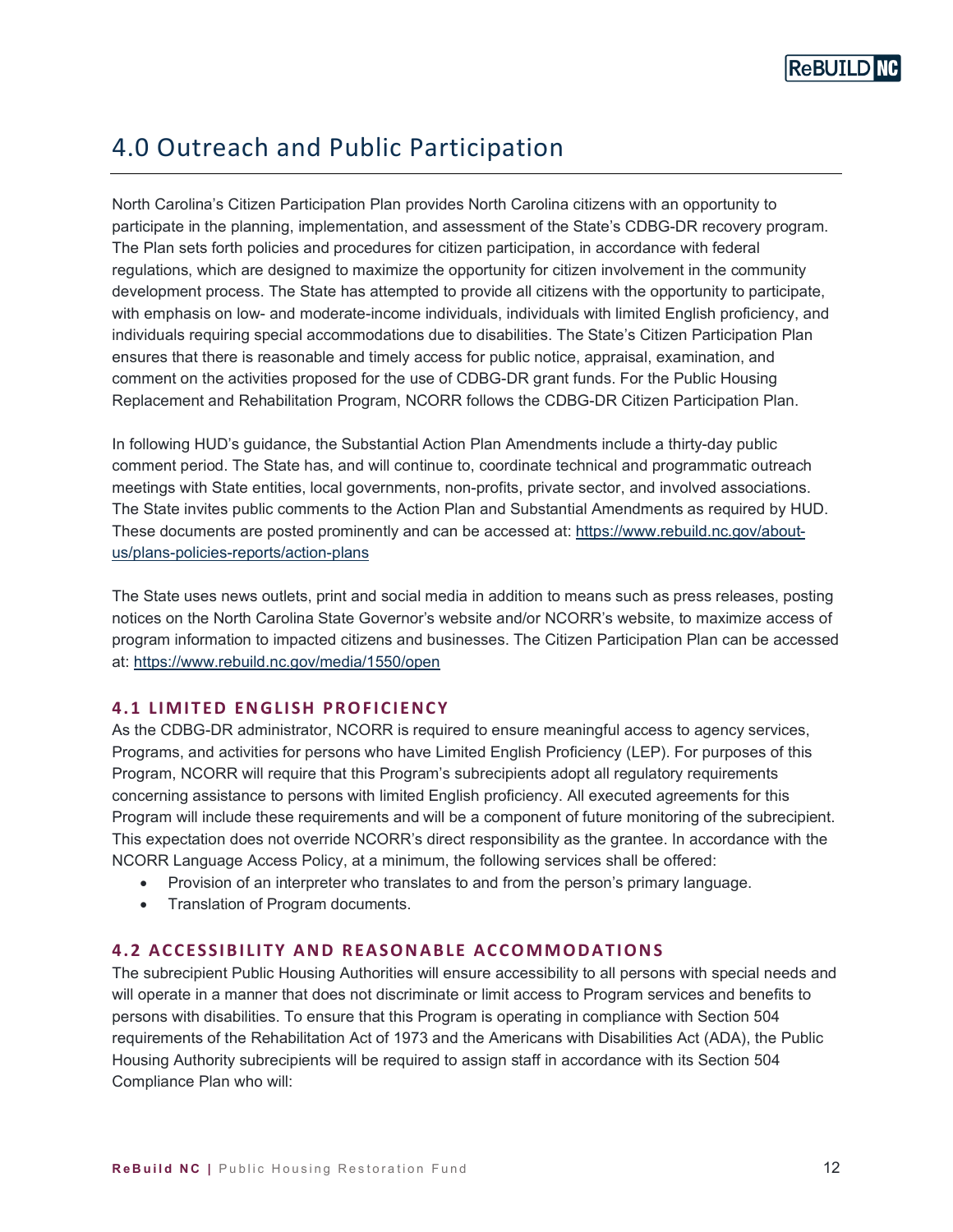

- Ensure that all facilities where clients will have face-to-face interaction with Program staff are readily accessible and usable by persons with disabilities.
- Appropriately address any identified hearing, visibility, or mobility limitations of the Applicant and/or Applicant's household members as required by Section 504 and the Americans with Disabilities Act (ADA).
- Work with a disabled Applicant's designee who has power of attorney or any non-profit organization that is representing the Applicant as needed.

All services listed above can be provided upon verbal or written request from the Applicant. No additional documentation is required.

In addition, NCORR and its subrecipients will comply with Section 508 requirements regarding the accessibility to electronic and information technology for individuals with disabilities. NCORR's Program management vendor assists with ensuring that all public communications, including its ReBuild NC website, meet Section 508 requirements.

#### <span id="page-12-0"></span>**4.3 FAIR HOUSING**

The Fair Housing Act requires all grantees, partners, subrecipients, and/or developers whose capital projects are wholly or partially funded with federal assistance to certify that no person was excluded from participation in, denied the benefit of, or subjected to discrimination in any housing Program or activity because of their age, race, color, creed, religion, familial status, national origin, sexual orientation, military status, sex, disability or marital status. NCORR and its contractors shall ensure that no Applicant is treated in any way that does not comply with the federal Fair Housing Act, the Civil Rights requirements of Title I of the Housing and Community Development Act, and the North Carolina Fair Housing Act (Chapter 41A of the North Carolina General Statutes). NCORR has assigned staff who will ensure that:

- ReBuild Programs affirmatively further fair housing;
- Fair housing complaints are directed to HUD or other appropriate agency; and
- ReBuild Programs are administered in accordance with NCORR's Fair Housing Plan.

## <span id="page-12-1"></span>5.0 ReBuild NC Public Housing Restoration Fund Summary

Immediately following Hurricane Matthew, the State reached out to affected counties within the most impacted areas during its unmet needs evaluations and with the information provided, created the Public Housing Restoration Fund (the Fund). The Fund has evolved through a number of amendments of the Hurricane Matthew Action Plan and has also been included in and amended through the Hurricane Florence Action Plan.

Funds from this Program can be used to:

- Build replacement affordable rental Public Housing units
- Rehabilitate existing Public Housing units
- Engage in other such activities that make Public Housing Authority facilities and housing units more resilient to future storm events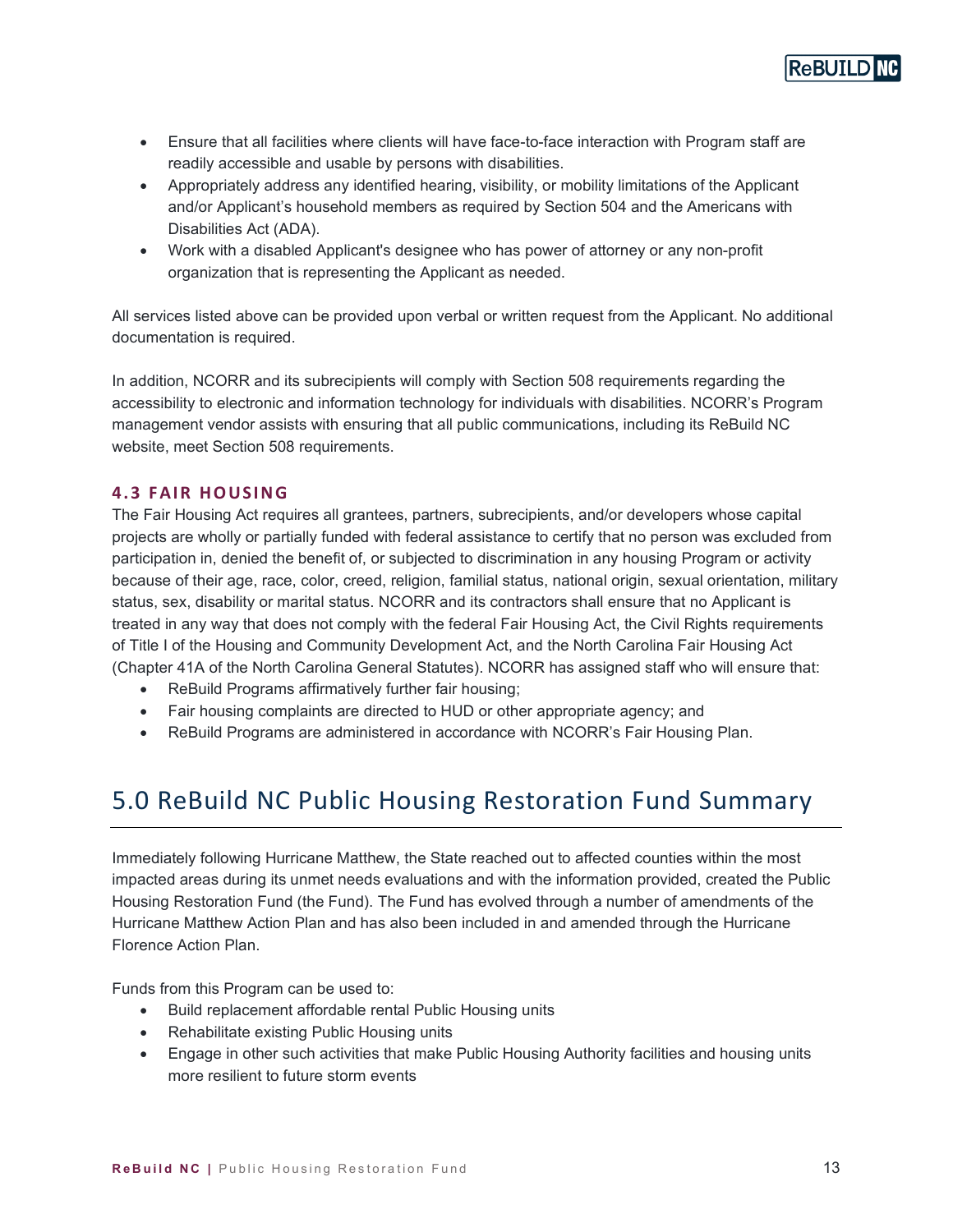

The maximum award to PHAs is dependent on the actual cost of construction, generally not to exceed \$3 million in CDBG-DR funding.

Projects receiving funding must be located within an area designated as Most Impacted and Distressed (MID) area for either storm or the PHA must clearly demonstrate how the project benefits those located in a MID area.

Announcements regarding availability of funds will be sent to public housing agencies within MID Counties for Florence and Matthew. Information will also be posted to the Rebuild.nc.gov website and to the quarterly Community Development Update newsletter.

## <span id="page-13-0"></span>6.0 Eligibility and Award

All developments financed in whole or in part by the Program must meet the appropriate North Carolina Building Code and all locally adopted and approved building codes, standards and ordinances.

Funds may be used for acquisition, site preparation, construction and related soft costs (including environmental health hazard mitigation costs) required for the new construction or rehabilitation of affordable housing developments. Site work may also be an allowable construction cost. Site work includes grading and excavation as well as installation of septic and infiltration systems, utilities, and other ancillary residential structures and improvements.

#### <span id="page-13-1"></span>**6.1 ELIGIBLE ENTITIES**

Public Housing Authorities located in MID Counties or with properties located within MID Counties shall be eligible for assistance. Other entities in partnership with a PHA may also be eligible. Generally, eligible PHAs will identify sites based upon location within disaster-declared counties, located within HUDrecognized MID Areas, and representing areas of high unmet recovery needs for public housing. The tieback to a qualified disaster for the PHAs is detailed in the application. Eligible applicants will be PHAs that meet the criteria listed below. Subrecipient PHAs must comply with the process outlined in the Procurement Policy Manual.

#### <span id="page-13-2"></span>**6.2 ELIGIBLE ACTIVITIES**

#### <span id="page-13-3"></span>**6.2.1 Eligible Activities**

Eligible activities of this Program include repair and new construction of affordable housing owned and operated by a Public Housing Authority and/or partnership entity that includes a Public Housing Authority as one of the partners.

The following HUD CDBG eligible activities are included within this Policy:

#### **6.2.1.1 Acquisition of Real Property, Including the Following Costs:**

- The cost of surveys to identify the property to be acquired,
- Appraisals,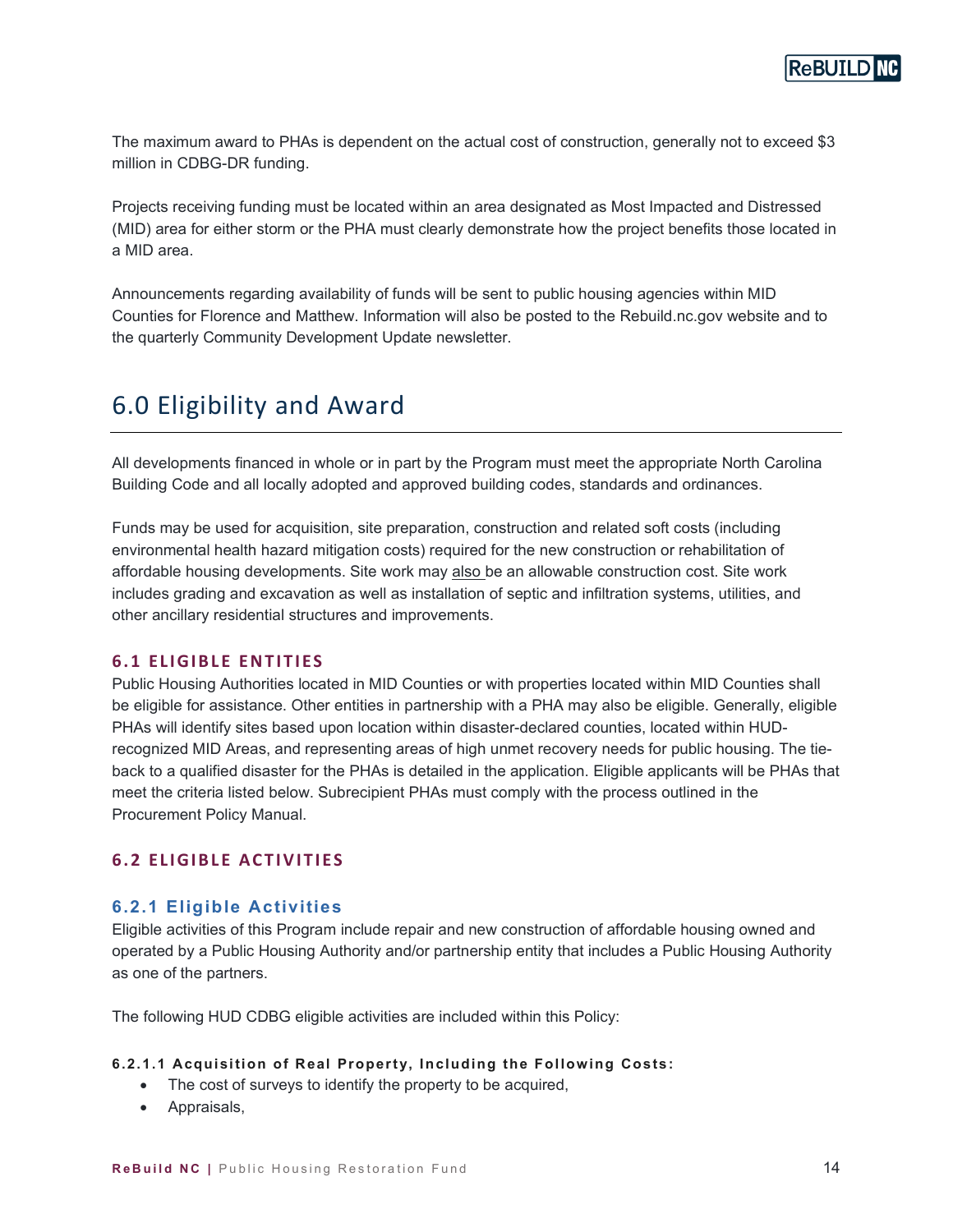

- The preparation of legal documents,
- Recordation fees, and
- Other costs that are necessary to effect the acquisition.

#### **6.2.1.2 Clearance and Demolition Activities, Including:**

- Demolition of buildings and improvements;
- Removal of demolition products (rubble) and other debris;
	- o Physical removal of environmental contaminants or treatment of such contaminants to render them harmless; and
	- o Movement of structures to other sites. Reference: §570.201(d)

However, demolition of HUD-assisted housing may be undertaken only with the prior approval of HUD.

Where activities under this category are integral to the construction of a building or improvement on the cleared property, and where such construction is also to be assisted with CDBG-DR funds, the clearance activities may be treated as a part of the construction costs and need not be qualified separately under the program.

#### **6.2.1.3 Rehabilitation, Specifically to the Eligible Types of Properties and Types of Assistance Listed B elow:**

- Residential property, whether privately or publicly owned. This includes manufactured housing when such housing constitutes part of the community's housing stock.
- Commercial/industrial, but where such property is owned by a for-profit, rehabilitation under this category is limited to exterior improvements of the building and the correction of code violations. (Further improvements for such buildings may qualify under the category of Special Economic Development Activities.)
- Nonprofit-owned, nonresidential buildings and improvements that are not considered to be public facilities or improvements under §570.201(c) of the CDBG program regulations.

Additions to existing buildings may be assisted under this category when they are incidental to the rehabilitation of the property and may be provided as a part of other rehabilitation if the addition does not materially increase the size or function of the building.

#### <span id="page-14-0"></span>**6.3 ELIGIBLE TYPES OF ASSISTANCE**

#### <span id="page-14-1"></span>**6.3.1 Repair, Reconstruction, New Construction**

#### **6.3.1.1 Repair**

The Program will provide site-specific repair to storm-damaged public housing units that are located outside of the 100-year special flood hazard area and can be reoccupied after rehabilitation as well as resiliency interventions that include resiliency retrofits and improvements, nature-based stormwater management features, nature-based coastal protection features, and resilient back-up power/power generation systems.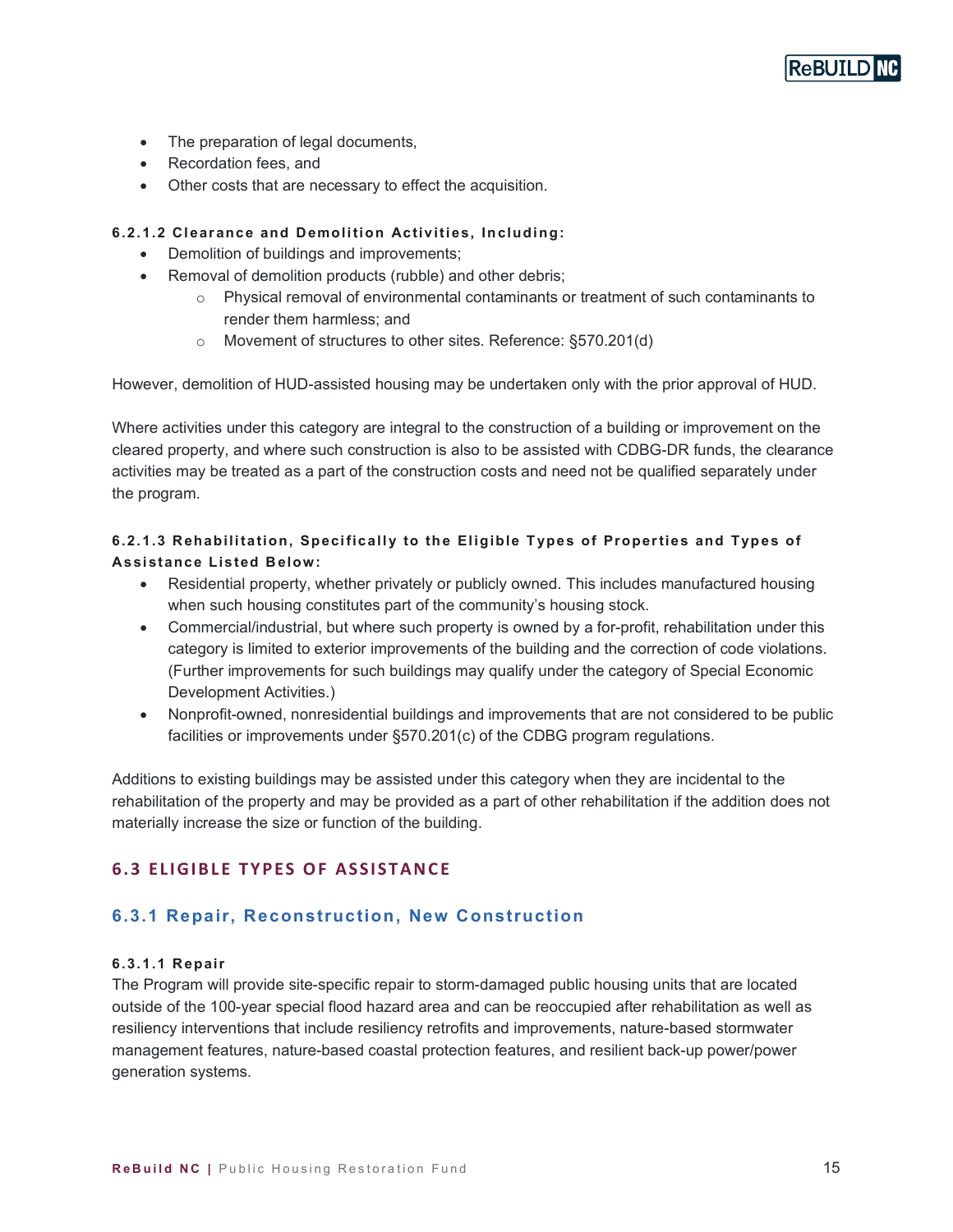

#### **6.3.1.2 Reconstruction**

The Program will provide reconstruction including one-for-one replacement of substantially damaged housing units, including appropriate resiliency interventions that are not suitable for rehabilitation, or those units that are functionally obsolete, non-adaptable, non-accessible, and non-ADA compliant.

#### **6.3.1.3 New Construction**

The Program will provide resilient new development of affordable housing generally on a one-for-one replacement basis for units that were not suitable for rehabilitation on a site that was located within the 100-year special flood hazard area. New construction must occur outside of the special flood hazard area.

#### <span id="page-15-0"></span>**6.3.2 Types of Eligible Costs**

The following costs are eligible to be funded from this Program:

- Costs of labor, materials, supplies and other expenses required for the rehabilitation of property, including repair or replacement of principal fixtures and components of existing structures (e.g., the heating system).
- Financing of grants, loans, loan guarantees, interest supplements and other forms of financial assistance may be provided under this category. (A grantee may make a "lump sum draw-down" for the purpose of financing rehabilitation of privately-owned properties. See §590.513 for details.)
- Refinancing of loans for existing indebtedness secured by a property being rehabilitated with CDBG funds, if such refinancing is determined by the grantee to be necessary or appropriate to achieve its community development objectives.
- Property acquisition: Assistance to private individuals and entities (whether profit or not-for-profit) to acquire for the purpose of rehabilitation and to rehabilitate properties for use or resale for residential purposes.
- Security devices: Installation costs of sprinkler systems, smoke detectors and dead bolt locks, and other devices for security purposes.
- Conservation: Costs required to increase the efficient use of water (e.g., water saving faucets and shower heads) and improvements to increase the efficient use of energy in structures through such means as installation of storm windows and doors, insulation, and modification or replacement of heating and cooling equipment.
- Water and sewer: Costs of connecting existing residential structures to water distribution lines or local sewer collection lines.
- Barrier removal: Costs to remove material and architectural barriers that restrict the mobility and accessibility of elderly and severely disabled persons to buildings and improvements that are eligible for rehabilitation under this category.
- Landscaping, sidewalks, and driveways: The costs of installation or replacement of landscape materials, sidewalks, and driveways when incidental to other rehabilitation of the property.
- Renovation of closed buildings: The conversion of a closed building from one use to another (e.g., the renovation of a closed school building to residential use).
- Historic preservation: This category also authorizes the costs of preserving or restoring properties of historic significance, whether privately- or publicly-owned, except that buildings for the general conduct of government may not be restored or preserved with CDBG-DR assistance (see the section on Public Facilities and Improvements concerning this limitation). Historic properties are those sites or structures that are either listed in or eligible to be listed in the National Register of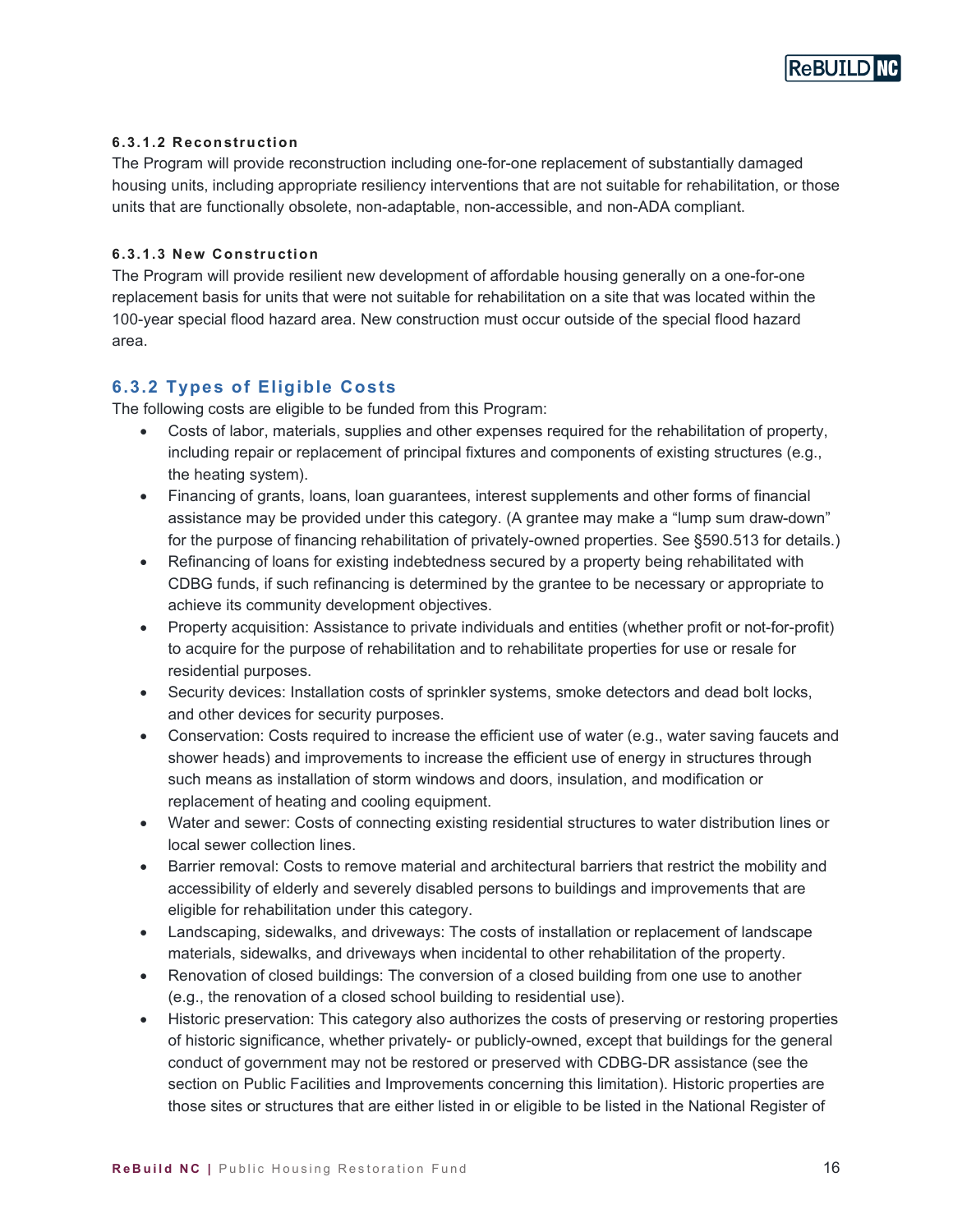Historic Places, listed in a State or local inventory of historic places, or designated as a State or local landmark or historic district by appropriate law or ordinance.

• Lead-based paint hazard evaluation and reduction: The costs of evaluating and treating leadbased paint may be undertaken under this category whether alone or in conjunction with other rehabilitation.

#### <span id="page-16-0"></span>**6.4 AWARD DETERMINATION**

In coordination with disaster-affected Public Housing Authorities, NCORR has determined that a Subrecipient relationship is the most appropriate mechanism for award of funding to the PHAs. Initial selection of eligible projects under this Program originated from North Carolina's preliminary assessment of storm-related damages to public housing authority units located in the State's Most Impacted and Distressed counties and the comprehensive analysis undertaken to identify the State's public housing unit unmet need.

Subrecipients for this program are chosen by either direct selection, having been part of or located in a county that was involved in the State's county planning process or will be identified through a competitive selection process. Eligible subrecipients will be notified of their eligibility for the CDBG-DR program via a communication that informs them they can propose projects to address disaster recovery.

The intended process for review and selection of projects will include submission of an application with applicable supporting documentation. A technical assistance workshop will be offered to all potential applicant PHAs to review the published application packet and to further describe HUD and NCORR compliance requirements and expectations of all proposed projects. An NCORR review panel will be established to evaluate all submitted applications. The review panel will utilize the Subrecipient Evaluation Criteria (below at 6.4.1) and Priority (below at 6.4.2) when considering recommendations for award of funds.

In order to advance through the NCORR review process for selection of award, a potential project must have a tie to a specific storm, represent an eligible CDBG-DR activity, have or secure a SAM.gov registration as necessary for government contracting, and submit a detailed Sources and Uses chart that must include and account for any potential Duplication of Benefits.

#### <span id="page-16-1"></span>**6.4.1 Subrecipient Evaluation Criteria**

Subrecipients should demonstrate the following qualities:

- Prior experience with executing CDBG, CDBG-DR OR other federal funded projects including but not limited to knowledge and prior experience with the following:
	- o 2 CFR Part 200 requirements;
	- o Documentation that the project meets a CDBG National Objective; and
	- $\circ$  Documentation that the project's expenditures are for CDBG-eligible activities
- Staff capacity to effectively manage CDBG-DR grants, including but not limited to:
	- o Capacity to perform financial management and oversight;
	- $\circ$  Capacity to perform grant management functions as demonstrated through prior experience managing grants with in-house staff or with a grant management consultant;
	- o Internal auditing capability;
	- o Administrative staffing; and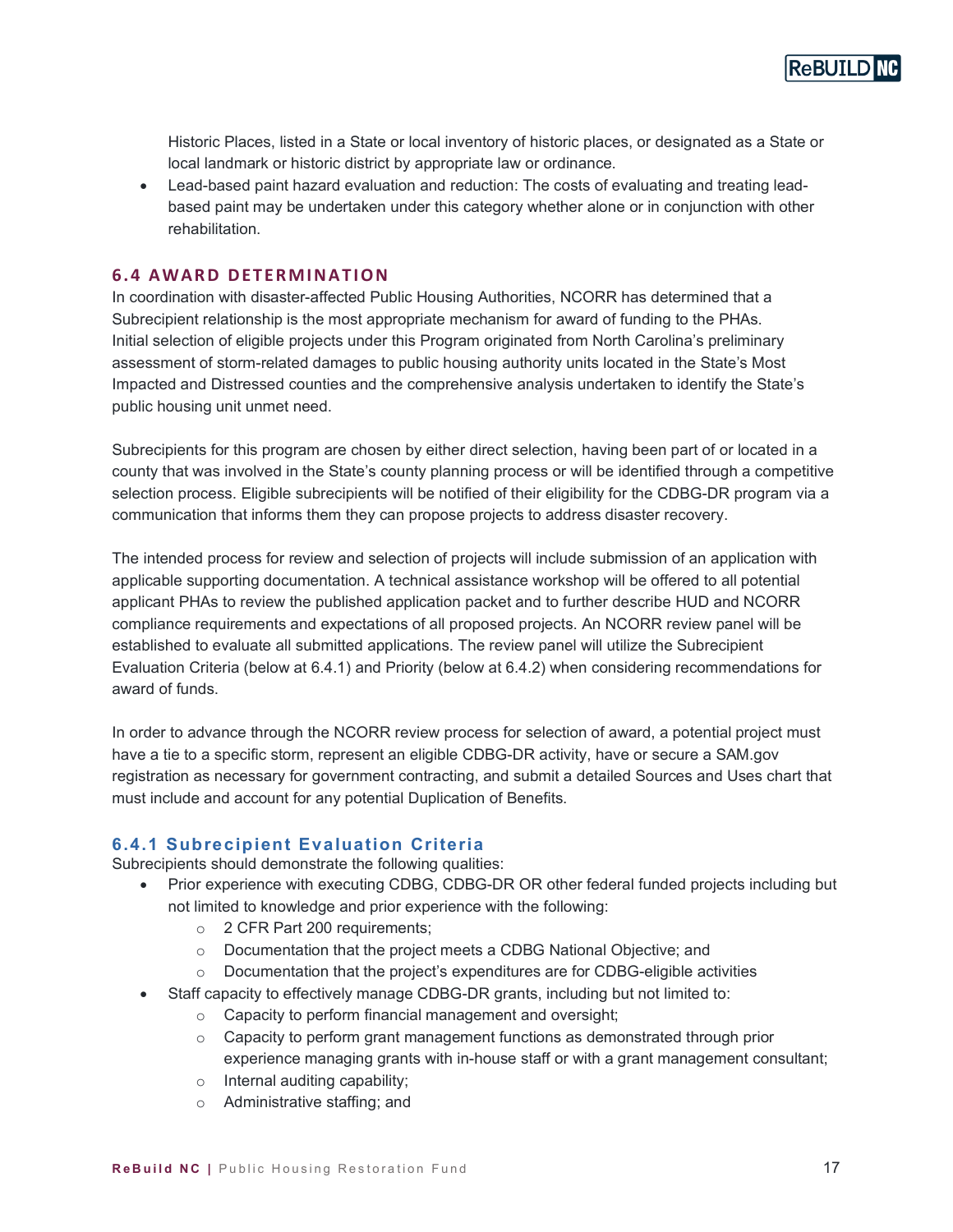

- $\circ$  Knowledge of both Federal and State procurement and contracting requirements
- Knowledge of and experience in financial management of Federal grant funds, and the ability of financial systems to meet all State and Federal requirements including but not limited to:
	- o Accounting methods, and budget controls;
	- $\circ$  Proof that expenditures are necessary, reasonable and directly related to the grant;
	- o Monitoring and controls of timely expenditure of Federal funds;
	- o Compliance with 2 CFR Part 200;
	- $\circ$  Completion and results of any other audits as it relates to financial capacity
- In good standing with the State of North Carolina (for entities other than public entities).
- Be able to provide documentation that indicates that the PHA is not currently sanctioned by HUD.
- Be able to provide documentation that indicates that the PHA is not considered a Troubled PHA by HUD.
- Experience, knowledge, and compliance with all Federal regulations outside of direct CDBG requirements, as it applies to the grant including, but not limited to, the following requirements:
	- o Davis-Bacon and All Labor Standards,
	- o Section 3,
	- o M/WBE,
	- o Environmental,
	- o Lead-Based Paint,
	- o Civil Rights,
	- o Section 504,
	- o Uniform Relocation Act,
	- o Fair Housing Act,
	- o ADA,
	- o Age Discrimination Act, and
	- o Records Management.

#### <span id="page-17-0"></span>**6.4.2 Priority**

Recognizing that funding currently allocated to this Program will not address all unmet needs, NCORR will prioritize award to an Applicant that:

- Has displaced residents and/or has vacant units as a result of the damage caused by Hurricane Matthew and/or Hurricane Florence,
- Can provide evidence of readiness to proceed, and
- Can provide evidence of municipal/local government support of the proposed project.

#### <span id="page-17-1"></span>**6.5 AWARD AMOUNT**

The maximum award to PHAs is dependent on the actual cost of construction, **in an amount not to exceed the maximum award amount identified in the NCORR Matthew Action Plan and the NCORR Florence Action Plan**. If the PHA can document additional need for CDBG-DR funds, NCORR may exercise the right to increase the grant award above **the maximum award as reflected in the Action Plans**.

#### <span id="page-17-2"></span>**6.6 PROJECT FUNDING AND DISBURSEMENT**

Once the subrecipient has executed an agreement with NCORR, the following steps must be followed to ensure adequate, complete, and compliant invoice submission: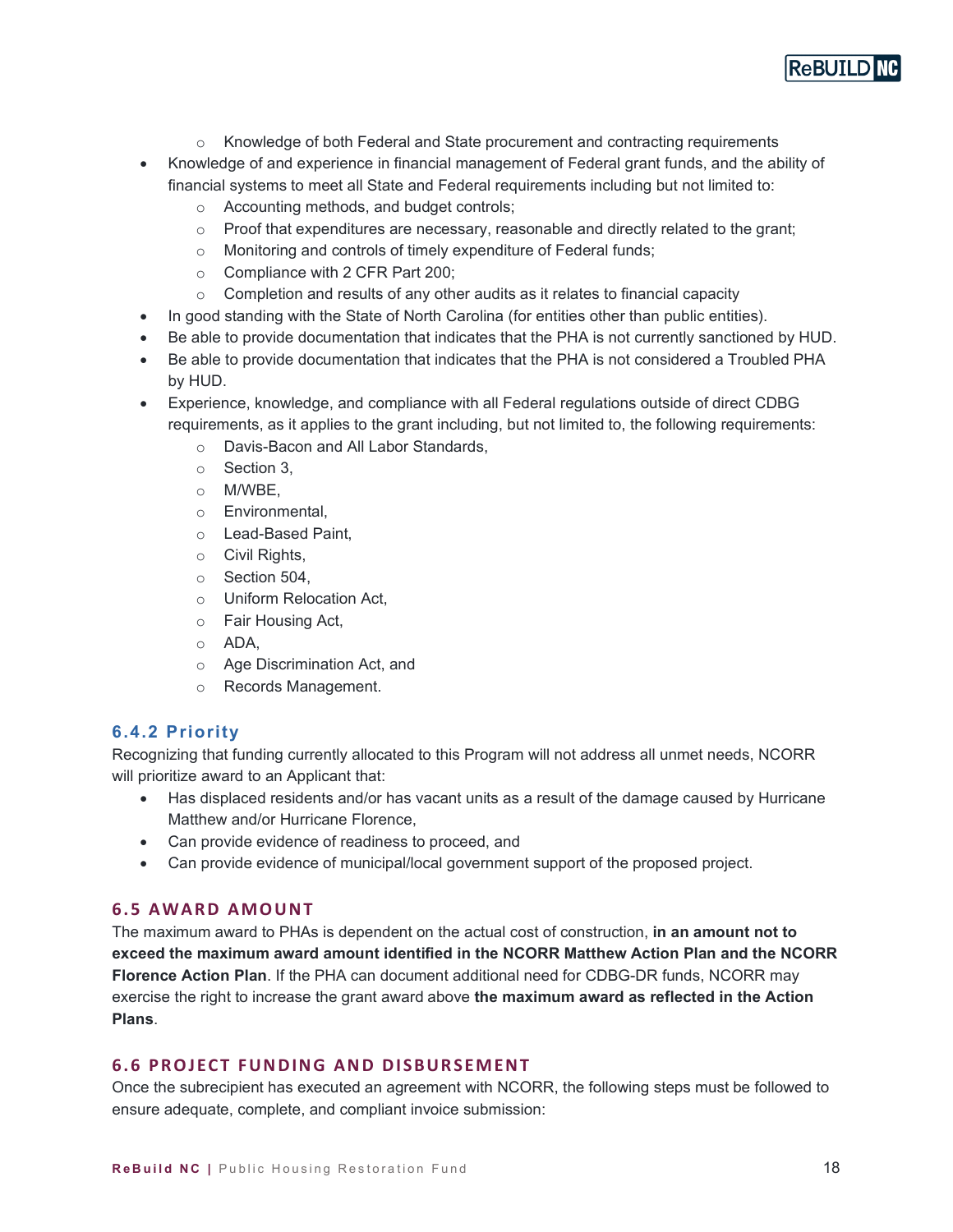

Eligible costs: All costs must be attributable to an executed contract for services that were competitively procured in conformance with federal and NCORR requirements. A notice to proceed should be issued by the PHA, to the contractor/vendor (with copy of the Notice to Proceed provided to NCORR for recordkeeping). Cost-plus pricing is prohibited by2 CFR 200.324(d). Cost-plus pricing is a pricing strategy in which the selling price is determined by adding a specific amount markup to a product's unit cost.

Allocable costs: All costs submitted on an invoice must be tied to an eligible line item in the contract and project budget. NCORR programs run on a reimbursement model and the subrecipient is responsible for paying the contractor/vendor up front and requesting reimbursement for eligible costs incurred. By submitting an invoice to NCORR, the subrecipient is attesting that all goods/services for the specific project were received in satisfactory condition/terms. The invoice submitted by the contractor/vendor needs to indicate a percentage completion status of the project.

An invoice must at the minimum contain all supporting invoices from contractors/vendors for goods and services provided, and the sum of the invoices must match the total amount requested. In addition, both the subrecipient and vendors/contractors must be compliant with all requisite federal and local reporting requirements (M/WBE, Section 3, and other goals reporting).

For additional reference, reference to NCORR's Subrecipient Billing Guide in the appendices below.

#### <span id="page-18-0"></span>**6.6.1 Subrogation**

Subrogation is the process by which duplicative assistance paid to the PHA Partner after receiving an award is remitted to the Program in order to avoid a duplication of benefit, whereby the PHA Partner would be reimbursed twice for the same loss. By signing the grant agreement, the PHA Partner warrants that they will remit any excess funds to the Program, whenever received.

#### <span id="page-18-1"></span>**6.6.2 Green Building Standards**

All Program-funded properties must comply with green building standards as required by Federal Register Notices at 81 FR 83524 and as amended by later notice(s). To meet these requirements, NCORR documents the use of the applicable green building standard in each project file.

The Green and Resilient Building Standard requires that all construction assisted with CDBG–DR funds meet an industry-recognized standard that has achieved certification under:

- Enterprise Green Communities;
- LEED (New Construction, Homes, Midrise, Existing Buildings Operations and Maintenance, or Neighborhood Development);
- ICC–700 National Green Building Standard Green+Resilience;
- Living Building Challenge; or
- Any other equivalent comprehensive green building program acceptable to HUD.

Additionally, all such covered construction must achieve a minimum energy efficiency standard, such as:

- ENERGY STAR (Certified Homes or Multifamily High-Rise);
- DOE Zero Energy Ready Home;
- EarthCraft House, EarthCraft Multifamily;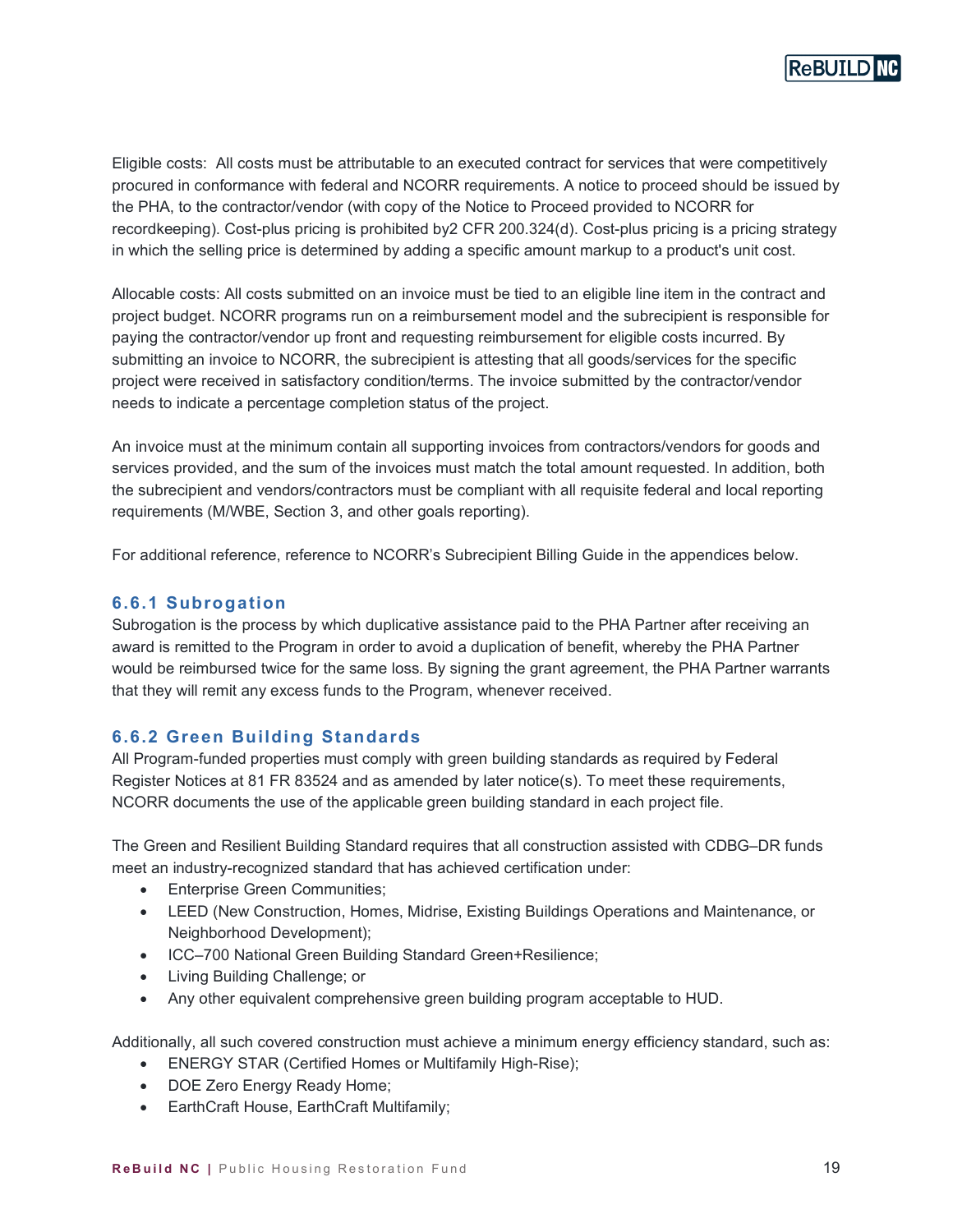

- Passive House Institute Passive Building or EnerPHit certification from the Passive House Institute US (PHIUS), International Passive House Association;
- Greenpoint Rated New Home, Greenpoint Rated Existing Home (Whole House or Whole Building label);
- Earth Advantage New Homes; or
- Any other equivalent energy efficiency standard acceptable to HUD.

In order to maintain compliance, NCORR must identify, for each project, which of these Green and Resilient Building Standards will be used, however, NCORR is not required to use the same standards for each project or building. To satisfy this regulatory requirement, NCORR will require that all projects to be considered for funding identify the green building standard to be utilized. If an alternative green building standard is identified by a subrecipient for a proposed project under this Program, the alternative standard will be evaluated by NCORR and may be submitted to HUD for consideration and acceptance.

#### <span id="page-19-0"></span>**6.6.3 Floodplain, Floodway and Coastal High Hazard Area Policy**

Executive Order 11988 – Floodplain Management requires Federal activities to avoid impacts to floodplains and to avoid direct and indirect support of floodplain development to the extent practicable. As outlined in NCORR Subrecipient Agreements, all PHAs and PHA Partners must comply with these federal regulations. Definitions and regulations regarding the 100 Year Floodplain, Floodway, and the Coastal High Hazard Area can be found in Section 12.0 of this manual.

#### <span id="page-19-1"></span>**6.7 LEASE-UP MONITORING**

#### <span id="page-19-2"></span>**6.7.1 Determining Tenant Income**

The Program will confirm that each project is leased to the number of LMI units identified in a certification of LMI status at closeout as part of the subrecipient agreement execution. The Program will rely on verification provided by the Developer or project partner for new construction projects as verified by NCORR staff.

In submissions to NCORR to determine tenant income, the program requires the developer or a subsequent owner to report the most recent signed federal income tax returns (*e.g.*, IRS Forms, 1040, 1040A or 1040EZ).

If one or all household members do not have an IRS tax return, or the income situation has changed since the tax return(s) was filed, any of the following applicable documents may be presented for every household member that is 18 or older:

- Minimum of three current and consecutive months of check stubs (if the household member is paid monthly);
- Minimum of four current and consecutive check stubs (if the household member is paid weekly, bi-weekly or bi-monthly);
- Pension statement showing current monthly or yearly gross amount;
- Social Security statement or IRS Form1099;
- Unemployment statement;
- Certification of Zero Income Form;
- Completed Household Income Worksheet and Certification.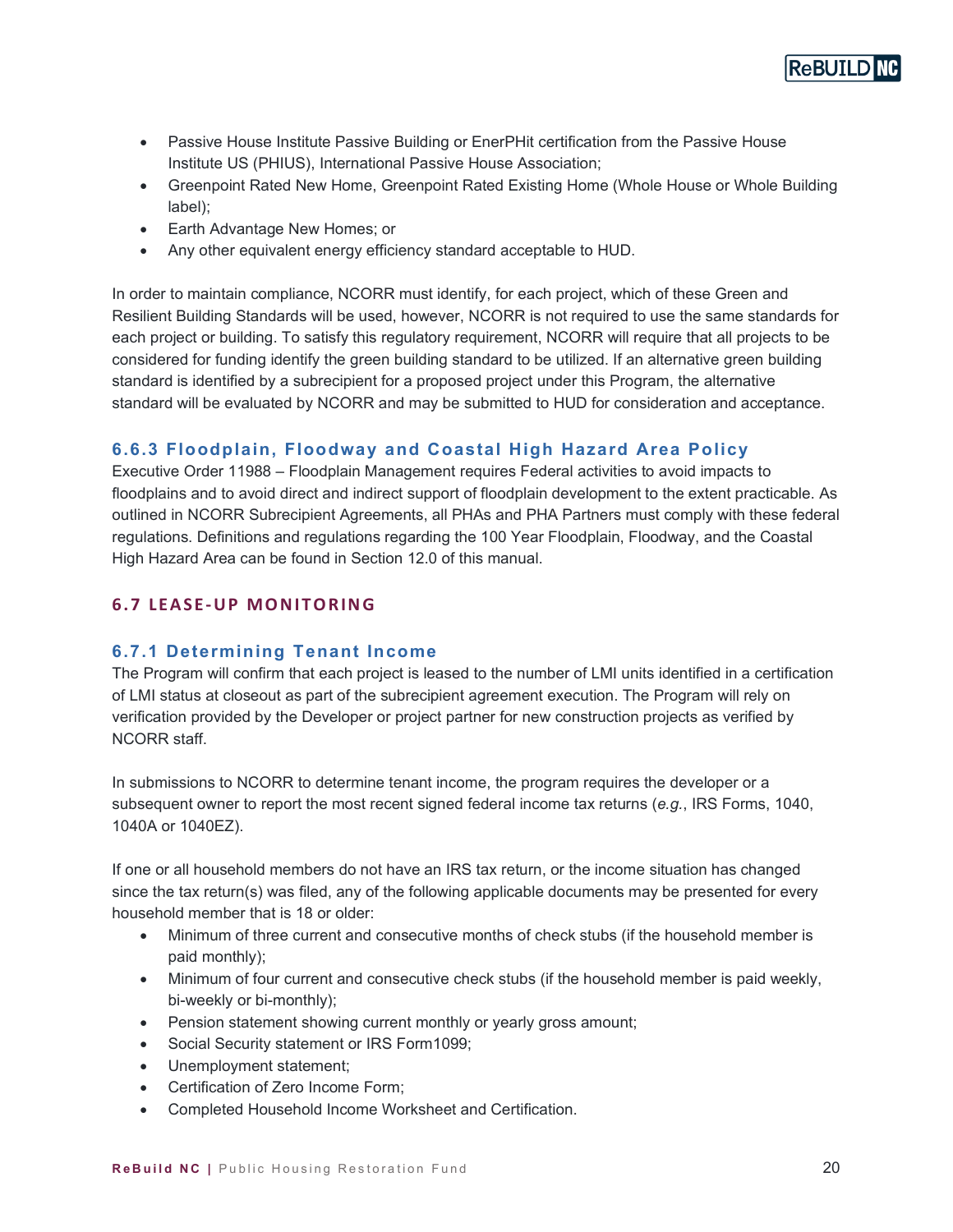

#### <span id="page-20-0"></span>**6.8 PROCUREMENT AND CONFLICTS OF INTEREST**

The procurement requirements found at 2 CFR Part 200, Subpart D, establish CDBG-DR standards and guidelines for the procurement of services, supplies, equipment, construction, and professional services for local governments and non-profit organizations. To remain eligible for CDBG-DR funding, recipients of CDBG-DR funds must comply with those requirements. Recipients must also comply with State and local procurement standards. Moreover, procurement under the CDBG-DR program must comply with the most restrictive Federal, State, or local requirements. Therefore, to assist subrecipients in better understanding and complying with these requirements the following links regarding current procurement policies are being made available:

- [https://www.sog.unc.edu/resources/microsites/local-government-purchasing-and](https://www.sog.unc.edu/resources/microsites/local-government-purchasing-and-contracting/federal-procurement-requirements)[contracting/federal-procurement-requirements](https://www.sog.unc.edu/resources/microsites/local-government-purchasing-and-contracting/federal-procurement-requirements)
- Buying Right CDBG-DR and Procurement: A Guide To Recovery**:**  [https://www.hudexchange.info/resource/5614/buying-right-cdbg-dr-and-procurement-a-guide-to](https://www.hudexchange.info/resource/5614/buying-right-cdbg-dr-and-procurement-a-guide-to-recovery/)[recovery/](https://www.hudexchange.info/resource/5614/buying-right-cdbg-dr-and-procurement-a-guide-to-recovery/)

Prior to issuing any Requests for Proposals, Requests for Qualifications, or soliciting contracts for services related to a CDBG-DR eligible project it is recommended that subrecipients become familiar with this information, especially the March 20, 2018 Memorandum from the NC Department of State Treasurer and the UNC School of Government's paper regarding the most restrictive procurement requirements. NCORR's Compliance Team will perform procurement reviews on recipients sampled for monitoring. The Compliance Team also performs reviews to ensure that NCORR adheres to these established policies.

To help ensure that subrecipients' procurements will follow regulations, NCORR provides subrecipients with onsite, electronic, and/or group TA via its state staff or project coordinators, to help develop procurement documents that comply with federal and state regulations. NCORR will also provide procurement TA consisting of:

- Review of 2 CFR Part 200 procurement requirements; and
- Review of existing recipient procurement policies and procedures for compliance with 2 CFR Part 200

If a real or perceived potential conflict of interest as defined under Federal or State law is identified, recipients must contact NCORR for further guidance.

## <span id="page-20-1"></span>7.0 Duplication of Benefits

Section 312 of the Robert T. Stafford Disaster Assistance and Emergency Relief Act (42 U.S.C. §5155) prohibits any person, business concern, or other entity from receiving financial assistance with respect to any part of a loss resulting from a major disaster for which he has received financial assistance under any other program or from insurance or any other source. In accordance with the Stafford Act, Disaster Recovery funds issued through the Department of Housing and Urban Development's CDBG-DR program may not be used for any costs for which other disaster recovery assistance was previously provided for the same purpose.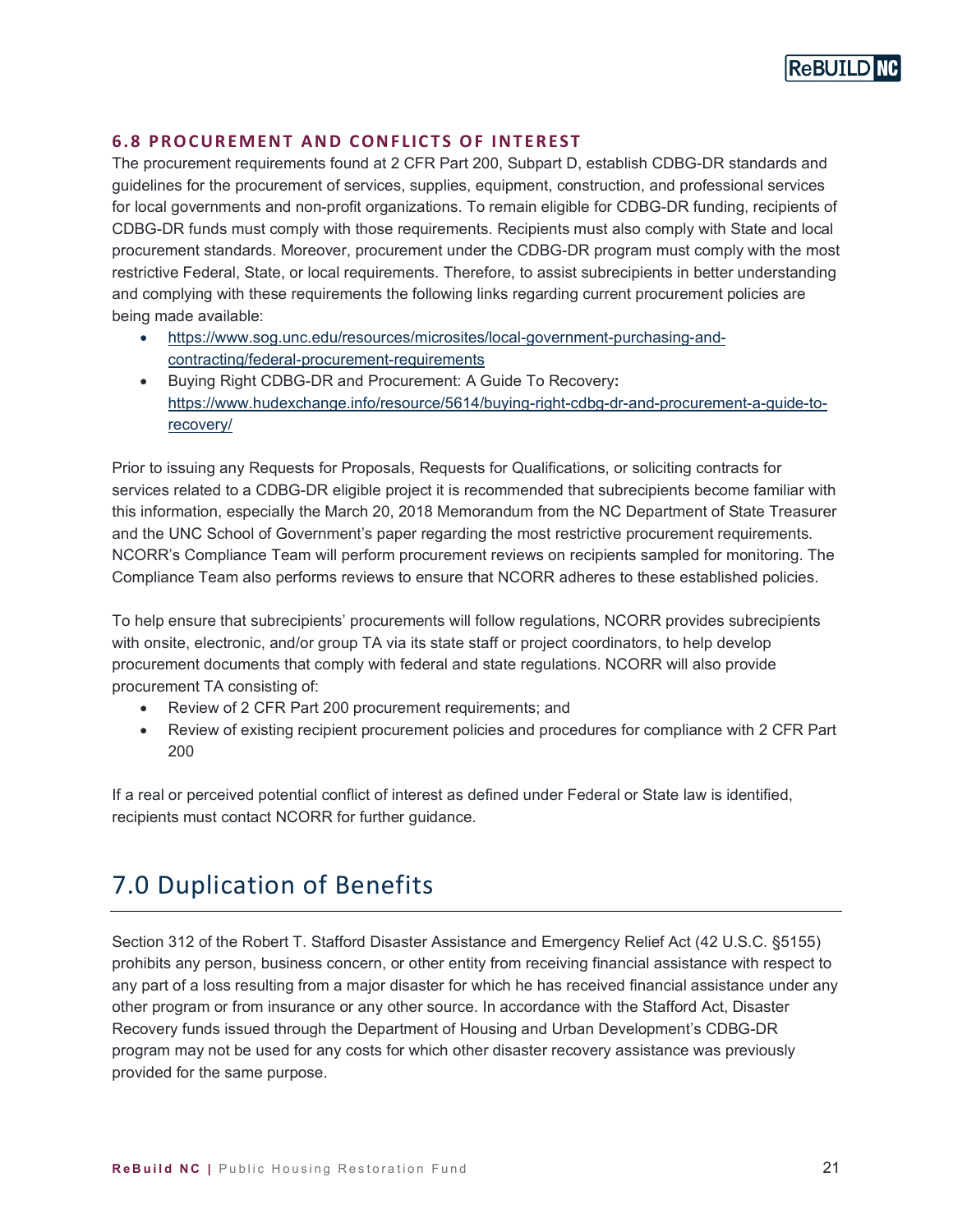

Generally, financial assistance received from another source that is provided for the same purpose as the CBDG-DR funds is considered a Duplication of Benefit (DOB).

As mandated by law, all NCORR projects receiving CDBG-DR funding must evidence an analysis of funds potentially received for the same purpose as the intended CDBG-DR grant, otherwise known as a duplication of benefits analysis (DOB). All PHA Partners must submit all funding sources, including FEMA awards and private insurance proceeds, to be analyzed. NCORR conducts an analysis to establish that there is no duplication of benefits.

The total DOB is calculated by subtracting non-duplicative exclusions from total assistance. Calculation of the total maximum amount of the CDBG-DR award is determined after the grantee

- Identifies total need;
- Identifies total assistance;
- Subtracts exclusions from total assistance; and
- Subtracts the amount of the DOB from the amount of the total need to determine the maximum amount of the CDBG-DR award.

Three considerations may change the maximum amount of the CDBG-DR award.

First, the grantee may impose a program cap that limits the amount of assistance an applicant is eligible to receive, which may reduce the potential CDBG-DR assistance available to the applicant.

Second, the grantee may increase the amount of an award if the applicant agrees to repay duplicative assistance it receives in the future (unless prohibited by a statutory order of assistance, as discussed in section 6.5). Section 312(b) of the Stafford Act permits a grantee to provide CDBG-DR assistance to an applicant who is or may be entitled to receive assistance that would be duplicative if:

- The applicant has not received the other assistance at the time the CDBG-DR grantee makes its award; and
- The applicant agrees to repay the CDBG-DR grantee for any duplicative assistance once it is received (subrogation). The agreement to repay from future funds may enable a faster recovery in cases when other sources of assistance are delayed (*e.g.,* due to insurance litigation). HUD requires all grantees to enter into agreements with applicants that require applicants to repay duplicative assistance before receiving CDBG-DR assistance.

Third, the applicant's CDBG-DR award may increase if a reassessment shows that the applicant has additional unmet need.

#### <span id="page-21-0"></span>**7.1 NEW CONSTRUCTION – ANALYSIS**

With the exception of certain Federal Emergency Management Agency grants, FEMA, National Flood Insurance Program (NFIP), Private Flood Insurance proceeds, and Small Business Administration (SBA) Loans are generally not considered to be intended for the purpose of new construction of affordable housing. However, NCORR requires that all developers of new affordable housing funded under this program disclose all sources of funding.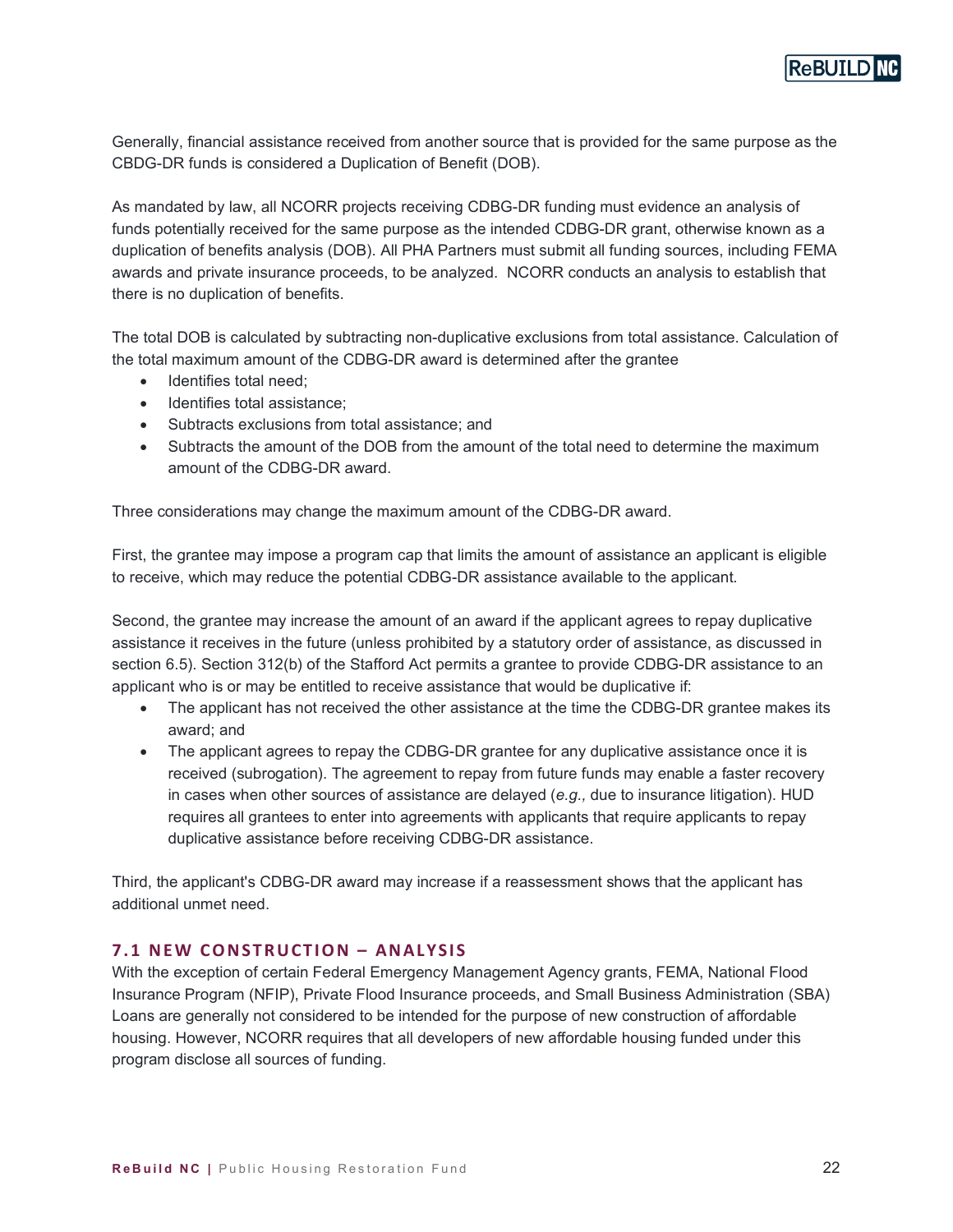

#### <span id="page-22-0"></span>**7.2 REPAIR – ANALYSIS**

In instances where the Program identifies critical resiliency needs, information is requested from Program PHA partners to determine if funding was available from another source for the same purpose.

#### <span id="page-22-1"></span>**7.3 POTENTIAL LIST OF DUPLICATIVE BENEFITS**

The PHA must consider the total assistance available to the project. This includes all benefits, including cash, insurance proceeds, grants from FEMA, SBA loans, as well as any other assistance received by the applicant from other local, State or federal programs, or private or nonprofit charities. Partners should pay special attention to the following potential sources of benefits and confirm that the below-mentioned sources of benefits have been exhausted or may be made available for the project:

- National Flood Insurance Program (NFIP): Insurance proceeds received must be disclosed by the PHA.
- Private Insurance: All insurance proceeds received must be disclosed by the PHA. Where necessary, the Program will look for "undeclared" insurance benefits as well as confirming those disclosed by the Sponsor.
- FEMA: anticipated and/or received assistance from FEMA must be disclosed by the PHA
- Other: Funds received from other sources must be disclosed by the PHA and verified by the Program. Examples include nonprofits, other governmental agencies, and social groups.

### <span id="page-22-2"></span>8.0 Environmental Review

CDBG-DR funding from HUD is contingent on compliance with the National Environmental Policy Act (NEPA) and related environmental and historic preservation legislation and executive orders. Projects are also subject to State Environmental Quality Review (SEQR). NCORR will assess the knowledge, understanding and capacity of all subrecipients within this Program and will provide any needed technical assistance. NCORR recommends that all potential subrecipients review 24 CFR Part 58 for further details and requirements for compliance. All projects which involve new construction, change of use (as in adaptive reuse projects), or increase the floor area of an existing residential structure by 20% or more must successfully complete an Environmental Assessment (EA) prior to entering into a funding commitment for projects. For projects which involve substantial rehabilitation of existing residential structures, an abbreviated environmental review may be applicable. Pre-application technical assistance is available to discuss these matters further. All awards will be considered conditional until the environmental review is complete.

## <span id="page-22-3"></span>9.0 Closeout

Closeout is undertaken by the Program once the final project closeout checklists are completed. The project closeout is the process by which NCORR determines that all requirements of the agreement between NCORR and the Subrecipient for a specific project have been completed in accordance with the terms and conditions of the agreement. Project closeout begins when: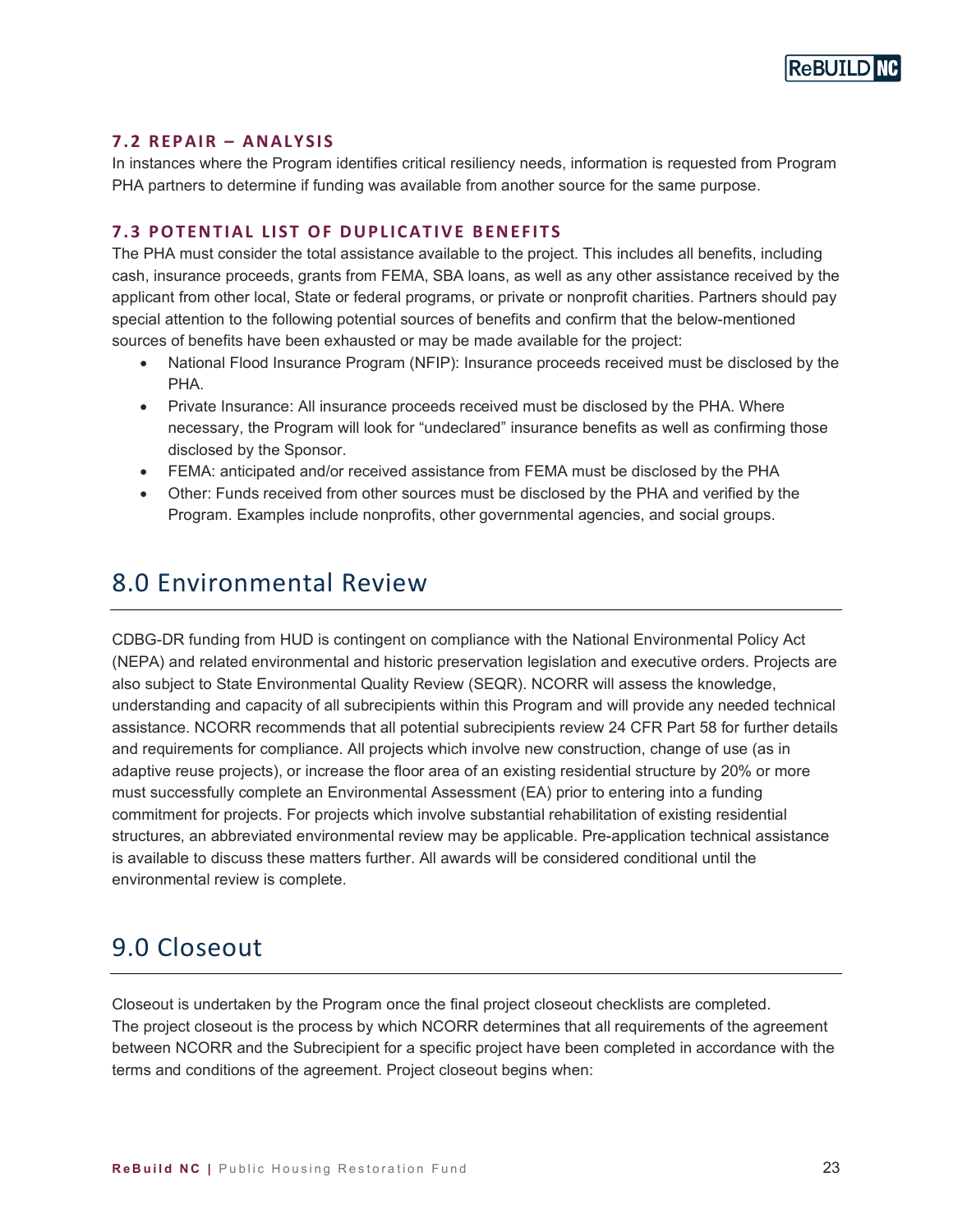**ReBUILD NG** 

- All project expenses (including those to be paid with non-CDBG-DR funds) to be paid have been completed and payment requested;
- Approved work has been finished;
- Any other responsibilities detailed in the Subrecipient Agreement (SRA) have been fulfilled; and
- All monitoring or audit findings have been cleared.

Project closeout consists of:

- A closeout request, with applicable project documents attached, submitted to NCORR by the partner;
- A project closeout checklist completed and approved by the Program and other departments within NCORR; and
- A project closeout letter sent to the partner and to NCORR departments.

In addition, the project's status must be updated in HUD's Disaster Recovery Grant Reporting (DRGR) system, and a final HUD quarterly narrative report must be submitted by NCORR to reflect the project's status. For projects financed by NCORR's CDBG-DR funds as well as other funds, project closeout occurs when all funds are spent and every dollar of NCORR's CDBG-DR is associated with a National Objective.

## <span id="page-23-0"></span>10.0 Program Administrative Requirements and Cross-Cutting Federal Regulations

NCORR and its beneficiaries, subrecipients and contractors must adhere to federal and state requirements, as applicable, and provide confirmation of compliance upon request.

#### <span id="page-23-1"></span>**10.1 AMERICANS WITH DISABILITIES ACT**

The Americans with Disabilities Act of 1990 (ADA) prohibits discrimination and ensures equal opportunity for persons with disabilities in employment, State and local government services, public accommodations, commercial facilities, and transportation. It also mandates the establishment of telecommunications device for the deaf (TDD)/telephone relay services. NCORR takes affirmative steps to ensure that people with disabilities have equal access to the programs offered by NCORR, and that any services are delivered in the most integrated manner possible. Qualified persons with disabilities are informed of the availability of program services and activities, and NCORR's programs or services are readily accessible to, and usable by, individuals with disabilities. NCORR also ensures that reasonable modifications or changes to policies, practices, or procedures are made in order to guarantee people with disabilities equal access to services and programs. Additionally, all programs and activities are required to comply with 28 CFR Part 35 regarding accessibility, both structurally and administratively, to persons with disabilities. NCORR's mandate to conform to the requirements of ADA, flows down to all of its stakeholders, including recipients, vendors and developers.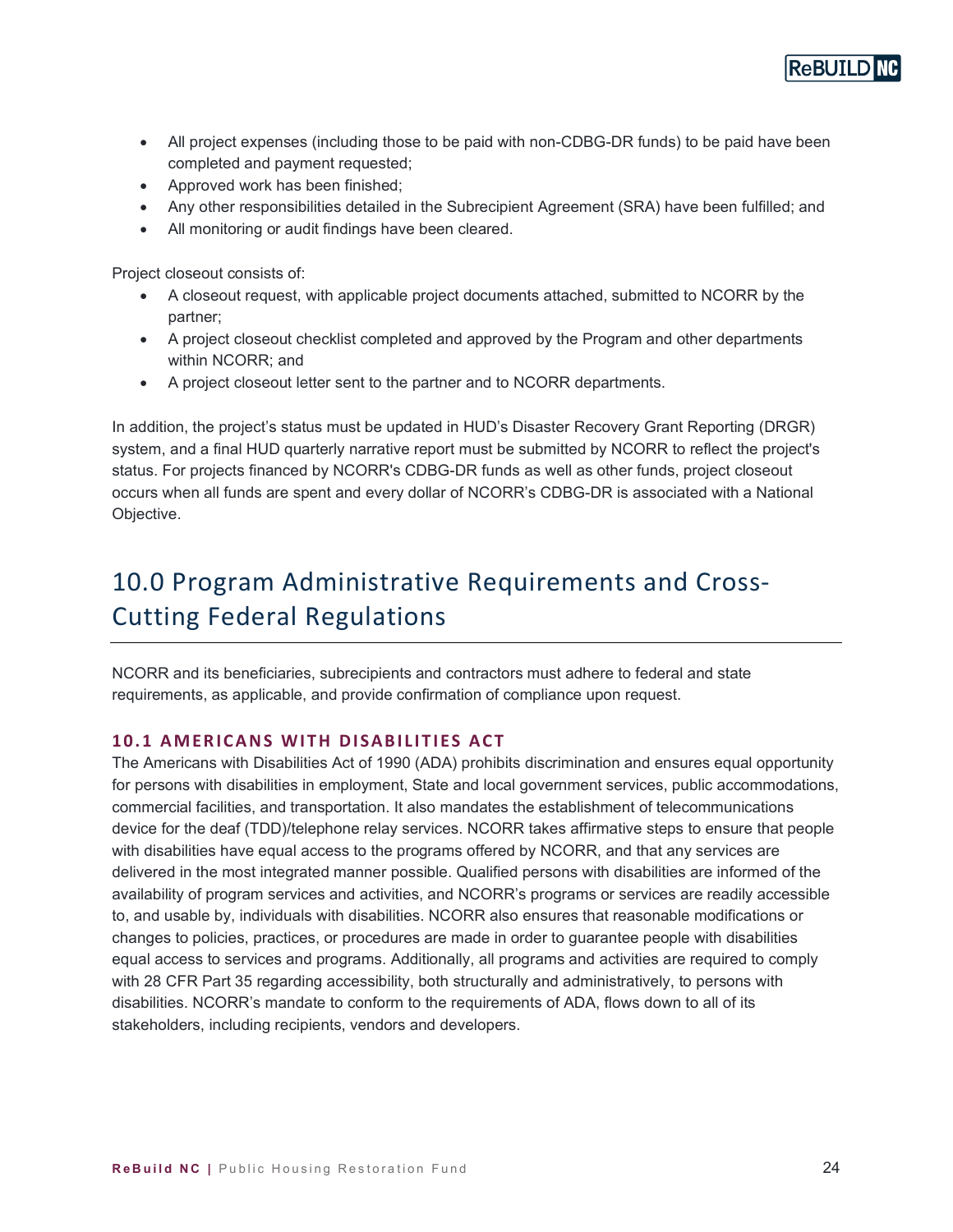

#### <span id="page-24-0"></span>**10.2 DAVIS-BACON LABOR STANDARDS**

The Davis-Bacon Act and Related Acts (DBRA) applies to contractors and subcontractors carrying out federally funded or assisted contracts in excess of \$2,000 for corresponding work on similar projects in the area. In some cases, North Carolina Prevailing Wage Law is in effect. In these cases, the higher prevailing wage rate between the Federal and State must be adhered to and made applicable. For prime contracts in excess of \$100,000, contractors and subcontractors must also, under the provisions of the Contract Work Hours and Safety Standards Act, as amended, pay laborers and mechanics, including guards and watchmen, at least one and one-half times their regular pay for all hours worked over 40 in a work week. Additionally, NCORR must follow the reporting requirements per HUD and U.S. Department of Labor regulations. This requirement also extends to NCORR subrecipients and contractors.

The NCORR Compliance Team ensures that NCORR's CDBG-DR program and services are in compliance with DBRA by tracking, reviewing and monitoring certified payroll records and interviews of prime and subcontractor laborers. NCORR utilizes SharePoint for secure transmission of weekly payroll submissions by contractors. NCORR will utilize this system to collect, review and report all regulatory compliance requirements.

#### <span id="page-24-1"></span>**10.3 EQUAL EMPLOYMENT OPPORTUNITY**

Executive Order 11246, Equal Employment Opportunity, as amended, prohibits federal contractors and federally assisted construction contractors and subcontractors, who do over \$10,000 in government business in one year from discriminating in employment decisions on the basis of race, color, religion, sex, sexual orientation, gender identity or national origin. The Executive Order also requires government contractors to take affirmative action to ensure that equal opportunity is provided in all aspects of their employment.

#### <span id="page-24-2"></span>**10.4 FAIR HOUSING**

The Fair Housing Act requires all grantees, subrecipients, and/or developers funded in whole or in part with HUD financial assistance for housing related activities to certify that no person was excluded from participation in, denied the benefit of, or subjected to discrimination in any housing program or activity because of their age, race, color, creed, religion, familial status, national origin, sexual orientation, military status, sex, disability or marital status. For Public Housing projects NCORR enforces the Fair Housing Act by ensuring that all subrecipients meet the applicable Fair Housing and Affirmative Marketing requirements, provide a marketing plan, and report on compliance in accordance with the Fair Housing Act and the associated forms on NCORR's or the RebuildNC.gov website, as applicable. The Affirmative Marketing Plan must be in compliance with applicable Fair Housing Laws and demonstrate how the Applicant or recipient will affirmatively further fair housing throughout applicable NCORR disaster recovery programs.

#### <span id="page-24-3"></span>**10.5 FAIR LABOR STANDARDS ACT OF 1938, AS AMENDED**

The Fair Labor Standards Act of 1938, as amended (FLSA), establishes the basic minimum wage levels for all work and requires the payment of overtime at the rate of at least one and one-half times the basic hourly rate of pay for hours worked in excess of 40 per week. These labor standards are applicable to the entire construction contract whether or not CDBG-DR funds finance only a portion of the project. Excluding the exceptions listed below, all workers employed by contractors or subcontractors in the performance of construction work financed in whole or in part with assistance received under NCORR's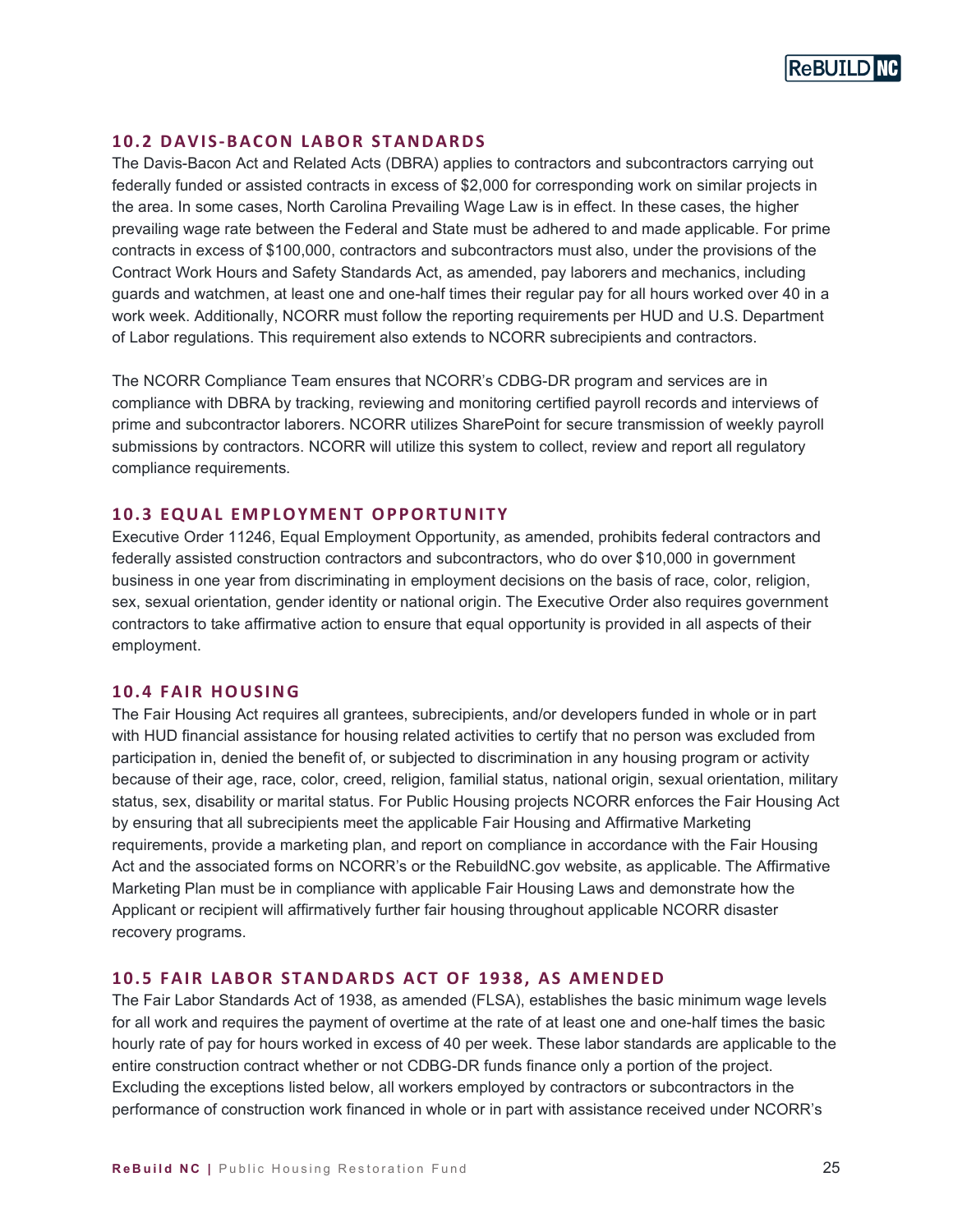CDBG-DR program must be paid wages at rates not less than those prevailing on similar construction in the locality as determined by the Secretary of Labor in accordance with the Davis-Bacon Act, as amended.

In some cases, North Carolina Prevailing Wages and Davis-Bacon Prevailing Wages both apply. In such instances, the higher of the two prevails. Exceptions to FLSA include:

- Construction contracts of \$2,000 or less;
- Real property acquisition;
- Architectural and engineering fees;
- Other services (such as legal, accounting, construction management);
- Other non-construction items (such as furniture, business licenses, real estate taxes);
- Rehabilitation of residential property designed for fewer than eight families; and
- Debris removal, demolition, and/or clearance activities, unless related to construction (demolition and clearance as independent functions are not considered construction). Contact a NCORR CDBG-DR Labor Specialist for assistance.

#### <span id="page-25-0"></span>**10.6 MINORITY – AND/OR WOMEN-OWNED BUSINESS ENTERPRISES**

Federal Executive Order 12432 guidelines require selected federal agencies to promote and increase the utilization of Minority-Owned Business Enterprises (MBEs). 2 CFR 200.321 requires the Non-Federal entity to take all necessary steps to ensure that all recipients, contractors, subcontractors, and/or developers funded in whole or in part with HUD CDBG-DR financial assistance ensure that contracts and other economic opportunities are directed to small and minority firms, women-owned business enterprises (WBEs), and labor surplus area firms when possible.

North Carolina wants to ensure that public entities utilize M/WBE firms through its HUB program managed at the Division of Administration. As noted in Executive Order 25, Section 5, the HUB program works to incorporate HUD's programmatic requirements into contracting opportunities. As such, NCORR ensures compliance with these goals by requiring, as applicable, recipients and contractors to make best efforts to achieve the overall M/WBE participation goal that the State has set for the entire contract value.

For all projects and agreements, NCORR will be required to make best efforts to achieve an overall M/WBE participation goal of 10% of the entire contract, per Executive Order 25. NCORR verifies with DOA HUB the M/WBE certification, and that the Compliance Team monitors to ensure compliance with all M/WBE reporting requirements through SharePoint.

For all Public Housing Restoration Fund projects, the Compliance Team works with applicants and recipients to provide the technical assistance, guidance, and one-on-one support required to implement good faith efforts and meet applicable M/WBE thresholds. NCORR's Compliance Team monitors the level of M/WBE utilization and provides additional support as required.

#### <span id="page-25-1"></span>**10.7 SECTION 3**

Section 3 of the Housing and Urban Development Act of 1968 requires that grantees, subgrantees, subrecipients, contractors, subcontractors, and/or developers funded in whole or in part by CDBG-DR funding, to the greatest extent feasible, extend hiring opportunities and contracts to Section 3 eligible residents and businesses. The new Final Rule for Section 3 was adopted in November 2020 and is found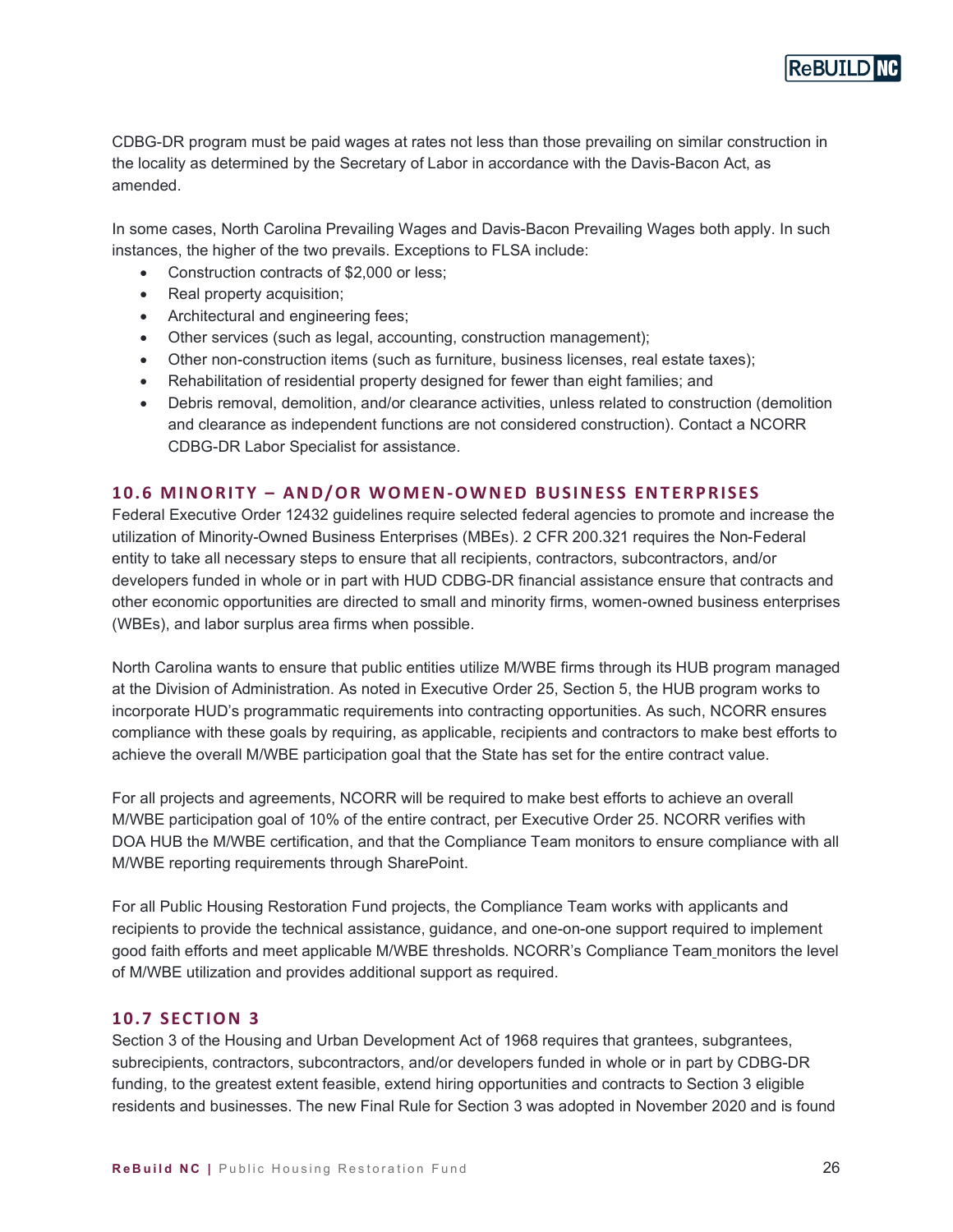at 24 CFR Part 75. For those entities that receive more than \$200,000 in HUD CDBG-DR assistance (24 CFR 75.3(a)) NCORR requires that an approved Section 3 plan be in place before the project is awarded and approved. PHAs are subject to Section 3 requirements and are not limited by the \$200,000 CDBG-DR threshold for compliance.

The final rule defines Section 3 workers as any worker who's:

- Income for the previous or annualized calendar year is below the income limit established by HUD;
- Employed by a Section 3 business concern; or
- A YouthBuild participant.

The final rule further defines Targeted Section 3 workers, for public housing financial assistance, as a Section 3 worker who is also:

- A worker employed by a Section 3 business concern; or
- A worker who currently is, or who was when hired, as documented within the past five years:
	- o A resident of public housing or Section 8-assisted housing;
	- $\circ$  A resident of other public housing projects or Section 8-assisted housing managed by the PHA that is expending assistance; or
	- o A YouthBuild participant.

HUD has established Safe Harbor compliance and grantees and subrecipients will be considered to have complied with the Section 3 requirements and met the safe harbor, in the absence of evidence to the contrary, if they certify that they have followed the required prioritization of effort and met or exceeded the applicable Section 3 benchmarks.

If a grantee and/or subrecipient does not meet the benchmark requirements but can provide evidence that they have made qualitative efforts to assist low- and very low-income persons with employment and training opportunities, the recipient is considered to be in compliance with Section 3, absent evidence to the contrary (i.e., evidence or findings obtained from a Section 3 compliance review).

The benchmarks for financial assistance awarded to PHAs are:

- 25% or more of the total number of labor hours worked by all workers employed with public housing financial assistance in the PHA's or other recipient's fiscal year are Section 3 workers; and
- 5% or more of the total number of labor hours worked by all workers employed with public housing financial assistance in the PHA's or other recipient's fiscal year are Targeted Section 3 workers, as defined in 24 CFR 75.11.

NCORR's Compliance Team provides training, technical assistance, and one-on-one support for all projects, especially in terms of developing and reviewing Section 3 plans, as well as implementing best efforts to meet Section 3 goals. The Compliance Team also reviews Section 3 goal attainment and provides additional on the ground support where required.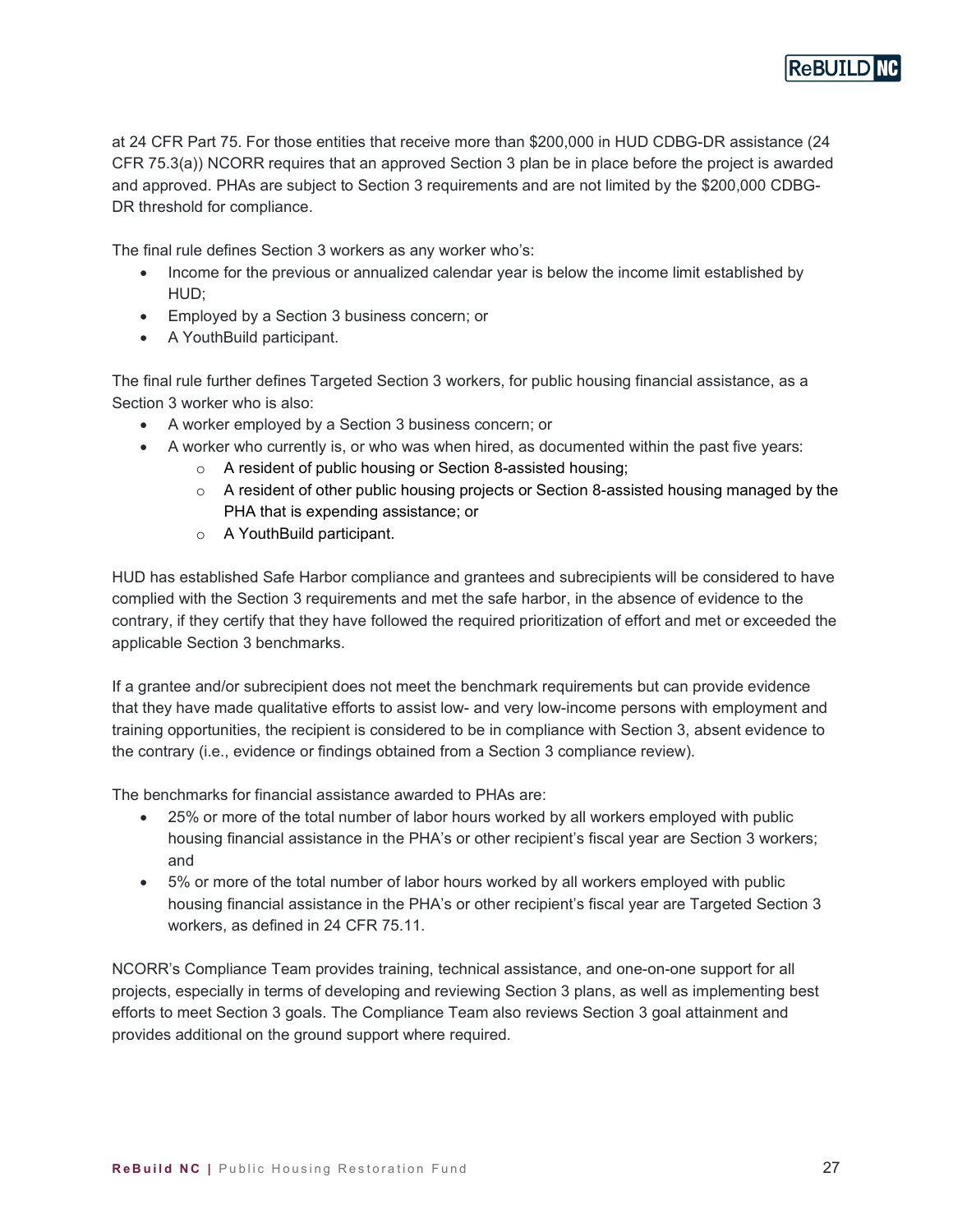On a quarterly basis, the Compliance Team reviews and tracks quarterly reports as well as calculates utilization rates. The Team informs the NCORR Community Development staff of outstanding quarterly reports and of current utilization rates.

PHA recipients of financial assistance must report annually:

- The total number of labor hours worked.
- The total number of labor hours worked by Section 3 workers.
- The total number of labor hours worked by Targeted Section 3 workers.

Where PHAs are otherwise required to comply with Section 3, nothing in this manual shall be construed to remove such requirements.

#### <span id="page-27-0"></span>**10.8 RESIDENTIAL ANTI-DISPLACEMENT**

NCORR, and all subrecipients must follow a Residential Anti-Displacement Policy. The policy can be accessed in Appendix 38 of the URA Standard Operating Procedure & Optional Relocation Policy here: rebuild.nc.gov/policies-and-procedures. Subrecipients or contractors must provide the following benefits to households or businesses that they displace:

- Relocation advisory services;
- A minimum of 90-day notice to vacate;
- Reimbursement for moving expenses; and
- Payments for added cost of renting or purchasing comparable replacement housing.

PHAs are responsible for complying with applicable residential anti-displacement federal guidelines for their programs which may be more restrictive than CDBG-DR guidelines.

#### <span id="page-27-1"></span>**10.9 UNIFORM RELOCATION ACT AND REAL PROPERTY ACQUISITION**

In order to carry out public housing program activities in compliance with URA requirements, NCORR has adopted the *URA Standard Operating Procedures and Optional Relocation Policy.* This document provides program staff and contractors with Standard Operating Procedures to meet URA requirements for the temporary and permanent displacement of tenants. NCORR recognizes that PHA subrecipient partners may have already undertaken emergency relocation of tenants within units affected by the disaster(s). In these instances, NCORR and the PHA will evaluate all pre-award relocation measures undertaken by the PHA to ensure grant compliance. In every instance, upon evaluation of any pre-award relocations initiated by the PHA, both NCORR and the PHA will ensure that the more restrictive HUD regulatory compliance pertaining to URA will apply. The document can be accessed here: https://www.rebuild.nc.gov/media/1560/open

Note that Uniform Relocation Act (URA) provisions are different than relocation requirements for demolition as outlined in Section 18 of the United States Housing Act of 1937, as amended.

#### <span id="page-27-2"></span>**10.9.1 Real Property**

If CDBG-DR funds are used to acquire real property, NCORR ensures that the property continues to be used for its intended (and approved) purpose, proper records are maintained to keep track of it, steps are taken to protect and maintain it, and that if the property is sold, NCORR is reimbursed for the CDBG-DR share of the property's value.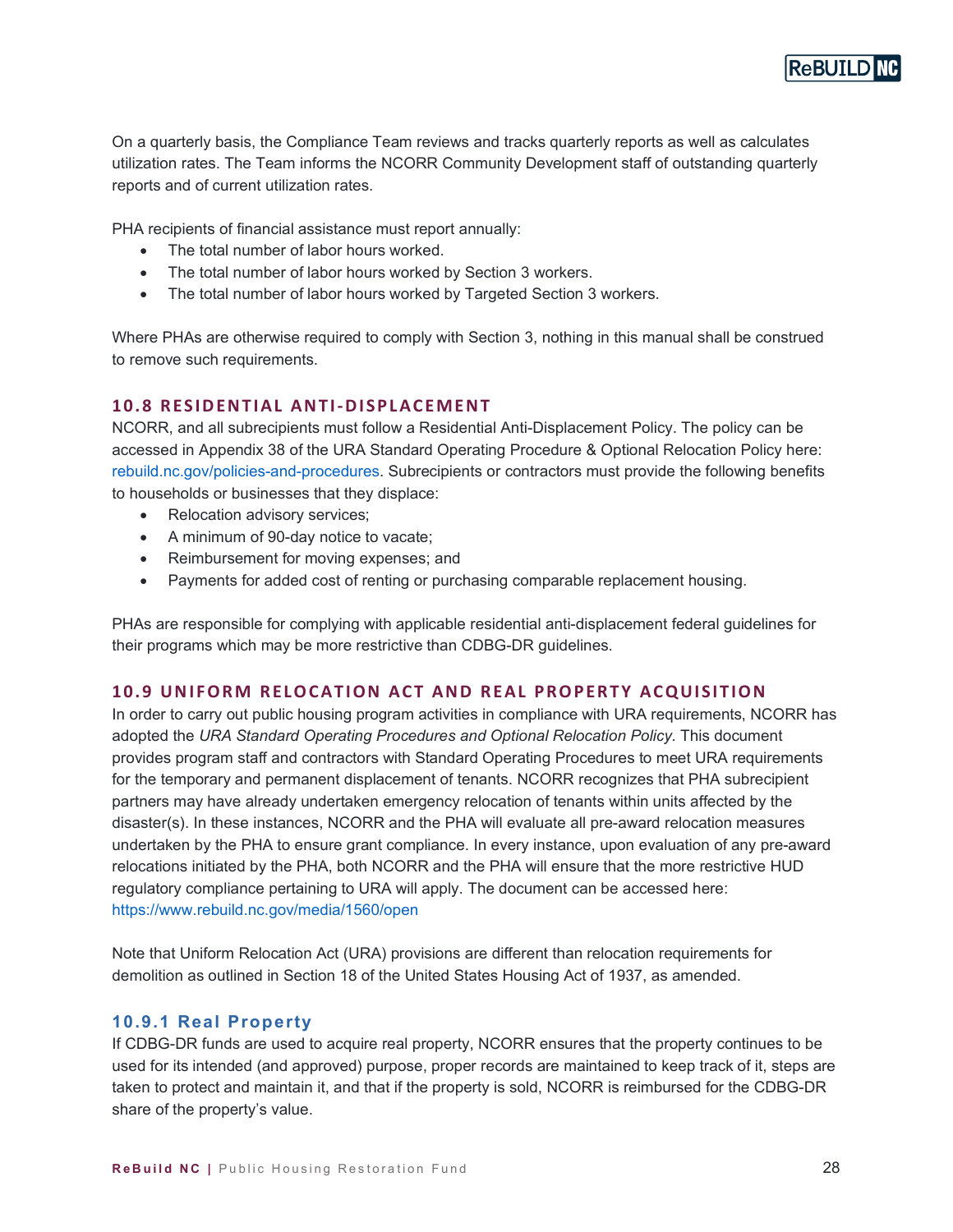

This approach to the ownership, use, management, and disposition of property is complicated by two facts. First, the rules about property management and disposition differ slightly depending on whether a grantee is a public-sector subrecipient (the rules are generally more explicit for governmental grantees) or a private-sector subrecipients. Second, real property (*e.g.*, land, buildings) is treated differently than personal property, as required in 2 CFR 200.

The federal requirements relating to real property are organized according to title (ownership), use, and disposition. In general, the property management system must provide for accurate records, the performance of regular inventories, adequate maintenance and control and proper sales procedures. Grantees must follow sales procedures that provide for competition, to the extent practicable, and that result in the highest possible return. For the sale of property owned by local governments, competitive disposal procedures are required under Article 12 of Chapter 160A of the North Carolina General Statutes, and generally include public notice of the intended sale, price competition, contract award to the highest responsive, responsible bidder, and governing board approval of the conveyance.

#### <span id="page-28-0"></span>**10.9.2 Acquisition of Real Property**

Upon notification of permission from NCORR, the recipient may proceed with efforts to acquire any real property, including easements and rights-of-way, required for the project. CDBG-DR federal funds, administered by NCORR and disbursed to recipients and direct contractors and/or beneficiaries, are subject to the Uniform Relocation Assistance and Real Property Acquisition Policies Act of 1970, as amended (Uniform Act or URA) and/or Section 104(d) of the Housing and Community Development Act of 1974 as waived by (81 FR 83254) and (82 FR 5591). The applicable federal regulations are located at 49 CFR Part 24 (URA), and in the Real Estate Acquisition and Relocation Policy and Guidance Handbook (HUD Handbook 1378).

A purchase option agreement on a proposed site or property prior to the completion of the environmental review is allowed if certain actions have been taken ahead of time: 1) the option agreement must be subject to a determination by the recipient on the desirability of the property for the project; 2) an environmental review must have been completed; and, 3) the cost of the option must be a nominal portion of the purchase price. Prior to advertising for bids, the recipient must have obtained all lands, rights-ofway and easements necessary for carrying out the project. More detailed information regarding real property acquisition follows below.

For the purposes of this manual, "property to be acquired" refers to any kind of permanent interest such as fee simple title, land contracts, permanent easements, long-term leases (20 years or more), and rightsof-way. Temporary easements are also subject to all of the same rules as other forms of acquisition unless the temporary easement exclusively benefits the property owner. Subrecipients should also be aware that all methods of acquisition (e.g., purchase, donation, or partial donation) are covered by the URA.

Acquisition rules must be followed whenever a subrecipient:

- Undertakes the purchase of property directly;
- Hires an agent, private developer, etc. to act on their behalf;
- Provides a nonprofit, or for-profit entity organization with funds to purchase a property; or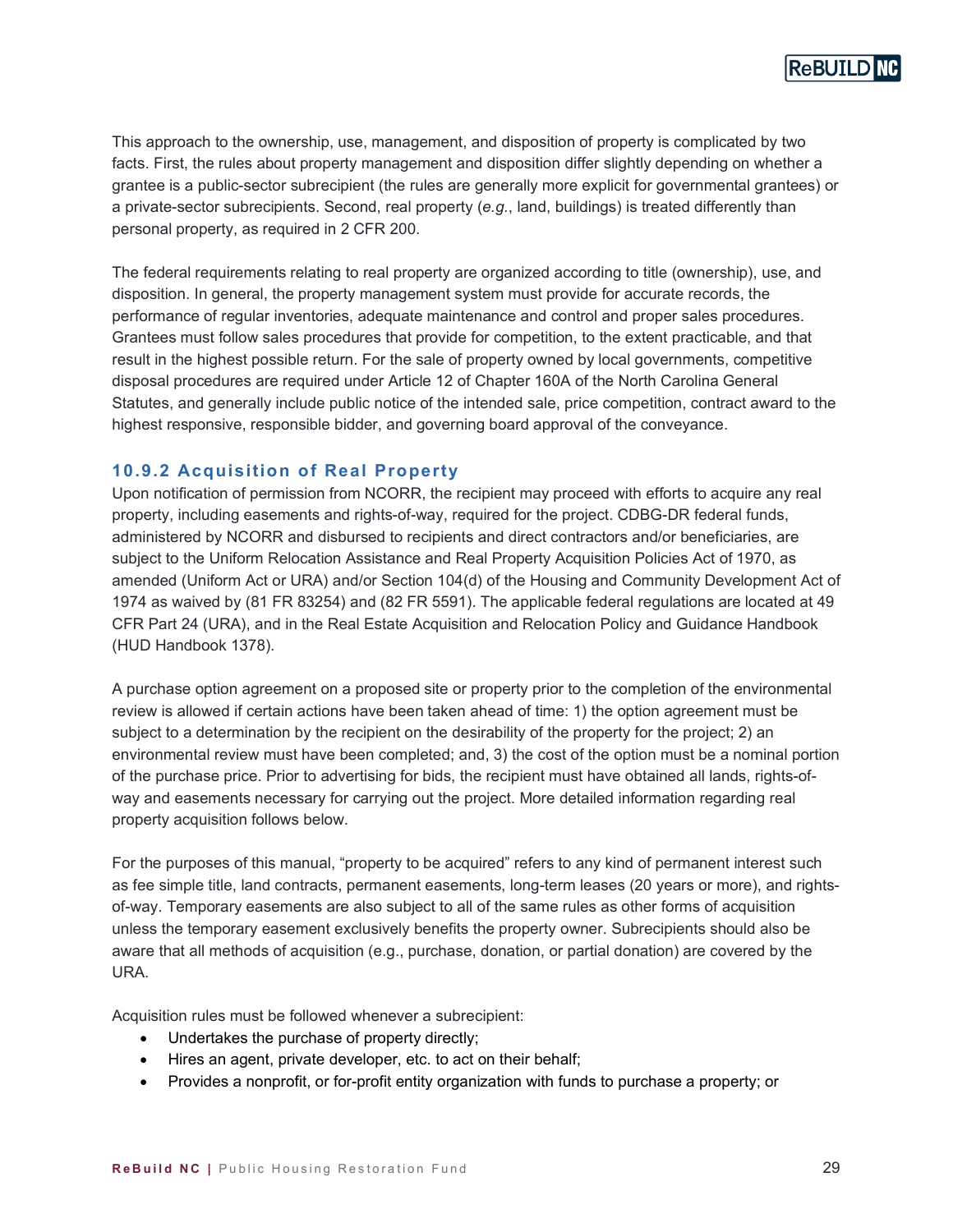

• Provides federal assistance to individuals who are acquiring their own home (i.e. homebuyer assistance program).

Note: Subrecipients must also adhere to environmental review requirements as they relate to acquisition including the requirements regarding options and conditional contracts.

#### <span id="page-29-0"></span>**10.9.3 Voluntary and Involuntary Real Property Acquisition**

Subrecipients must understand the critical difference between voluntary and involuntary acquisition of real property to ensure compliance with all applicable rules. There are protections for sellers in both voluntary and involuntary acquisitions. The key difference between the two types of acquisition is that when a voluntary sale occurs, **there can be no threat of eminent domain**. Regardless of the form of acquisition used, it is strongly recommended that the subrecipient maintain a log of contacts with the owner in the acquisition file.

Note: The use of federal funds may not be originally anticipated during the conceptual phase or at the beginning of a project. Therefore, subrecipients should proceed with caution if federal resources could be introduced later in the project. Acquisition activities are subject to the URA if there is intent to acquire property for a federal or federally-assisted project at any point during the course of a project.

The URA recognizes three general types of purchases as potentially voluntary. Generally, they are:

- Purchases in which persons are acting on behalf of an agency with the power of eminent domain but the subrecipient or community states in writing that it will not use this power.
	- o *Example: The subrecipient has identified parcel (s) for a project but will not use its powers to obtain the property through condemnation. In this case, the subrecipient and/or buyer must inform the seller of this fact in writing and, if the offer is not accepted, be prepared to look for another property as the condemnation process will not be used to acquire the identified parcel.*
- Purchases where a subrecipient, agency, or person does not have the power of eminent domain.
	- o *Example: A nonprofit organization without the power of eminent domain is looking for properties suitable for purchase, rehabilitation, and resale. All their negotiations must be conducted in accordance with the rules for voluntary acquisition.*
- Purchases of property from government agencies (federal, state, or local) where the subrecipient does not have the power of eminent domain over the other entity.
	- o *Example: A nonprofit organization without the power of eminent domain selects a vacant lot that is owned by the Corps of Engineers. The nonprofit organization would never be able to purchase the property if the Corps is not agreeable to their offer.*

Each type of voluntary acquisition, and the URA requirements pertaining to each, is described as follows:

- The public notice, advertisements and literature should include a description of what the subrecipient intends to purchase, its reasons, and any conditions of which a seller should be aware.
- The voluntary acquisition policy must state that if a mutually satisfactory agreement cannot be reached, the subrecipient will not buy or condemn the property for the same purpose.
- The subrecipient should indicate that owner-occupants are not eligible for relocation benefits in the public notice and the acknowledgement form should be attached to the purchase offer.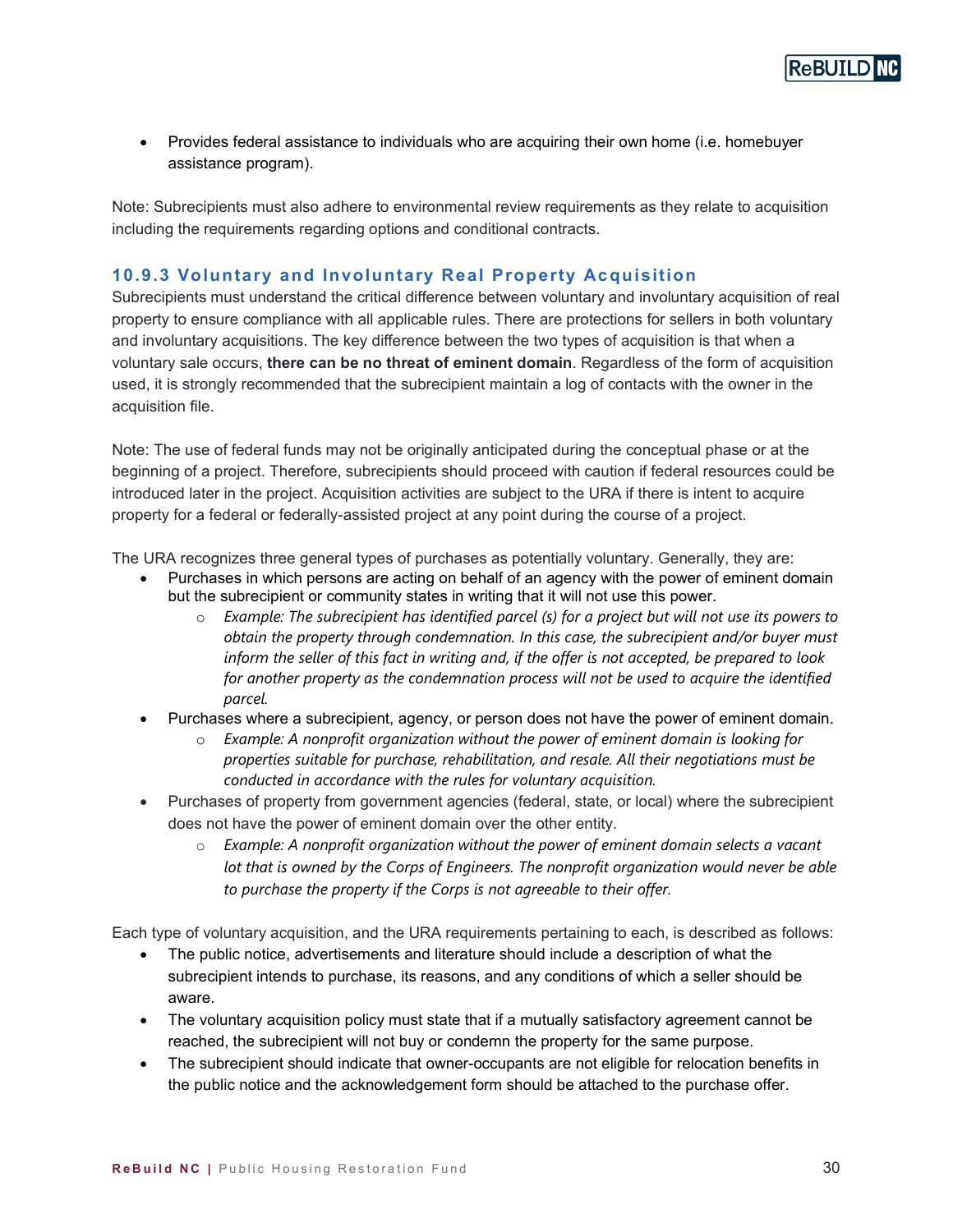While owner-occupants of a property acquired through voluntary acquisition are not eligible for relocation benefits, all tenants in legal occupancy (including non-residential occupants) are protected by the URA and are eligible for relocation benefits under the URA.

#### <span id="page-30-0"></span>**10.9.4 Voluntary Acquisition by a Subrecipient or Persons Acting on behalf of a Subrecipient with the Power of Eminent Domain**

To be considered a voluntary acquisition by a subrecipient with the power of eminent domain, the property may not be part of a planned or designated project area where substantially all the property in the area will be purchased within a specified time frame.

The search for alternative sites for the project or activity may be limited to one geographic area, but if none of the owners are willing to sell voluntarily, the subrecipient must be prepared to look in another area for a suitable site. Where a subrecipient wishes to purchase more than one site within a general geographic area on this basis, all owners are to be treated in an equivalent or like manner.

If a subrecipient determines that a specific site is necessary for a program or activity it is planning to undertake, then the sale cannot be considered voluntary. It is assumed that, if negotiations fail, the subrecipient could ultimately acquire the property through condemnation. Thus, the acquisition is **not**  considered voluntary.

If someone else, such as a private developer or real estate agent, is authorized to act on the subrecipient's behalf in negotiating the purchase, and the subrecipient is prepared to intervene and use condemnation if the negotiations are unsuccessful, the acquisition is not considered voluntary.

In order to be voluntary, the subrecipient must meet all the requirements listed below and inform the property owner in writing:

- That federal funds are involved in the transaction; however, the subrecipient will not use its power of eminent domain if negotiations fail to result in an amicable agreement; and
- The subrecipient's estimate of the market value for the property to be acquired as outlined below.

To estimate market value in a voluntary acquisition, subrecipients must follow specific procedures:

- A formal appraisal is not required by the URA in voluntary acquisitions. However, the purchase may involve a private lender requiring an appraisal.
- While an appraisal for voluntary transactions is not required, subrecipients may still decide that an appraisal is necessary to support their determination of market value, subrecipients must have some reasonable basis for their determination of market value.
- If an appraisal is not obtained, someone with knowledge of the local real estate market must make this determination and document the file.

After a subrecipient has established a market value for the property and has notified the owner of this amount in writing, a subrecipient may negotiate freely with the owner in order to reach agreement. Since these transactions are voluntary, negotiations may result in agreement for the amount of the original estimate, an amount exceeding it, or for a lesser amount.

**ReBUILD**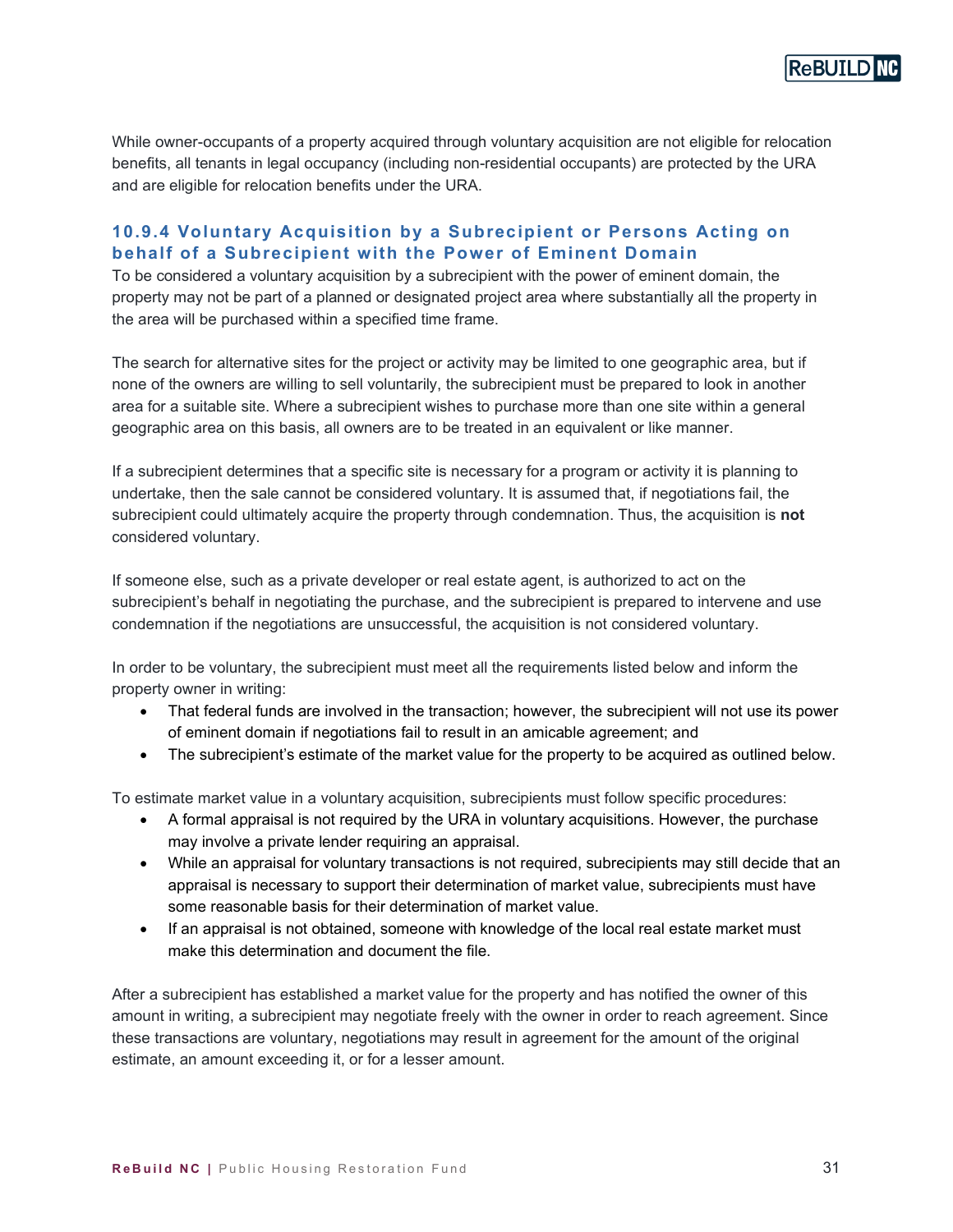

Although not required by the regulations, it could be appropriate for subrecipients to apply the URA administrative settlement concept and procedures in the URA regulations to negotiate amounts that exceed the original estimate of market value (if they can demonstrate that the offer was reasonable and necessary to accomplish the project). If subrecipients anticipate they will offer an amount greater than market value, they must submit a request in writing and provide supporting documentation to NCORR for a basis to pay an amount that is more than market value. NCORR must provide approval prior to payment.

Subrecipients cannot take any coercive action in order to reach agreement on the price to be paid for the property.

#### <span id="page-31-0"></span>**10.9.5 Voluntary Acquisition by Organizations without the Power of Eminent Domain (Including Nonprofits and Individuals)**

Nonprofit organizations and individual buyers generally do not have the power of eminent domain. Under such circumstances, the requirements for URA are limited. In these types of purchases, the buyer, who could be a private citizen, a developer, or an organization, must inform the seller of three things in writing:

- The buyer does not have the power of eminent domain,
- Federal funds are involved in the acquisition of their real estate, and the owner will not be eligible for relocation benefits, and
- An estimate of the fair market value of the property.

After the buyer/subrecipient has determined the property's market value and has notified the owner of this amount in writing, the buyer/subrecipient may negotiate freely with the owner in order to establish the purchase price.

If the seller refuses to accept the offer, the buyer/subrecipient must look for another property to purchase.

In voluntary transactions, the seller must be notified of the preceding information using Exhibit TBD "*Disclosures to Seller with Voluntary Arm's Length Purchase Offer".* If, for any reasons, the seller is not informed of these facts prior to the closing, the seller should be immediately informed and allowed to withdraw from the purchase agreement without penalty.

#### <span id="page-31-1"></span>**10.9.6 Voluntary Acquisition of Government Property**

Acquisition is considered voluntary when the property is owned by a government agency and the buyer does not have the power of eminent domain. Subrecipients and individual buyers do not possess the legal authority to condemn government-owned property.

#### <span id="page-31-2"></span>**10.9.7 Property Donations**

Voluntary acquisition included donations of real property; however, the owner must be fully informed of his or her rights under the URA, including the right to receive a payment for the property. In addition, the owner must acknowledge his or her URA rights and release the subrecipient, in writing, from its obligation to appraise the property. The subrecipient must retain this acknowledgement in the project file. Exhibit TBD should be used as a template for the subrecipients as the "Seller Acknowledgement of Acquisition and Relocation Rights and Benefits under the Uniform Relocation Act".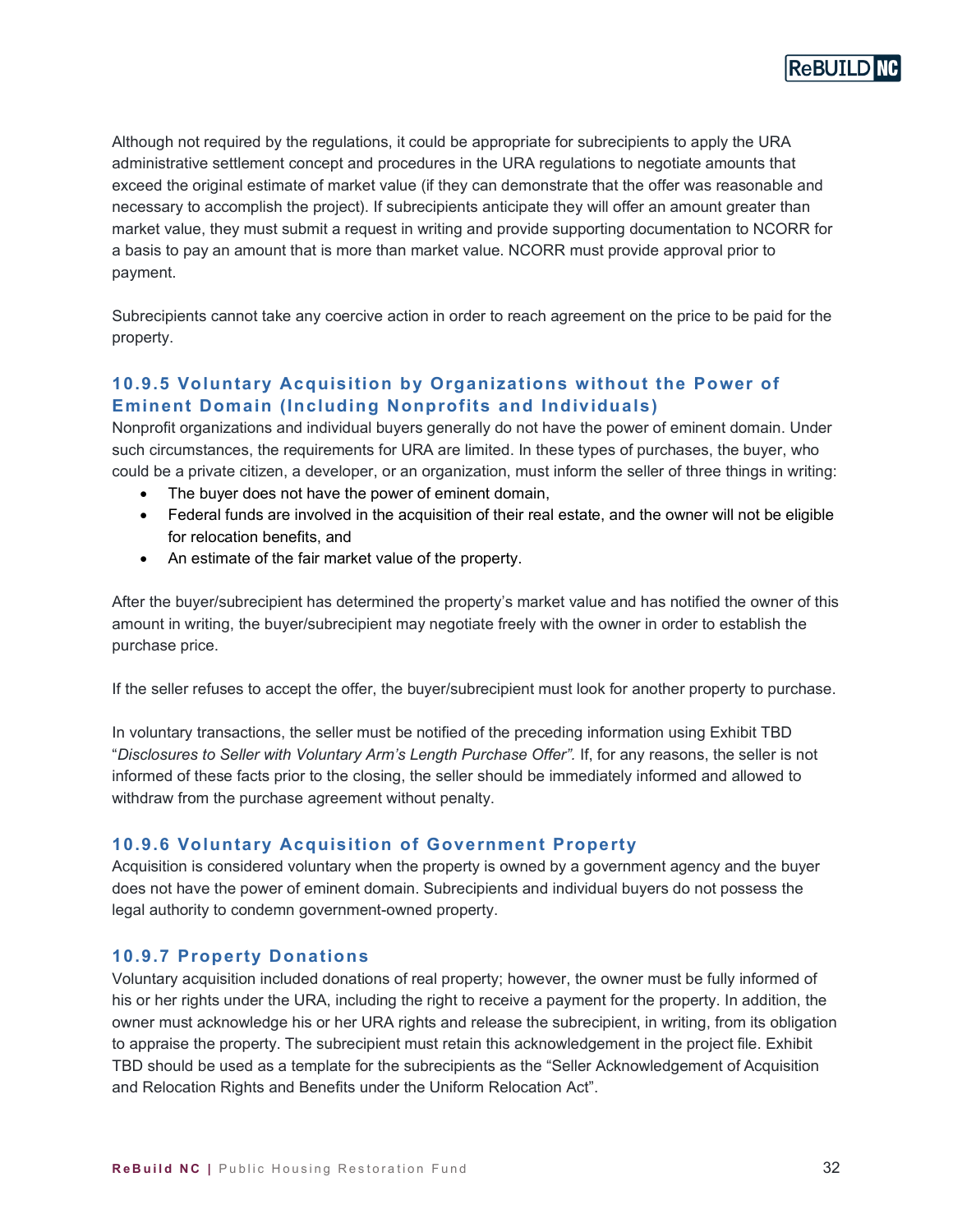

#### <span id="page-32-0"></span>**10.9.8 Involuntary Acquisitions**

No CDBG-DR funds may be used to support subrecipients for projects that seek to use the power of eminent domain unless eminent domain is employed for a public use. Any subrecipient considering the involuntary acquisition of property must notify NCORR during the application process and/or prior to contacting property owners for review and approval.

#### <span id="page-32-1"></span>**10.10 FINANCIAL MANAGEMENT**

NCORR has in place proficient financial controls. NCORR, as well as those administering CDBG-DR resources, continuously demonstrates conformity with financial management requirements as shown in 2 CFR 200 and applicable Federal Register Notices. These requirements include, but are not limited to, areas covering: Financial Management; Advances; Internal Controls; Accuracy of Report Information; Program Income; Salaries and Wages; Indirect Costs; Lump Sum Drawdowns; and Single Audit provisions pursuant to 2 CFR 200 Subpart F (formerly OMB Circular A-133). NCORR's financial management system ensures that NCORR funds are managed with high levels of accountability and transparency.

NCORR's Compliance Team ensures that NCORR's Financial Management practices adhere to the following:

- Internal controls are in place and adequate;
- Documentation is available to support accounting record entries;
- Financial reports and statements are complete, current and reviewed periodically; and
- Audits are conducted in a timely manner and in accordance with applicable standards.

#### <span id="page-32-2"></span>**10.11 INSURANCE AND USE OF PROPERTY**

For all projects in the Public Housing Restoration Fund, all subrecipients must procure and maintain insurance for the duration of the Subrecipient Agreement to protect all contract assets from, such as theft, fraud and physical damage. If CDBG-DR funds are used to acquire real property or personal property, the recipient is responsible for ensuring that:

- The property continues to be used for its intended (and approved) purpose; and
- The recipient keeps track of, and takes care of, the property.

Applicants must follow and comply with HUD requirements. At a minimum, recipients must comply with the bonding requirements at 2 CFR 200.325, as applicable, and with the requirements of their subrecipient agreement.

#### *Insurance Waiver*

NCORR subrecipient agreements require that subrecipients incorporate all necessary terms and conditions in any contract entered into under the subrecipient agreement. The terms and conditions require that any contractor providing services to a NCORR subrecipient must obtain and maintain certain types and amounts of insurance coverage. The terms and conditions also provide that NCORR may waive, decrease, alter or amend these insurance requirements in writing. It is typically the responsibility of NCORR's Chief Financial Officer to approve a waiver or alteration of insurance requirements.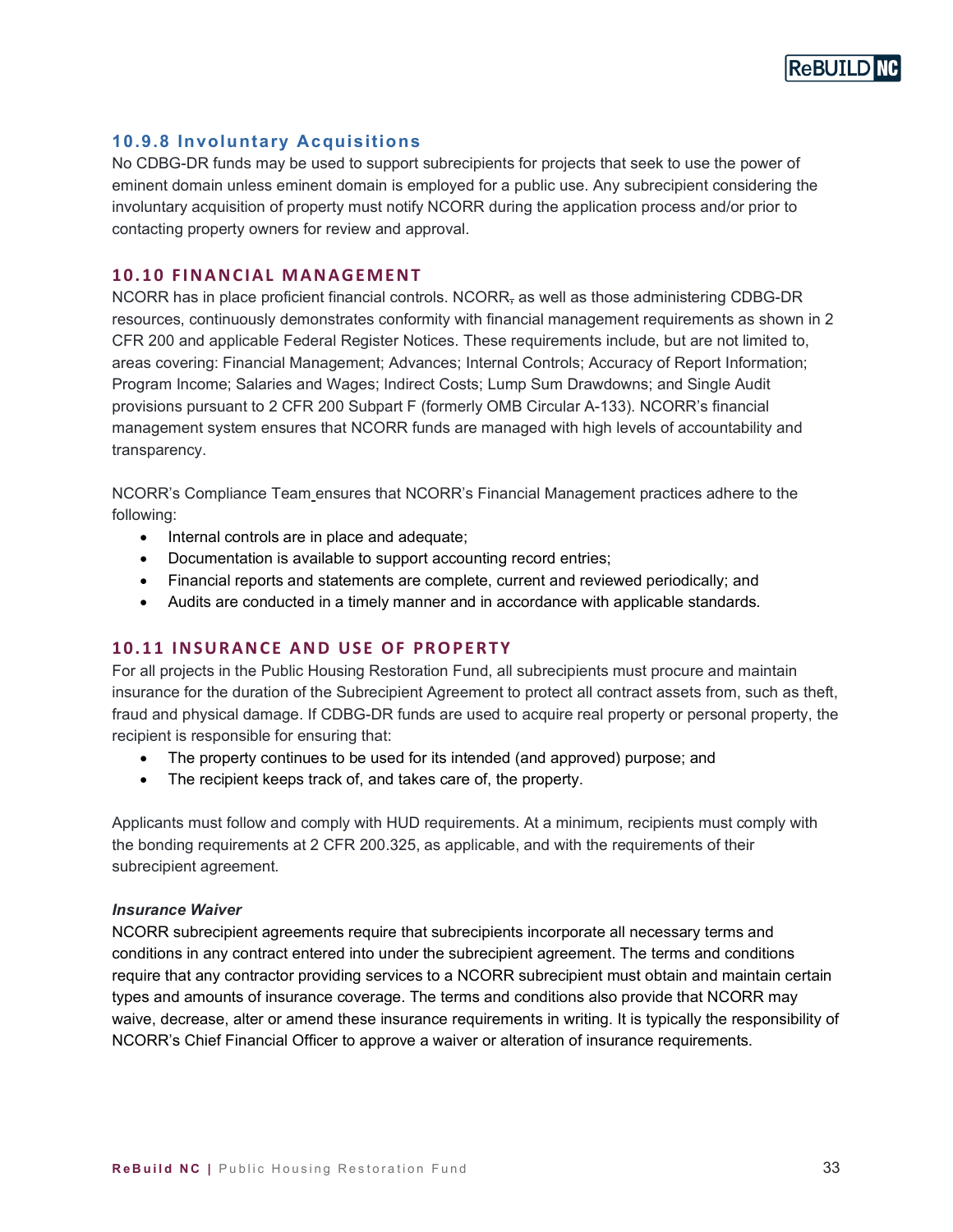

#### <span id="page-33-0"></span>**10.12 RECORDKEEPING, RETENTION, AND FILE MANAGEMENT**

In accordance with HUD regulations, NCORR as the grantee follows the records retention requirements cited in 2 CFR 200, which includes financial records, supporting documents, statistical records and all other pertinent records. A subrecipient must retain all financial records, supporting documents, statistical records, and all other records pertinent to the Agreement for three (3) years from the time of closeout of HUD's grant to the State or for the period provided in the CDBG regulations at 2 CFR 200.333. Notwithstanding the above, if there is litigation, claims, audits, negotiations, or other actions that involve any of the records cited and that have started before the retention period, then all such records must be retained until completion of the actions and resolution of all issues, or for the retention period, whichever occurs later.

Every subrecipient and contractor are required to establish and maintain at least three major categories of records: Administrative, Financial, and Project/Case Files.

#### <span id="page-33-1"></span>**10.12.1 Administrative Records**

These are files and records that apply to the overall administration of the recipient's CDBG-DR activities. They include the following:

- Personnel files;
- Property management files;
- General program files, including files relating to an individual project;
- Subrecipient agreement documentation, program policies and guidelines;
- All correspondence with NCORR and reports to/from NCORR; and
- Legal files: Articles of incorporation, bylaws of the organization, tax status, board minutes, and other agreements.

#### <span id="page-33-2"></span>**10.12.2 Financial Records**

These include the chart of accounts, a manual on accounting procedures, accounting journals and ledgers, source documentation (purchase orders, invoices, canceled checks, etc.), procurement files, bank account records, financial reports, audit files, etc.

#### <span id="page-33-3"></span>**10.12.3 Project/Case Files**

These files document the activities undertaken with respect to specific individual beneficiaries, property owners, and/or properties.

#### <span id="page-33-4"></span>**10.12.4 Reporting**

As a recipient of CDBG-DR funds, NCORR has established reporting requirements for all subrecipients and contractors in their respective subrecipient and contractor agreements and contracts in accordance with 2 CFR 200. The Program reviews reporting requirements for stand-alone public housing administration projects at five different intervals, as applicable:

- At execution of agreements;
- Monthly;
- Quarterly;
- Annually; and
- As required.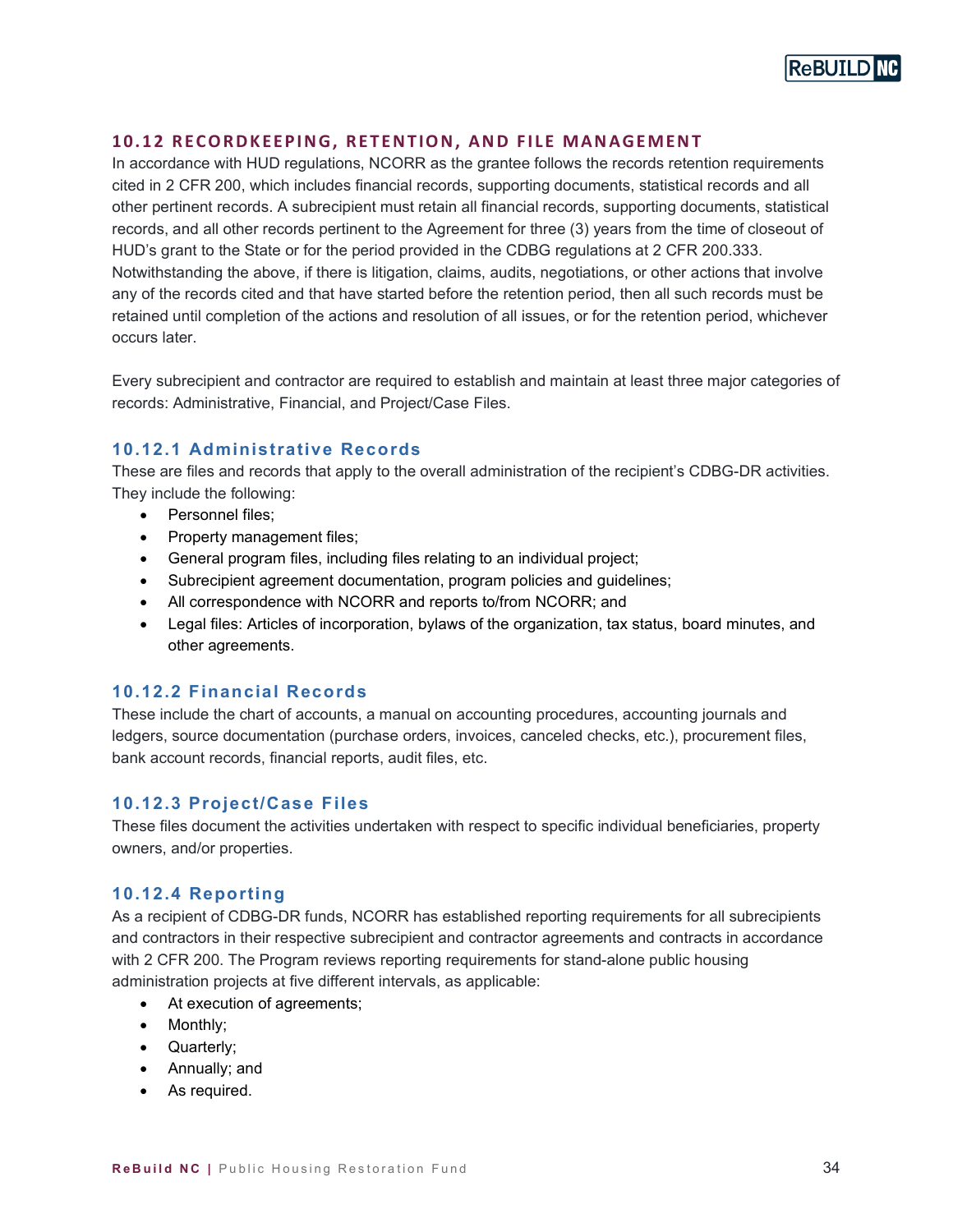Subrecipients and contractors submit the required documents and reports to NCORR at the times indicated in the Subrecipient Agreement, and in the format prescribed by the Public Housing Restoration Fund staff. Deviations from this requirement must be pre-approved by program staff.

The Public Housing Restoration Fund will review reports for projects that are ongoing according to HUD reporting requirements. At the discretion of the Manager of the Public Housing Restoration Fund, large projects may instead follow the reporting requirements for stand-alone projects as described above.

#### <span id="page-34-0"></span>**10.12.5 Record Retention**

Record retention is a requirement of the Program. Records are maintained to document compliance with Program requirements and Federal, State, and local regulations and to facilitate a review or audit by HUD. Records are maintained in accordance with Section 2.9.15. The NCORR Records Management Program seeks to ensure that:

- NCORR complies with all requirements concerning records and records management practices under Federal and State regulations;
- NCORR has the records it needs to support and enhance ongoing business and citizen service, meet accountability requirements and community expectations;
- These records are managed efficiently and can be easily accessed and used for as long as they are required; and
- These records are stored as cost-effectively as possible and when no longer required they are disposed of in a timely and efficient manner.

#### <span id="page-34-1"></span>**10.12.6 Access to Records**

24 CFR 570.490 Recordkeeping requirements:

"*(c) Access to records.*

*(1) Representatives of HUD, the Inspector General, and the General Accounting Office shall have access to all books, accounts, records, reports, files, and other papers, or property pertaining to the administration, receipt and use of CDBG funds and necessary to facilitate such reviews and audits.*

*(2) The State shall provide citizens with reasonable access to records regarding the past use of CDBG funds and ensure that units of general local government provide citizens with reasonable access to records regarding the past use of CDBG funds consistent with State or local requirements concerning the privacy of personal records*."

The availability of records is subject to the exemptions to public disclosure set forth in North Carolina Public Records Law. All Freedom of Information Act (FOIA) requests must be made in writing to NCORR and will be processed in accordance with these procedures.

#### <span id="page-34-2"></span>**10.13 AUDIT TRAIL**

All records defined by the organization as important are captured in the state's system so they can be appropriately managed. The system contains both grantee and project level files, providing immediate tracking and imaging of Program documentation, including but not limited to, project selection,

**ReBUILD**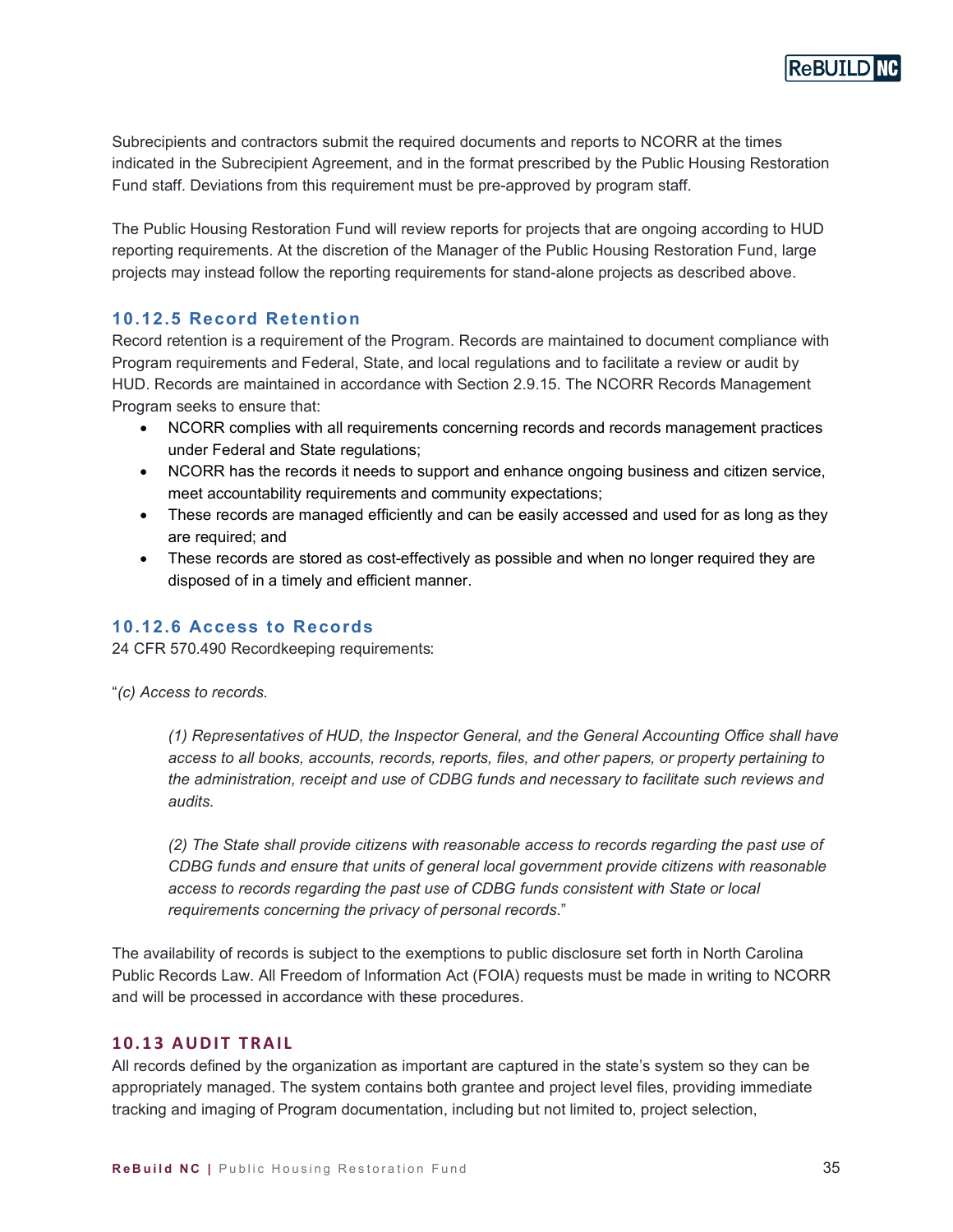

development and implementation activities, recipient agreements and other agreements, financial management and citizen participation data, ensuring data security and oversight creating a clear audit trail of the Programs. The system also includes all M/WBE, Section 3 and Labor compliance (Davis-Bacon) report submissions from NCORR recipients and direct contractors.

All applicant data is secured in the system for a specified period of time in accordance with the current Record Retention and Disposition Schedule.

Recordkeeping, including scanning, uploading to NCORR's management information system, and filing of pertinent Program documentation retention policies, provides an electronic record of activities so that documentation is accessible for audit purposes. Auditors and other parties can request physical, paper copies as needed.

To protect non-public personal information, data security measures are in place. This includes hardware and software data security protocols and contractors having signed non-disclosure agreements. NCORR also requires that hard copy files containing non-public personal information be kept in locked file cabinets to ensure their physical security and passes this requirement onto subrecipients as well.

#### <span id="page-35-0"></span>**10.13.1 Audit Requirements**

In accordance with Subpart F of 2 CFR 200, non-Federal entities that expend \$750,000 or more during their fiscal year in Federal awards must have a single or program-specific audit conducted for that year in accordance with the provisions therein. It shall be the responsibility of the awarded entity to properly procure and have such audit completed in a timely manner. Compliance Team is responsible for conducting reviews of these single or program-specific audit reports and for coordinating the issuance of management decisions for audit findings relating to NCORR-provided Federal funds.

#### <span id="page-35-1"></span>**10.13.2 Conflicts of Interest and Confidentiality**

Conflicts of interest between covered persons (*e.g.*, applicants, recipients, program administrator, contractors, and program staff) and other parties are strictly prohibited by Federal law.

A "covered person" is an employee, agent, consultant, officer, or elected official or appointed official of the State, or of a unit of general local government, or any designated public agencies, or recipients that are receiving CDBG-DR funds. Generally, no person who is a covered person, and who exercises or has exercised any functions or responsibilities with respect to CDBG-DR activities and who are in a position to participate in a decision making process or gain inside information with regard to such activities, may obtain a financial interest or benefit from the activity, or have an interest in any contract, subcontract or agreement with respect thereto, or the proceeds thereunder, either for themselves or those with whom they have family or business ties, during their tenure or for one year thereafter.

The conflict of interest regulations contained in the contract between the recipient and the State prohibit locally elected officials, State staff, recipient employees, and consultants who exercise functions with respect to CDBG-DR activities or who are in a position to participate in a decision-making process or gain inside information with regard to such activities, from receiving any benefit from the activity either for themselves or for those with who they have family or business ties, during their tenure or for one year thereafter.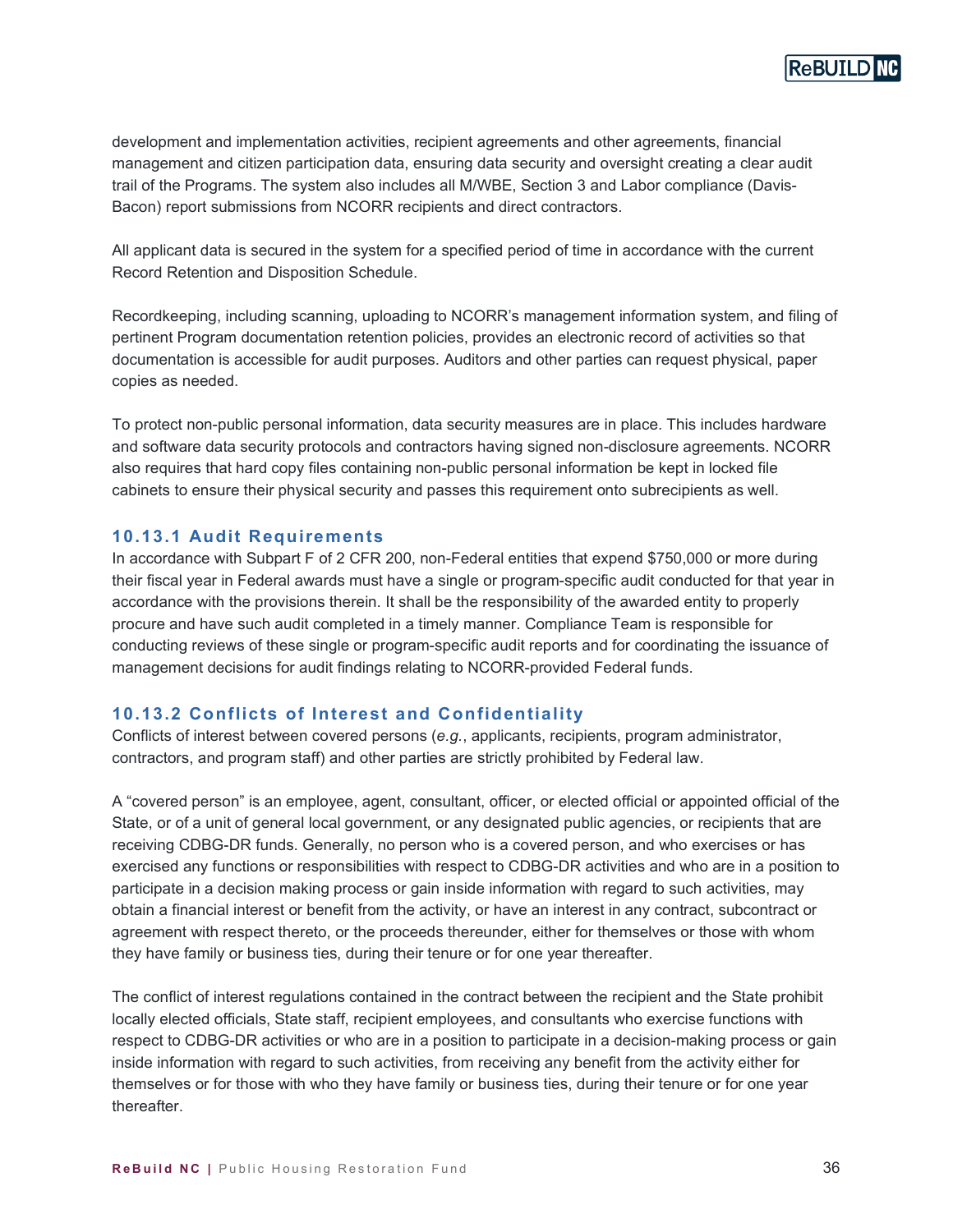

#### **10.13.2.1 Conflicts of Interest**

The Program requires all program staff to disclose any relationship with an Applicant or contractor. Public Housing Restoration Fund staff, recipients, program administrators, and contractors who disclose such relationships are placed in roles where there is no opportunity for them to display favoritism or collude in order to financially or otherwise benefit themselves, the Applicant, or the contractor. For example, a Customer representative may not perform work on the project information form of family. For purposes of this regulation, "family" is defined at 24 CFR 570.489(h).

NCORR may consider granting an exception to the conflict of interest provisions per 24 CFR 570.489(h)(4) if NCORR has determined that the recipient has adequately and publicly addressed all of the concerns generated by the conflict of interest and that an exception would serve to further the purposes of Title I of the Housing and Community Development Act of 1974, as amended and the recipient has complied with the requirements listed in 24 CFR 570.489(h)(4)(i) and (ii).

NCORR considers whether the exception provides a significant cost benefit or essential degree of expertise; whether the opportunity was provided for under open competitive bidding or negotiation; whether the person affected is LMI, whether the affected person has withdrawn from his or her functions or responsibilities; whether the interest or benefit was present before the affected person was in a position to benefit from the conflict of interest; or whether undue hardship results from failure grant the exception. In addition, NCORR will take into account conflict of interest prohibitions under state law, including the prohibition against self-benefiting under a public contract (G.S. 14-243) and misuse of nonpublic information for private financial gain (G.S. 14-234.1).

#### **10.13.2.2 Confidentiality/Privacy**

The Public Housing Restoration Fund is committed to protecting the privacy of all of our individual stakeholders, including the public and those individuals working on the Program. The Program's policies describe how information is to be handled and protected. The purpose of this privacy policy is to establish when and under what conditions certain information relating to individuals may be disclosed.

The data collected from applicants for the Public Housing Restoration Fund may contain personal information on individuals that is covered by the Federal Privacy Act of 1974 and North Carolina state laws. These laws provide for confidentiality and restrict the disclosure of confidential and personal information. Unauthorized disclosure of such personal information may result in personal liability with civil and criminal penalties. The information collected may only be used for limited official purposes:

- Program staff may use personal information throughout the award process to ensure compliance with program requirements, reduce errors and mitigate fraud and abuse.
- Independent Auditors, when hired by the program to perform a financial or programmatic audit of the program, for use in determining program compliance with all applicable HUD and Federal regulations, including the Stafford Act, CDBG-DR requirements and State and Local law.
- NCORR may disclose personal information on an Applicant to those with official Power of Attorney for the Applicant or for whom the Applicant has provided written consent to do so.
- Organizations assisting the State in executing the CDBG-DR Program must comply with all Federal and State Law Enforcement and Auditing requests. This includes, but is not limited to, HUD, FEMA, FBI, and the Office of the Inspector General.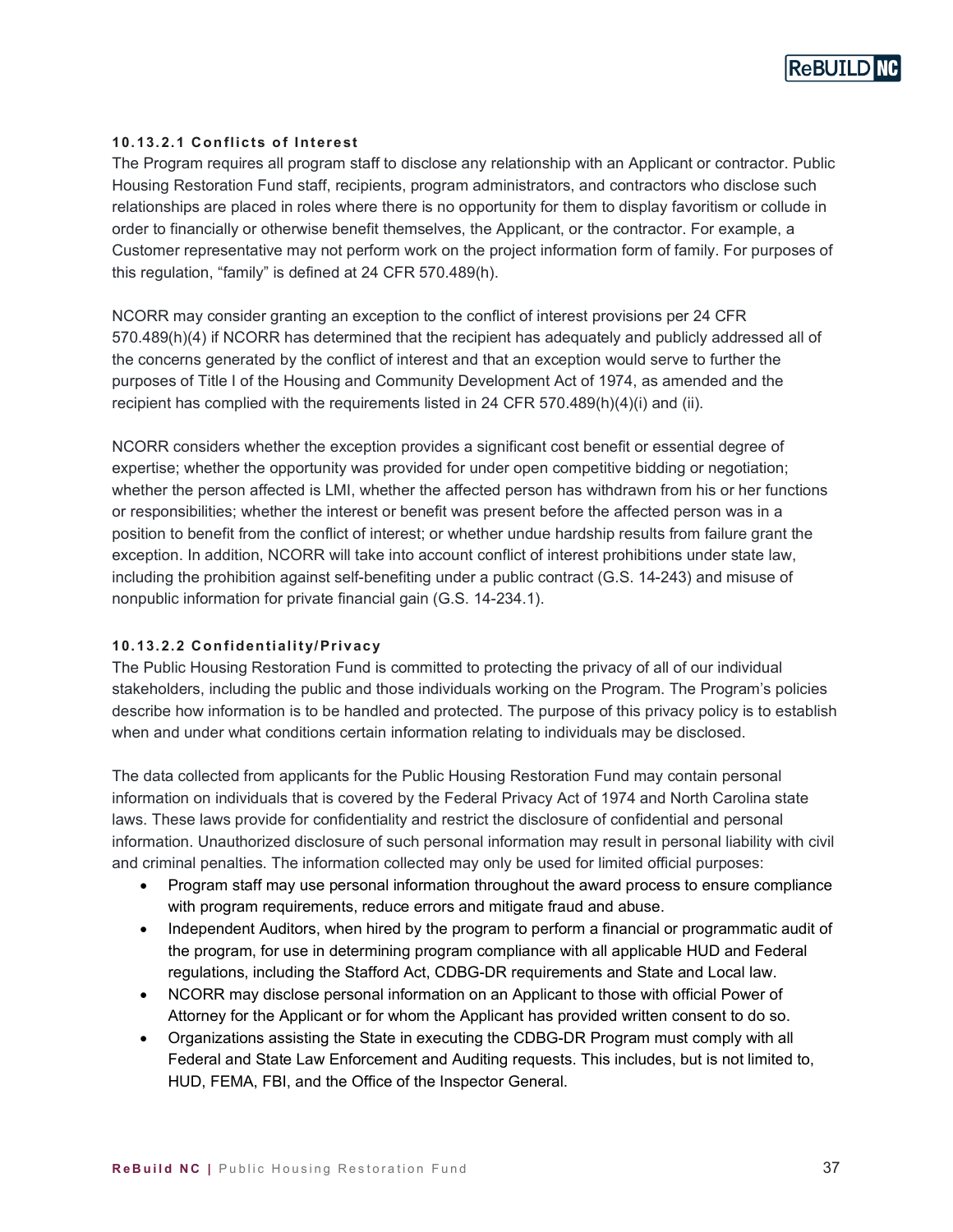

#### **10.14 Program Income**

In accordance with 24 CFR 570.489(e), 24 CFR 570.500, 24 CFR 570.504 and Federal Register Notice 5844, net income generated from the use of CDBG-DR funds allocated under this Program is recognized by NCORR as program income that may be required to be returned to NCORR or may be retained by the subrecipient, subgrantee or other NCORR-allocated recipient of CDBG-DR funds, at the discretion of NCORR. Projects that may generate program income must include documentation and a plan for treatment of program income for review. NCORR will, on a case-by-case basis, evaluate the impact of the repayment and/or collection of any and all program income received by a partner under this Program and will appropriately address the treatment of program income within the individual funding award agreements.

## <span id="page-37-0"></span>11.0 Acronyms and Definitions

#### <span id="page-37-1"></span>**11.1 ACRONYMS**

| CBDG-DR      | <b>Community Development Block Grant-Disaster Recovery</b> |
|--------------|------------------------------------------------------------|
| <b>DOB</b>   | <b>Duplication of Benefits</b>                             |
| <b>DUNS</b>  | Data Universal Numbering System (Dun & Bradstreet)         |
| EA           | Environmental Assessment                                   |
| <b>FEMA</b>  | Federal Emergency Management Agency                        |
| <b>HUD</b>   | U.S. Department of Housing and Urban Development           |
| <b>LEP</b>   | <b>Limited English Proficiency</b>                         |
| LMI          | Low- and Moderate-Income                                   |
| <b>NCORR</b> | North Carolina Office of Recovery and Resiliency           |
| <b>NEPA</b>  | National Environmental Policy Act                          |
| <b>NFIP</b>  | National Flood Insurance Program                           |
| <b>PHA</b>   | <b>Public Housing Authority</b>                            |
|              |                                                            |
| <b>SAM</b>   | (Federal) System for Awards Management                     |
| <b>SBA</b>   | <b>Small Business Administration</b>                       |
| <b>URA</b>   | Uniform Relocation Act                                     |

#### <span id="page-37-2"></span>**11.2 DEFINITIONS**

**100-year floodplain***:* The area defined by FEMA subject to inundation from a flood having a one percent or greater chance of being equaled or exceeded in any given year. Shown as Zones AE, AH, AO, etc. on the Flood Insurance Rate Map (FIRM).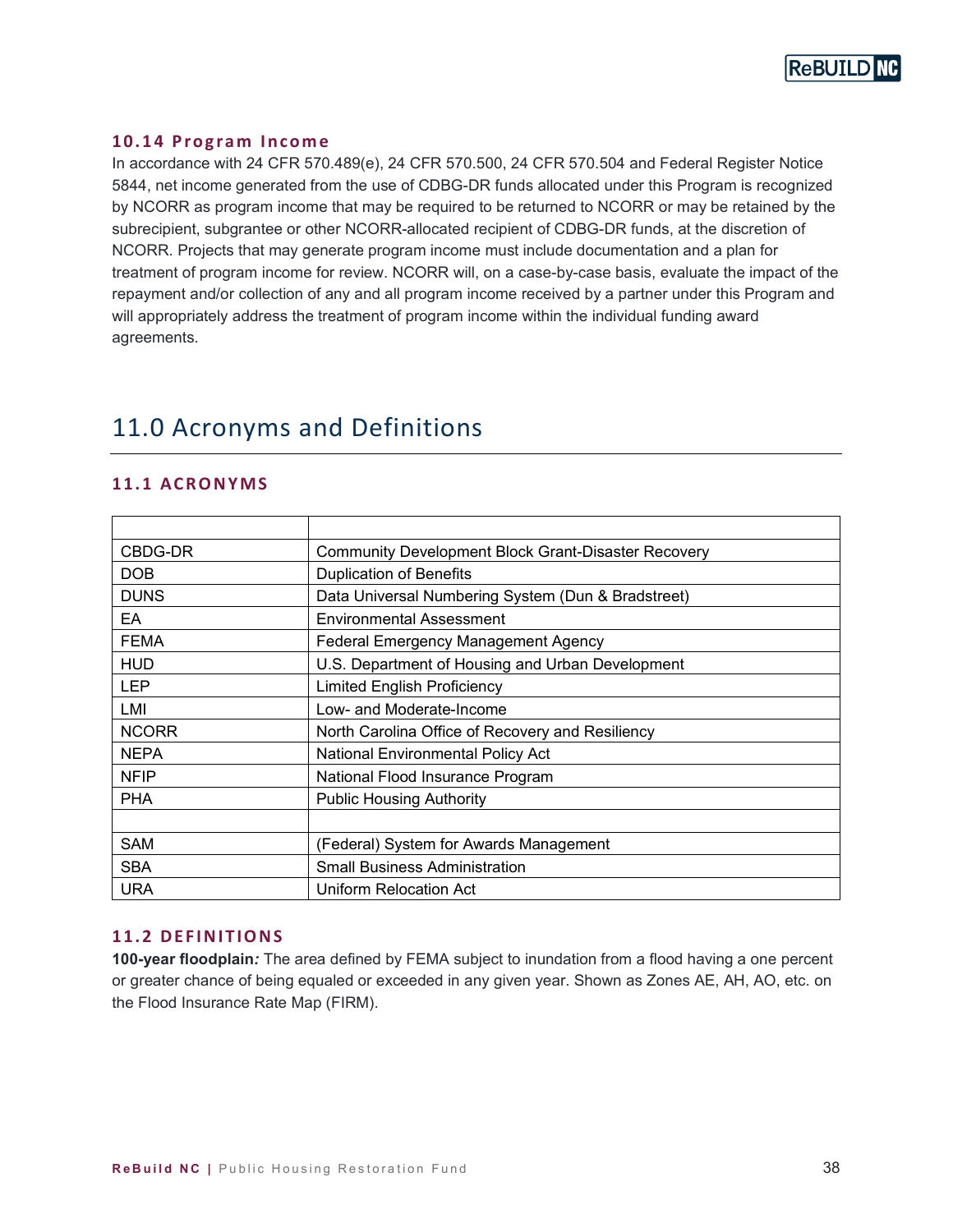

**Action Plans:** The public documents required by HUD that detail the State of North Carolina's storm recovery Programs and allocation of CDBG-DR funding.

**Administrator:** NCORR is the administrator of the CDBG-DR funds. As such, NCORR is responsible for disaster recovery Program planning and implementation, budget monitoring, public engagement, and performance reporting.

**Advisory Base Flood Elevations (ABFE):** ABFEs are advisory in nature and more accurately reflect the true 1% annual chance flood hazard elevations in a given area. Following large storm events, FEMA performs an assessment to determine whether the 1% annual chance flood event, shown on the effective FIRMs adequately reflects the current flood hazard. In some cases, due to the age of the analysis and the science used to develop the effective FIRMs, FEMA determines there is a need to produce ABFEs. ABFEs are provided to communities as a tool to support them in recovering in ways that will make them more resilient to future storms.

**Applicant:** Any Public Housing Authority, affiliated entity, including Unit of General Local Government (UGLG)) that submits an application for assistance to the *NCORR ReBuild NC Public Housing Restoration Fund.*

**Appeal:** A written request by an Applicant/Program Participant asking for a reversal of a determination that affects their eligibility and/or amount of assistance they may receive from a ReBuild NC Program.

**Area Median Income (AMI):** The median (middle point) household income among all households in an area, before taxes, adjusted for household size as published and annually updated by the U.S. Department of Housing and Urban Development. Once household income is determined, it is compared to HUD's income limit for that household size.

**Base Flood Elevation (BFE):** The BFE is the regulatory requirement for the elevation or flood-proofing of structures. It is the computed elevation to which floodwater is anticipated to rise during the base flood. Base Flood Elevations (BFEs) are shown on Flood Insurance Rate Maps (FIRMs) and on the flood profiles.

**Coastal High Hazard Areas:** are the areas subject to high velocity waters, including but not limited to hurricane wave wash or tsunami as designated by the Flood Insurance Rate Map (FIRM) under FEMA regulations as Zone V 1-30, VE or V (V Zones).

**Community Development Block Grant (CDBG):** A federal program administered by the US Department of Housing & Urban Development (HUD) which provides grant funds to local and state governments. The CDBG program works to ensure decent affordable housing, to provide services to the most vulnerable in our communities, and to create jobs through the expansion and retention of businesses.

**Community Development Block Grant – Disaster Recovery (CDBG-DR):** A federal Program administered by the U.S. Department of Housing and Urban Development (HUD) that provides grant funds to local and state governments to assist with eligible recovery efforts after a natural disaster that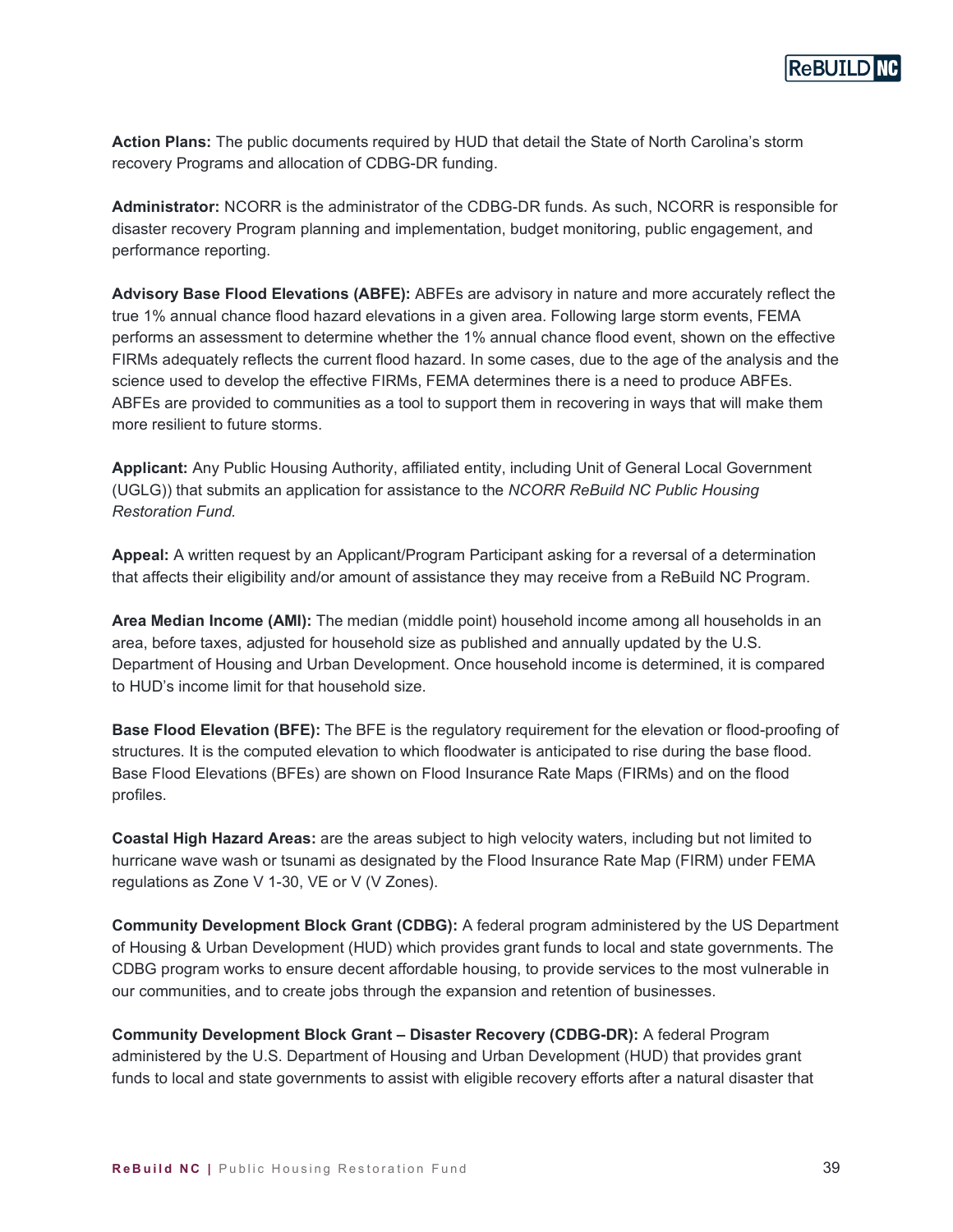

may include such activities as homeowner and rental repairs and elevations, acquisition of at-risk properties, and infrastructure repairs.

**Covered Storm:** Hurricane Matthew, Hurricane Florence, or as further defined for qualifying events under the program.

**Demolition:** The planned razing, or tearing down, of properties acquired under the Public Housing Restoration Fund. Demolition will be followed by the clearance and safe disposal of the remnants of the former structure.

**Developer:** Developer is defined by HUD as "[a] for-profit or private nonprofit individual or entity receiving HUD assistance from the grantee for the purpose of (1) acquiring homes and residential properties to rehabilitate for use or resale for residential purposes and (2) constructing new housing in connection with the redevelopment of demolished or vacant properties.".

**Disability:** For the purposes of the Program, "disability" is consistent with federal law under The Social Security Act, as amended, 42 U.S.C. §423(d), The Americans with Disabilities Act of 1990, as amended, 42 U.S.C. §12102(1)-(3), and in accordance with HUD regulations at 24 CFR §§5.403 and 891.505.

**Disaster Recovery Grant Reporting System (DRGR):** The Disaster Recovery Grant Reporting system was developed by HUD's Office of Community Planning and Development for the CDBG-DR Program and other special appropriations. Data from the system is used by HUD staff to review activities funded under these Programs and for required quarterly reports to Congress.

**Duplication of Benefit (DOB):** Financial assistance received from another source that is provided for the same purpose as the CDBG-DR funds.

**Environmental Review Record (ERR):** A permanent set of files containing all documentation pertaining to the environmental review compliance procedures conducted and environmental clearance documents.

**Federal Emergency Management Agency (FEMA):** An agency of the United States Department of Homeland Security. The agency's primary purpose is to coordinate the response to a disaster that has occurred in the United States and that overwhelms the resources of local and state authorities.

**Federal Register Notice:** Notices posted in the Federal Register by HUD inform state grantees of the funding available for recovery efforts as well as HUD's rules and guidelines for the allocation and expenditure of the funds.

**FEMA-Designated High- Risk Area**: Areas designated by FEMA as vulnerable to significant wind and/or storm surge damage and areas located in 100-year flood zones. These areas will be identified during the environmental review process for each participating jurisdiction.

**Floodplain:** (also known as the "Base Flood"): is the low, flat, periodically flooded lands adjacent to rivers, lakes and oceans and subject to geomorphic (land-shaping) and hydrologic (water flow) processes.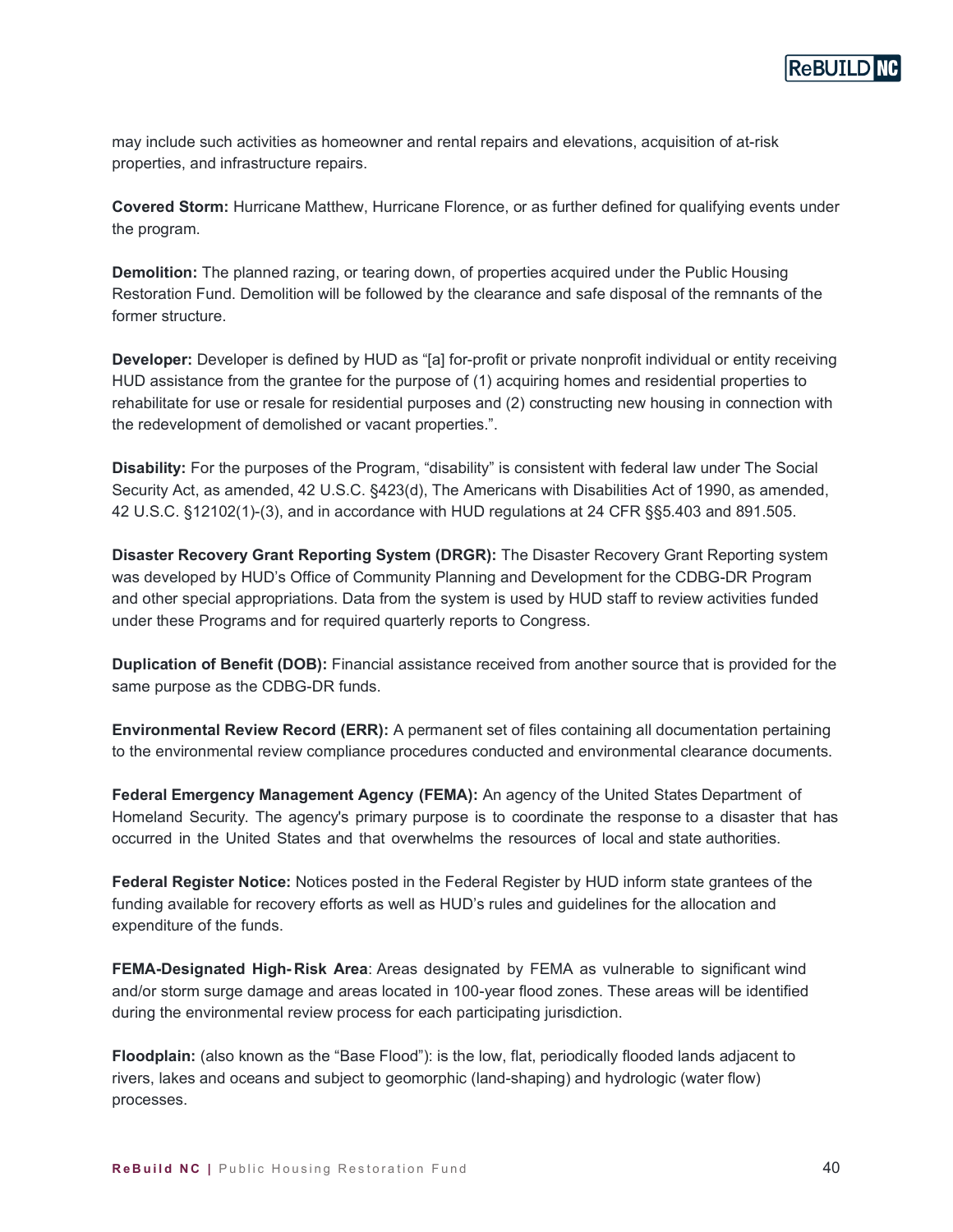

**Floodway:** (also known as the "Regulatory Floodway") is the portion of the Floodplain effective in carrying flow where flood hazard is generally the greatest, and water velocity is the highest. In the Floodway, fill or other development is likely to divert flow and contribute to increased water depths during a flood. Ideally, Floodways should be undeveloped areas that can accommodate flood flows with minimal risk.

**Flood Zones:** The land areas identified by the Federal Emergency Management Agency (FEMA). Each flood zone describes that land area in terms of its risk of flooding.

**Grantee:** Any jurisdiction receiving a direct award of funding from HUD.

**Household:** All persons occupying the same housing unit, regardless of their relationship to each other. The occupants could consist of a single family, two or more families living together, or any other group of related or unrelated persons who share living arrangements. For housing activities, the test of meeting the low to moderate income objective is based on the AMI of the household.

**Hurricane Florence:** A major hurricane which made landfall on September 14, 2018, and for which the state of North Carolina received a presidential disaster declaration. Fifty-two counties in North Carolina were included in the declaration.

**Hurricane Matthew:** A major hurricane which made landfall on October 8, 2016, and for which the state of North Carolina received a presidential disaster declaration. Fifty counties in North Carolina were included in the declaration.

**Internal Revenue Service (IRS):** Federal department responsible for tax collection and tax law enforcement.

**Limited English Proficiency (LEP):** A designation for persons that are unable to communicate effectively in English because their primary language is not English and they have not developed fluency in the English language. A person with Limited English Proficiency may have difficulty speaking or reading English. An LEP person will benefit from an interpreter who will translate to and from the person's primary language. An LEP person may also need documents written in English translated into his or her primary language so that person can understand important documents related to health and human services.

**Low-to-Moderate Income (LMI):** Low to moderate income people are those having incomes not more than the "moderate-income' level (80% Area Median Family Income) set by the federal government for the HUD-assisted Housing Programs. This income standard changes from year to year and varies by household size, county and the metropolitan statistical area.

**Minority & Women-Owned Business Enterprise (MWBE):** A business that is owned and controlled (minimum of 51 percent ownership) by a member of a minority group (MBE), OR a business that is owned and controlled (minimum of 51 percent ownership) by a woman (WBE).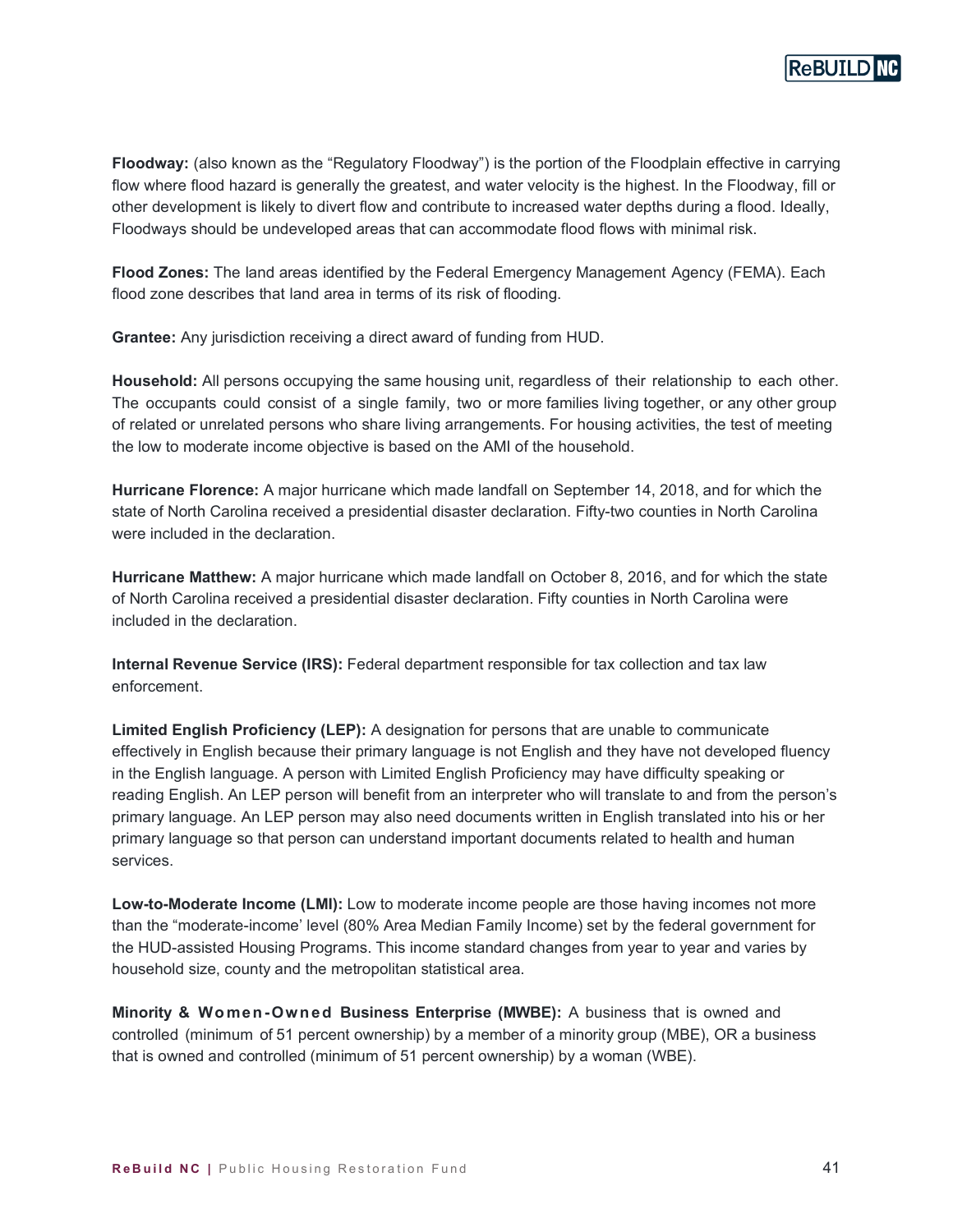

**Most Impacted and Distressed (MID) Area:** Statutory requirements state that HUD disaster recovery funds must be targeted to those areas identified to be "most impacted and distressed" based on an assessment of unmet need that remains to be addressed from a qualifying disaster. HUD identifies MIDs using the FEMA Individual Assistance Program data on housing unit damage as the core data for this designation. Examples of this requirement include: CDBG-DR funds allocated for Hurricane Matthew recovery require that 80% of the funds be spent in MIDs while CDBG-MIT funds require that 50% of MIT funds be spent within HUD-identified MIDs.

**National Environmental Policy Act (NEPA):** Establishes a broad national framework for protecting the environment. NEPA's basic policy is to assure that all branches of government consider the environment prior to undertaking any major federal action that could significantly affect the environment.

**National Flood Insurance Program (NFIP):** Created by Congress in 1968 to reduce future flood damage through floodplain management and to provide people with flood insurance through individual agents and insurance companies. FEMA manages the NFIP.

**National Objective:** A HUD criterion governing the eligible uses of CDBG-DR funds.

**[HUD] Office of Inspector General (OIG):** OIG's mission is independent and objective reporting to the Secretary and the Congress for the purpose of bringing about positive change in the integrity, efficiency, and effectiveness of HUD operations. The Office of Inspector General became statutory with the signing of the Inspector General Act of 1978 (Public Law 95-452).

**Person with Disabilities:** [24 CFR 5.403]. A person with disabilities for purposes of program eligibility means a person who: Has a disability, as defined in 42 U.S.C. 423;

(i) Is unable to engage in any substantial gainful activity due to any medically determinable physical or mental impairment which can be expected to result in death or which has lasted or can be expected to last for a continuous period of not less than 12 months; or in the case of an individual who has attained the age of 55 and is blind, is unable due to such blindness to engage in substantial gainful activity requiring skills or abilities comparable to those of any gainful activity in which he/she has previously engaged with some regularity and over a substantial period of time. For the purposes of this definition, the term blindness means central vision acuity of 20/200 or less in the better eye with use of a correcting lens. An eye which is accompanied by a limitation in the fields of vision such that the widest diameter of the visual field subtends an angle no greater than 20 degrees shall be considered for the purposes of this paragraph as having a central visual acuity of 20/200 or less.

(ii) Is determined, pursuant to HUD regulations, to have a physical, mental, or emotional impairment that: (A) Is expected to be of long-continued and indefinite duration, (B) Substantially impedes his or her ability to live independently, and (C) Is of such a nature that the ability to live independently could be improved by more suitable housing conditions; or

(iii) Has a developmental disability, as defined in Section 102(7) of the Developmental Disabilities Assistance and Bill of Rights Act (42 U.S.C. 6001(8))

**Presidentially-Declared Disaster:** The Governor of a State or an Indian tribe may request a disaster declaration from the President of the US. All major disaster declarations are made solely at the discretion of the President.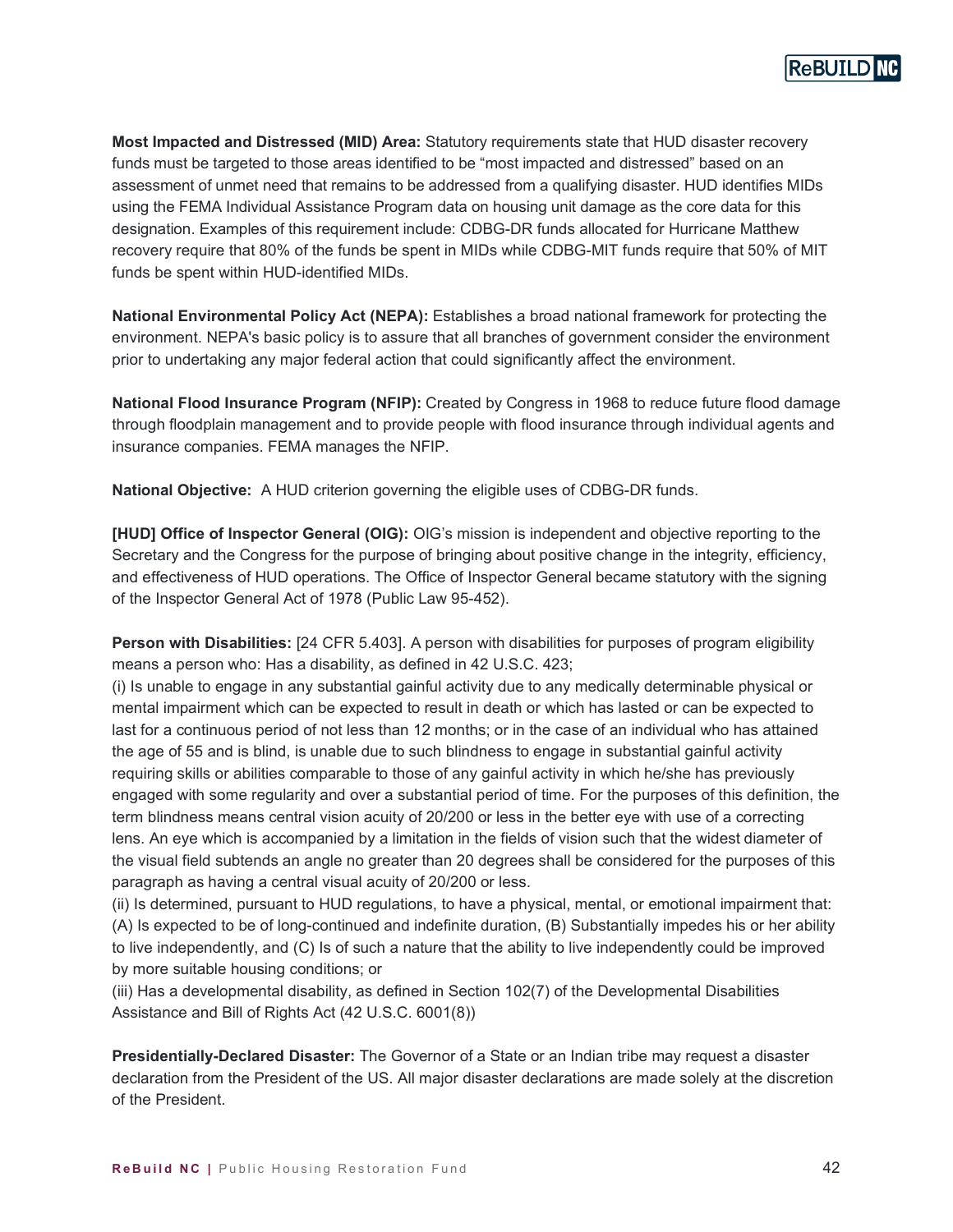

**Reconstruction:** The labor, materials, tools, and other costs of rebuilding.

**Repair:** The labor, materials, tools, and other costs of improving buildings, other than minor or routine repairs.

**Responsible Entity (RE):** Under 24 CFR Part 58, the term "responsible entity" means the grantee receiving CDBG assistance, or for North Carolina, the administrator of the funds, which is NCORR. The responsible entity must complete the environmental review process. The RE is responsible for ensuring compliance with NEPA and the Federal laws and authorities has been achieved, for issuing the public notification, for submitting the request for release of funds and certification, when required, and for ensuring the ERR is complete.

**Request for Proposal (RFP):** A procurement document designed to solicit proposal services where cost is considered as a factor.

**Small Business Administration (SBA):** SBA's Office of Disaster Assistance (ODA) provides affordable, timely and accessible financial assistance to homeowners, renters, and businesses. The SBA lowinterest, long-term loans are the primary form of federal assistance for the repair and rebuilding of nonfarm, private sector disaster losses.

**Special Flood Hazard Area (SFHA)**: The base floodplain displayed on FEMA maps. It includes the A and V zones.

**Subrogation:** The process by which duplicative assistance paid to the Partner after receiving an award is remitted to the Program to rectify a duplication of benefit.

**Subrecipient:** Various entities will be responsible for implementing program activities. The term subrecipient is used throughout to denote the relationship between NCORR and entities like Public Housing Authorities and developers.

**Uniform Relocation Act (URA):** A federal law that establishes minimum standards for federally funded Programs and projects that require the acquisition of real property (real estate) or displace persons from their homes, businesses, or farms.

**Unit of General Local Government (UGLG):** A city, county, town, village or other general-purpose political subdivision of a state.

**Urgent Need Objective:** Under the disaster recovery federal regulations, HUD has determined that an urgent need exists within the Presidentially Declared counties. An urgent need exists because existing conditions pose serious and immediate threat to health/welfare of community, the existing conditions are recent or recently became urgent (typically within 18 months), and the sub-grantee or state cannot finance the activities on its own because other funding sources are not available.